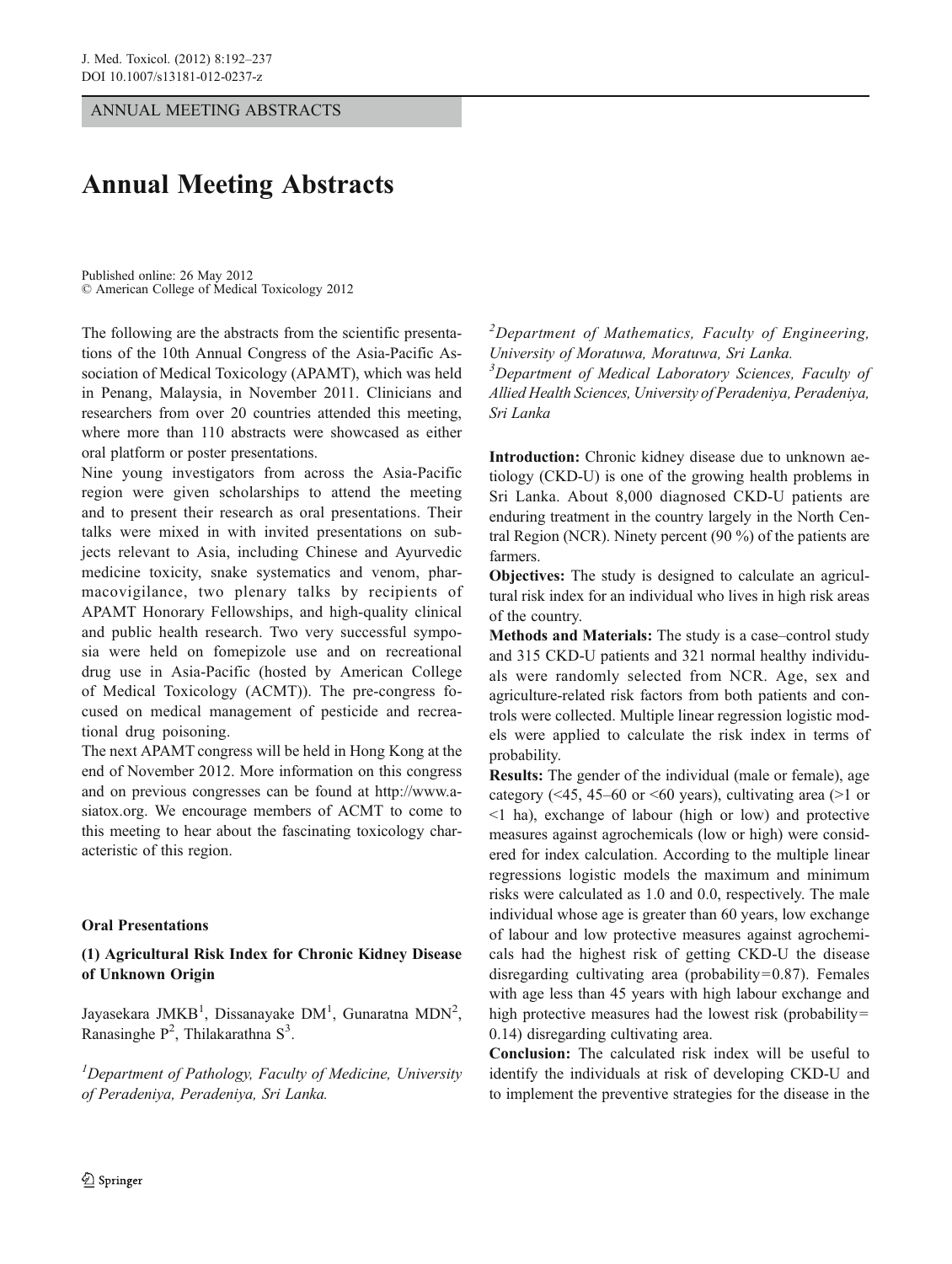high prevalent area. The individuals with age greater than 60 with sloppy agricultural activities had the maximum possibility of getting CKD-U probably due to long-term exposure to the aetiological agents and risk factors in this area.

# (2) Effect of Concentrated Water from Reservoirs of High-Prevalence Area for CKD of Unknown Origin in Sri Lanka on Mice

JMKB Jayasekera<sup>1</sup>, DM Dissananyake<sup>1</sup>, Palitha Ratnayake<sup>2</sup>, W Wickramasinghe<sup>3</sup>, YA Radella<sup>4</sup>.<br><sup>1</sup>Denartment of Pathology, Eacult

 ${}^{1}$ Department of Pathology, Faculty of Medicine, University of Peradeniya, Peradeniya, Sri Lanka.

<sup>2</sup>Srimavo Bandaranayake Specialized Children Hospital, Peradeniya, Sri Lanka.

<sup>3</sup>National Environmental Toxicology Laboratories, University of Queensland, Brisbane, Queensland, Australia.

<sup>4</sup>Department of Medical Laboratory Science, Faculty of Allied Health Sciences, University of Peradeniya, Peradeniya, Sri Lanka.

Introduction: There is threateningly high prevalence of chronic kidney disease due to tubulointerstitial disease ending as chronic renal failure in the North Central Region of Sri Lanka. The epidemiology of the disease shows distribution of these patients around the water reservoirs and most of them are farmers.

Objectives: The aim of the study is to find the potential effects of concentrated water of the reservoirs in the high prevalent area by mouse bioassay.

Methods: Water of Padaviya Reservoir, supplying water to a high-disease-prevalent area, was concentrated 15 times by evaporation, being exposed to sunlight. The test group of mice (20) and control group (15) were fed with concentrated reservoir water and water from non-prevalence area, respectively. Water samples were analyzed for fluoride, Na+, K+ (ISE), heavy metals (ICP/mass spectrometry (MS)) and for cyanobacterial toxins microcystin (liquid chromatography (LC)/PDA) and cylindrospermopsin (LC/MS/MS).

Results: Interstitial nephritis was detected in 45 % of test mice and only 6.5 % of control group  $(p<0.001)$ . The analysis of concentrated water samples from Padaviya Reservoir showed significantly high content of fluoride (2.25 mg/L), Sodium (225 mg/L;  $p<0.05$ ) than control samples. However, no increased levels of heavy metals were detected. The analysis showed presence of deoxycylindrospermopsin (1.28 μg/L—DCYN) as the predominant isomer present over cylindrospermopsin which is unusual.

Conclusion: The results show the ability of the water of this reservoir to induce interstitial nephritis that could be due to the high salinity, fluoride, or DCYN. Although present in low levels, the possibility DCYN to induce interstitial

nephritis needs to be investigated further as the epidemiological evidence is in favor of a cyanobacterial toxin. The long-term effects and safe levels for DCYN in drinking water and the effect of salinity and high fluoride content of water needs to be studied.

## (3) Referral Hospitals Provide Valid Toxicovigilance Signals for Acute Poisoning in Rural Sri Lanka

Lalith Senarathna<sup>1,2</sup>, Nicholas A Buckley<sup>1,4</sup>, Shaluka F Jayamanna<sup>1,3</sup>, Patrick Kelly<sup>2</sup>, Michael J Dibley<sup>2</sup>, Andrew H Dawson<sup>1,4,5</sup>.

 $<sup>1</sup>$ South Asian Clinical Toxicology Research Collaboration,</sup> Faculty of Medicine, University of Peradeniya, Peradeniya, Sri Lanka.

<sup>2</sup>Sydney School of Public Health, University of Sydney, Sydney, NSW, Australia.

<sup>3</sup>Department of Clinical Medicine, Faculty of Medicine, University of Kelaniya, Kelaniya, Sri Lanka.

<sup>4</sup> Professorial Medicine Unit, POW Clinical School, University of New South Wales, Sydney, NSW, Australia.

5 Royal Prince Alfred Clinical School, University of Sydney, Sidney, NSW, Australia

Objective: Rural areas of developing countries bear the burden of acute self-poisoning. Most patients receive treatment from peripheral hospitals before being transferred to referral hospitals. The epidemiology of acute poisoning is important but accurate data collection in such health systems can be difficult. We determined which easily collected dataset would be most representative of the true acute poisoning epidemiology.

Methods: We prospectively collected data from all acute poisoned patients admitted to all hospitals in Anuradhapura district in Sri Lanka from September 2008 to January 2010. Patients transferred from peripheral to referral hospitals were identified and linked. The 'observed' estimates of poisoning that would be found in data collected from primary hospitals, secondary referral hospitals and 'all admissions' (i.e. double-counting transfers) were compared with the most accurate data.

Findings: There were 3,813 poisoned patients in the district, of these, 3,111 first presented to a peripheral hospital and then 2,287 (73.5 %) were transferred to referral hospital. Seven hundred two patients directly presented to the referral hospitals. There was no substantial difference in the age/ gender profile in any dataset. Secondary referral hospital data provided the closest estimate to the true epidemiology for the pattern of poisoning, total fatalities and case fatality (when compared to primary hospital data and "all admissions" data that double-counted transfers).

Conclusions: Epidemiology data of poisoning derived from secondary referral hospitals provided an estimate that was close to those found with far more labour-intensive methods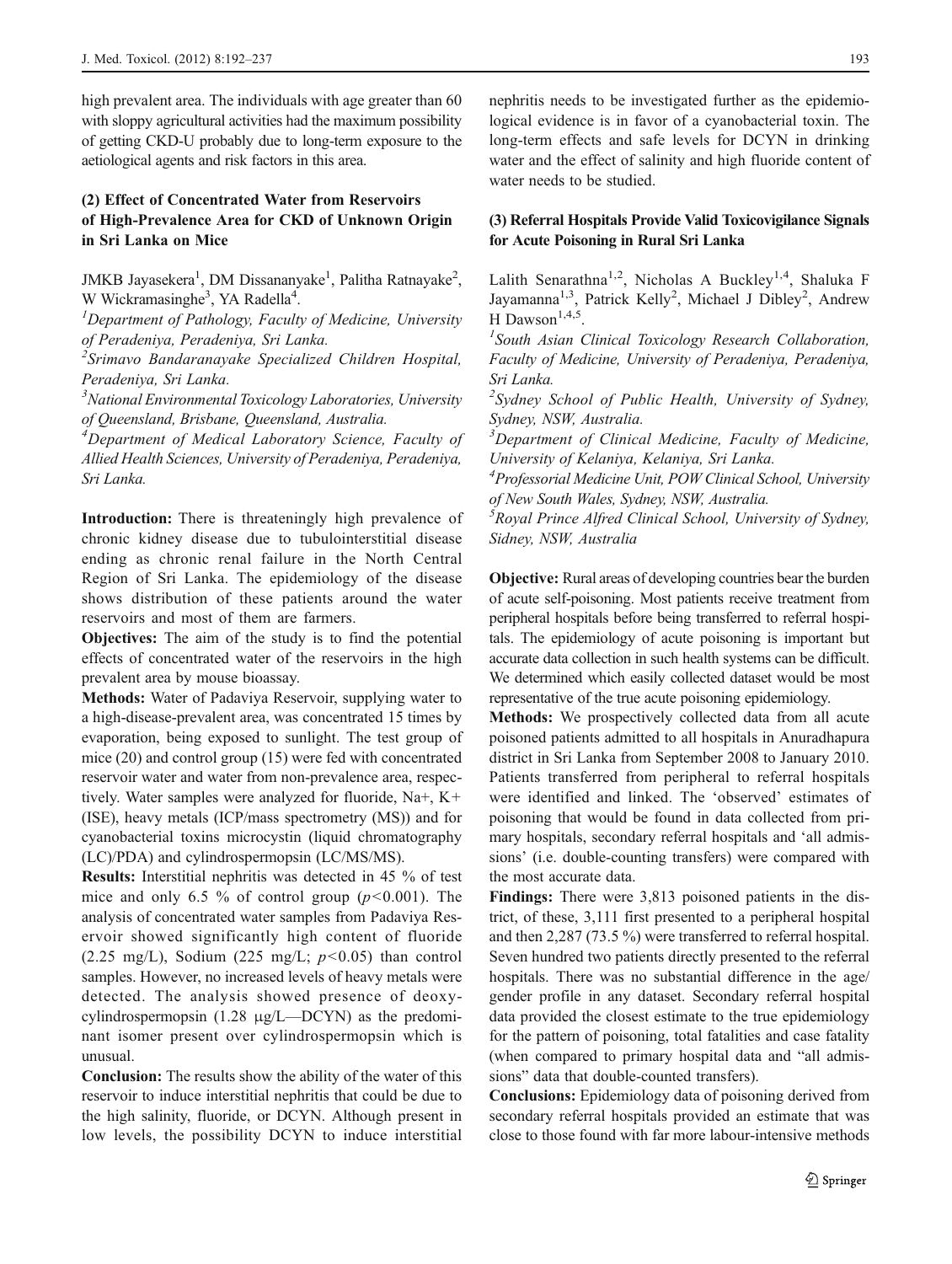using data linkage to track-transferred patients. Such models have potential in other developing world settings.

# (4) Evaluation of Antidotal Effect of Intravenous Lipid Emulsion in Diazinon-Induced Acute Toxicity

Mohammad Moshiri<sup>1</sup>, Hossein Hosseinzadeh<sup>1</sup>, Maryam Vahabzadeh<sup>1</sup>, Leila Etemad<sup>1</sup>.

 ${}^{1}$ Department of Pharmacodynamics and Toxicology, School of Pharmacy, Mashhad University of Medical Science, Mashhad, Iran

Introduction: Diazinon (DZN) is a synthetic organophosphorus (OP) insecticide widely used in agricultural and household applications. OPs, particularly DZN, are highly lipid-soluble liquids. Intravenous lipid emulsion (ILE) has been shown to reduce toxicity caused by some lipid-soluble agents. We evaluated the antidote effect of ILE on acute toxicity of DZN.

Methods: Twenty-four non-pregnant Sprague–Dawley female rats weighting 200–250 g were divided into four groups consisting of six rats. All of the animals were treated orally with dose of 480 mg/kg  $(2 \times LDS0)$  of DZN which was dissolved in corn oil and gavaged at the volume of 0.5 ml/kg. Thirty minutes after administration of DZN, two groups were treated by either ILE 10 % (ILE10) or NS (16 ml/kg) (NS16) that were infused for the duration of 15 min. Another two groups were also treated by either ILE 20 % (ILE20) or NS (10 ml/kg) (NS10) as above. The changes in body weight, diarrhea score, muscular power, fasciculation, convulsions and mortality rate of the animals were all monitored immediately after infusions and then every 6 h up to 48 h.

Results: There was no significant difference in animals mean weight between different groups, during the observation period. In addition, during the 48-h observation, we could not find any difference in muscular power and diarrhea score between groups of ILE20-NS10 and ILE10-NS16 in comparison with each other, and neither ILE 10 % nor ILE %20 could not reduce mortality rate of animals or increase the survival time of rats.

Discussion: In conclusion, ILE seems to be unable to reverse DZN acute toxicity, because the major part of DZN converts into a 1,000 times more potent and 10 times less lipid-soluble product, diazoxon, prior to its access into the blood circulation

# (5) Comet Assay Application for Evaluation of DNA Damage Induced by Sulphur Mustard in Khorassan Razavi Veterans

Seyed Adel Moallem, Mahdi Balali Mood, Effat Behravan, Shahryar Khateri.

Mashhad University of Medical Sciences, Janbazan Medical and Engineering Research Center, Tehran, Iran

Objective: Sulphur mustard (SM), also known as mustard gas, has been the most widely used chemical weapon. Over 100,000 Iranians were exposed to sulphur mustard during the Iran–Iraq war. SM causes DNA adducts and crosslinks and its genotoxicities have been evaluated in vitro. In this study, we have investigated the oxidative stress induced by SM in the veterans of Khorassan Razavi province by Comet assay, which is a sensitive and reliable method for assessing DNA damage. Alkaline conditions optimize the migration of single-stranded DNA, thus permitting an evaluation of single-stranded DNA breaks.

Methods: Blood samples were obtained from the veterans who had >25 % disability due to complications of SM poisoning and from their first-degree relatives as negative controls. Lymphocytes were isolated from blood samples using density gradient solution (Lymphopreb) and incubated in a dark 4°C fridge for 24 h. H<sub>2</sub>O<sub>2</sub> (25  $\mu$ M) was used as the positive control. Microscopic slides were prepared and after incubation in cold lysing solution, alkaline electrophoresis was assessed. DNA break was measured based on percentage DNA tailing and tail moments and compared with the controls.

Results: SM induced significant DNA single-strand break compared with the negative controls. The genotoxic activity of SM was lower than  $H_2O_2$  (25  $\mu$ M; 36.5 % tail DNA). This is presumably due to SM-induced cross-linking.

Conclusion: Cross-linking in DNA of SM-exposed lymphocytes interferes with DNA migration that can be detected as DNA strand breaks in the Comet assay. The percentage of DNA tailing remained significantly higher than unexposed individuals and confirms the DNA damage induced by SM.

# (6) Persistent Organochlorine Pesticides in Farmers' Urine and Blood Samples in Pinang Tunggal Agricultural Areas, Penang—Malaysia

Razak Hj. Lajis, Che Nin Man, Juliana Mohd Noor National Poison Centre, Universiti Sains Malaysia, Penang, Malaysia

Introduction: Since 1998, Malaysia has banned or deregistered many persistent organochlorine pesticides. Pesticides such as endrin, heptachlor, hexachlorobenzene, mirex, toxaphene and chlordecone (kepone) have never been registered for use in the country. However, some studies showed the presence of remnants of these pesticides in the environmental and human biological samples. Objective: The objective of this study is to determine the level of organochlorine pesticides (OCPs) in farmers' biological samples particularly in hair and urine samples by using gas chromatography–mass spectrometry (GC-MS). Methodology: OCPs selected in this study were HCHs ( $\alpha$ -, β-, γ- and δ-HCH), DDTs (p,p′-DDT, p,p′-DDD and p,p′-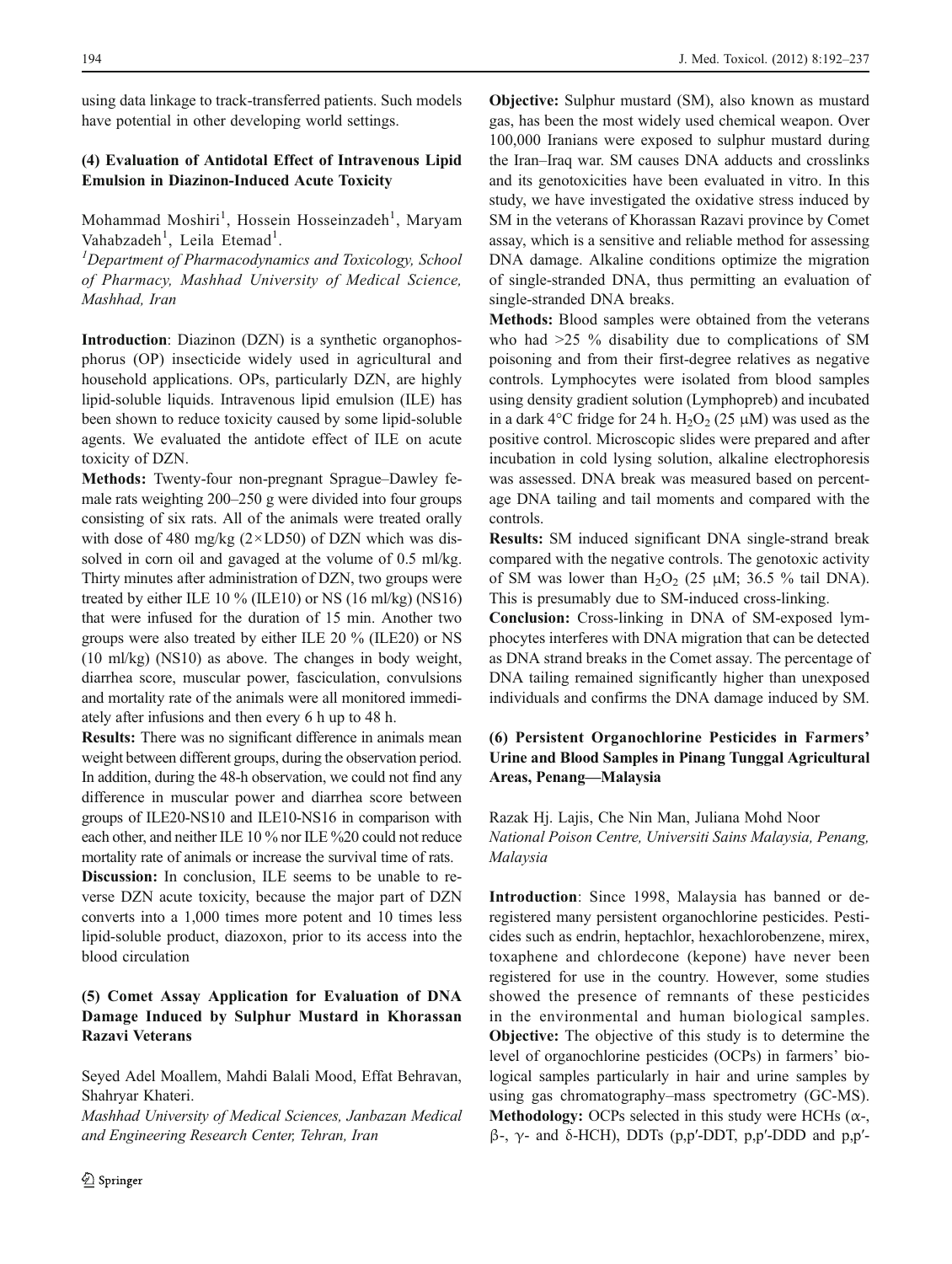DDE), aldrin, dieldrin, endosulfan sulphate, heptachlor, heptachlor epoxide and methoxychlor. This was a cross-sectional study that involved farmers working in agricultural areas and using pesticides during the time of the study. Hair and urine samples were collected from farmers who gave their consent to participate in the study. Method development and validation of the respective pesticides using GC-MS were established, and levels of the pesticides determined.

Results: Eight (8) and 10 out of 12 OCPs under study were detected in the hair and urine samples respectively. In the hair samples, the highest mean concentration of pesticide detected was methoxychlor (3,389 ng/g) whilst p,p′-DDE was the lowest mean detected at 463 ng/g. OCPs namely  $\gamma$ hch, heptachlor, aldrin and dieldrin were not detected. In urine, the highest mean concentration of pesticide detected was dieldrin (965 ng/g) whilst p,p′-DDE was the lowest at 221 ng/g. β-hch and aldrin were not detected. On weigh to weigh basis, higher concentration of OCPs was detected in hair as compared to those found in urine.

Conclusion: This study has developed an assay for simultaneous quantification of selected OCPs which is simple, cost-effective and non-laborious. After so many years, traces of persistent OCPs could still be detected in human biological samples showing that the threat to human health still exists and is real.

#### (7) New Role of Poison Center—the Quitline Service

Sulastri S., Haslina H., Rahmat A., Razak L.J., Noor Azimah Z. National Poison Center, Universiti Sains Malaysia, Penang, Malaysia

Introduction: Smoking can be defined as chronic poisoning from tobacco use among smokers. However, findings from recent study showed that more and more smokers have intentions to quit. Apart from the support from quit clinics, evidence shows that telephone-based smoking cessation service or quitline has been found to be effective in helping smokers quit. In Malaysia, until 2005, no other agency or organization has been known to offer quitline service. This prompted the National Poison Centre of Malaysia to take on a new role in providing the quitline service.

Objective: The purpose of this study is to share the experience on quitline service provided within a national poison center setting.

Methods: Quitline incorporates an innovative easy-to-use interview system known as the Smoke-Free Online System. A registered client will undergo a preparatory session a week before the quit date. The client will then receive four follow-up sessions that provides motivational support to sustain quitting. Since 1 January 2011, the quitline service has been piloted in Malacca in conjunction with the Malacca Smoke-Free Project. Under this project, all patients who visit primary health care facilities in Malacca are screened for their smoking status. Smokers are then given brief advice and offered assistance to quit smoking. Result: Twenty-six health clinics and three hospitals in Melaka have joined the program. Until June end 2011, a total of 152 clients have registered and 95 (62.5 %) are actively in the follow-up sessions. Five (5.26 %) clients successfully quit on the targeted date and maintained their abstinence after followup at 1 month. The remaining clients are still in contact to set new quit dates. Most of the clients prefer to be contacted afteroffice hours or during their lunch break.

Conclusion: The quitline service has potential for expansion as it is well received by the general public. It offers a convenient alternative for smokers who are unable to attend quit smoking sessions at quit clinics. Poison centers with limited funding could also adopt this new role as the service offered incurs minimal additional operational cost and infrastructure.

## (8) Cases of Accidental Hydrocarbon Ingestion Referred to the Malaysian National Poison Center

Sulastri S., Nur Afni A., Saed H.Z., Abdullah A.A., Rahmat A. National Poison Center of Malaysia, Universiti Sains Malaysia, Penang, Malaysia

Objective: Hydrocarbons-based products are among the most common chemicals used in everyday life, thus a potential poisoning risk. Although most hydrocarbon products may not cause appreciable systemic effects but aspiration of hydrocarbons into the lungs can cause chemical pneumonitis which could result in moderate to severe lung injury. The aim of the study is to describe the pattern of accidental hydrocarbon poisoning reported to the National Poison Center (NPC) in Malaysia over a 4-year period.

Methods: All poisoning cases involving hydrocarbon-based products referred to NPC between 1 January 2006 and 31 December 2009 were evaluated retrospectively. Reviewed data took into account the following factors: incidence, time of exposure, age category, route of uptake, and location of incident. SPSS version 15 was used for descriptive analysis of the data collected.

Results: Of the total 2,237 poisoning cases involving household products, 496 (22.2 %) cases were attributed to hydrocarbon products with 69 % unintentional and 30.6 % intentional cases been referred. There was an upward trends in accidental cases referred to the center from year 2006 with 75 (15.1 %) to 190 calls (38.3 %) in 2009. More than half of these cases involved children. The highest incidence was poisoning involving kerosene (40.9 %) followed by thinner (32.2 %), petrol (23.1 %) and others hydrocarbon-based product (3.8 %). Majority of these poisonings happened at home (93.9 %), and ingestion (98 %) was the commonest route of exposure.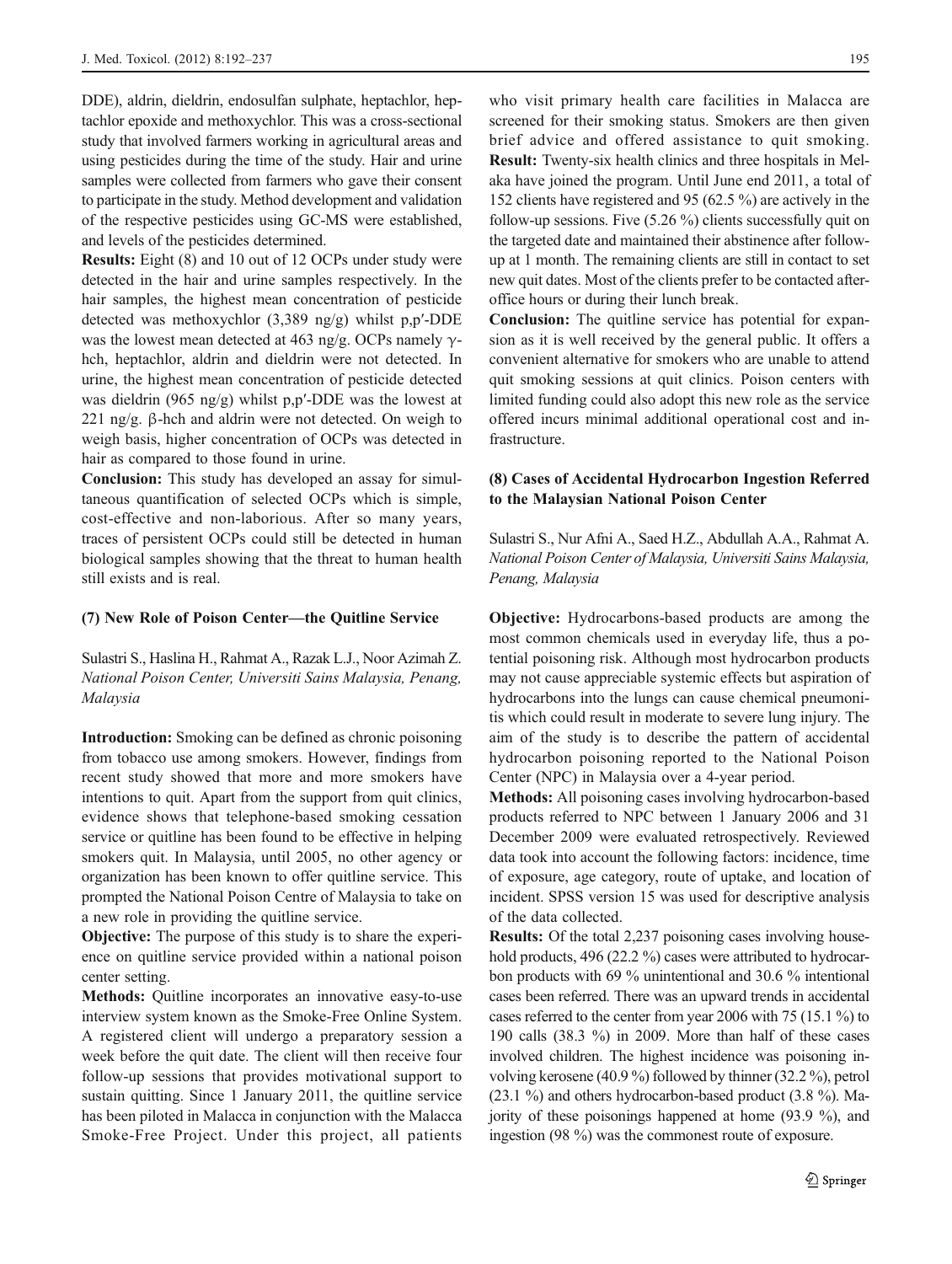Conclusion: Kerosene being the most common agent involve in hydrocarbon poisoning could be due to its clear properties which can be easily mistaken for water. The finding highlights the need to emphasize on proper labeling and storage of chemicals especially in home and its surrounding. Higher prevalence of poisoning among children also warrants a comprehensive action including educating parents on dangerous substances in home surroundings and the importance of proper storage to curb accidental poisoning.

# (9) Toxic Elements of Mercury, Lead, Chromium, Arsenic, Aluminium and Cadmium in Drinking and Agricultural Water Wells of Mashhad, Iran

Hadis Yousefzadeh<sup>1,2</sup>, Reza Mousavi<sup>1,2</sup>, Mahmood Sadeghi<sup>1,2</sup>, Mohssen Namaei Ghassemi<sup>1,2</sup>, Kazem Eshaghian<sup>1,2</sup>, Vali Allah Moradi<sup>1,2</sup>, Mehr-Angiz Mokhtari<sup>1,2</sup>, Gholamhassan Danay<sup>1,2</sup>, Maryam Fakhary<sup>1,2</sup>, Mahdi Balali-Mood<sup>1,2</sup>.

 $<sup>I</sup>$ Young Researchers Club, Islamic Azad University, Mashhad</sup> Branch, Mashhad, Iran.

<sup>2</sup>Medical Toxicology Research Center, Faculty of Medicine, Mashhad University of Medical Sciences Regional Water Organization, Khayyam Boulevard, Khayyam 35, 9185916196, Mashhad, Iran.

Contamination of drinking and agricultural waters by chemicals particularly toxic elements is a cause of concern for the environmental and health authorities. Increased population, shortage of water in summer and industrialization resulted in digging many water wells in Mashhad. It was thus aimed to determine concentrations of mercury, lead, chromium, arsenic, aluminium and cadmium in waters of 10 drinking and 4 agriculture tube water wells of Mashhad and compare them with the international standards. Sampling was performed three times in March, May and July 2010 after a pilot study, which had been done in April 2009. Toxic elements concentrations were determined by different techniques of an atomic absorption spectrophotometry in the laboratory of medical toxicology research centre. Hg and Pb concentrations of the drinking water samples exceeded the WHO standards of 1 and 10 μg/L in 70 and 30 % of the samples, respectively. Geochemistry map of the area revealed that the lead contamination was related to anthropogenic activities rather than geologic reasons. Maximum concentrations of Pb and Cr were the same (90 μg/L) despite a poor correlation ( $r=-0.13$ ) between them. Mercury contamination of agricultural water also exceeded the FAO standard  $(1 \mu g/L)$  in 50 % of the studied sites with a maximum 7.5 μg/L. Both waters were contaminated mostly by mercury, followed by lead, chromium, arsenic, aluminium and cadmium. Further investigations on toxic chemicals, particularly the toxic elements in the drinking and agricultural waters at regular intervals in different sites of Mashhad waters including the wells are recommended.

# (10) A Simple Modified Bicarbonate Regimen for Urine Alkalinization in Moderate Pediatric Salicylate Poisoning in the Emergency Department

#### Ong Yong-Kwang Gene.

KK Women's and Children's Hospital, Little India, Singapore

A 4-year-old Indian girl was seen in our emergency department for unintentional ingestion of topical medication oil with subsequent salicylate poisoning. Serum levels were 52 mg/dL at 12 h after ingestion. She was started on urine alkalization therapy to enhance salicylate elimination. This was achieved by a bicarbonate bolus of 1 mEq/kg for an hour and a continuous bicarbonate–potassium–dextrose combination infusion. The infusion regimen was modified from adult recommendations to tailor for pediatric physiological requirements in a young child. This consisted of a combination solution of dextrose 5 %–sodium bicarbonate–potassium chloride with similar sodium content as half-strength (0.45 %) saline and supplemental potassium, which is crucial for effective urine alkalinization. The combination fluid was administered at a rate 1.5 times her maintenance fluid requirement to achieve a urine output of 1.5 to 2 mL/kg per hour and a urine pH of 7.5 to 8.5. This regimen was well tolerated with good outcome. Many pediatricians and toxicologists achieve urine alkalinization by giving multiple bicarbonate boluses and have separate hydration fluids with dextrose and supplemental potassium. These regimens may involve complex calculations and multiple infusions that may lead to increased risk of calculation and medication errors especially in the busy emergency department setting. This case report highlights the use of a simple modified urine alkalinization regimen for moderate salicylate poisoning in a young child in the emergency department.

# (11) Chronic Kidney Disease Following Snake Bite Envenoming in Sri Lanka

H.M.N.J. Herath<sup>1</sup>, A.W.M Wazil<sup>1</sup>, D.T.D.J Abeysekara<sup>1</sup>, K.G.A.D Weerakoon<sup>2</sup>, N.D.C Jeewani1, N.V.I Rathnathunga<sup>3</sup>, E.H.C.K Bandara<sup>1</sup>, S.A.M Kularatne<sup>4</sup>.<br><sup>1</sup>Nankrology, and Transplant Unit

Nephrology and Transplant Unit, Teaching Hospital, Kandy, Sri Lanka.

<sup>2</sup>Departmant of Parasitology, Faculty of Medicine and Allied Sciences, Rajarata University of Sri Lanka, Mihintale, Sri Lanka.

<sup>3</sup>Department of Pathology, Faculty of Medicine, University of Peradeniya, Peradeniya, Sri Lanka.

<sup>4</sup>Department of Medicine, Faculty of Medicine, University of Peradeniya, Peradeniya, Sri Lanka.

Background: The evidence to support the development of chronic kidney disease (CKD) following snake bites was generated from a retrospective study, renal histology and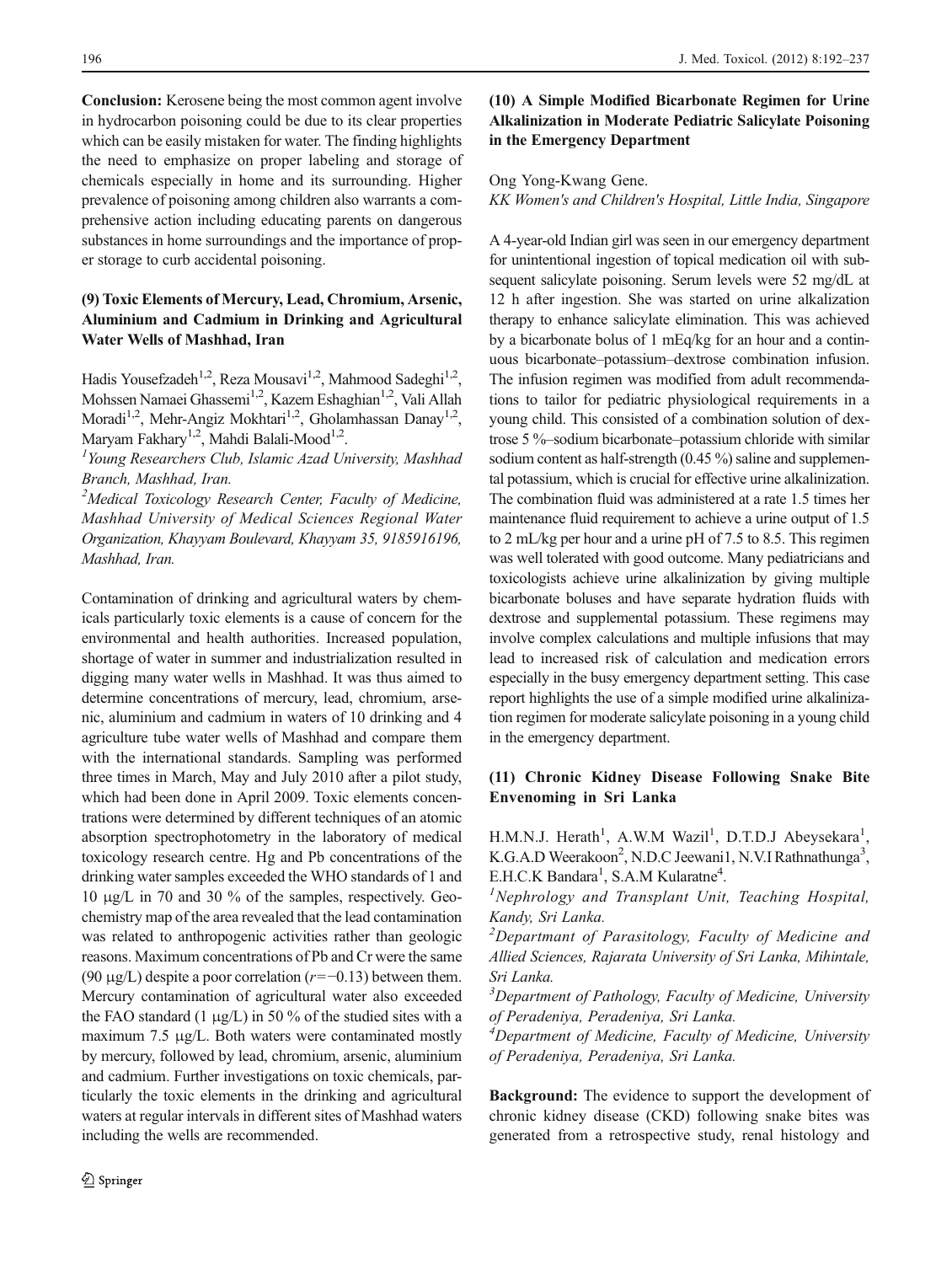comparative analysis with an another aetiology (leptospirosis) in the Nephrology Unit, Kandy, Sri Lanka.

Methods: A series of 54 patients who had acute kidney injury (AKI) after snake bite was assessed for CKD, compared with a series of 44 leptospirosis cases with AKI. The primary outcome measure was the failure of renal functions to return to normal in 1 year.

Results: The mean age of the group was 50 years (standard deviation (SD), 13 years) and 39 (72 %) were men. The offending snakes were Russell's viper and hump-nosed viper in 15 (28 %) and 13 (24 %) patients, respectively. At 1 year, 20 patients (37 %) developed CKD (CKD group) and the rest (63 %) had recovered (recovered group). The acute stage serum creatinine was high in both groups with no difference (on admission,  $p=0.134$ ; on discharge,  $p=$ 0.323), but CKD group showed significantly high serum creatinine at 2 months after AKI ( $p=0.004$ ). Mean duration of renal replacement therapy of the Recovered group and CKD group were 7 (SD, 5) and 16 (SD, 12) days respectively  $(p=0.015)$ . Compared to snake bite group, three patients (7 %) in control group (leptospirosis) developed CKD, the difference is significant ( $p=0.001$ ). Renal histology of six CKD snake bite patients showed predominant glomerular sclerosis and interstitial nephritis.

Conclusions: Chronic kidney disease is a potential complication secondary to AKI following snake envenoming.

#### (12) Risk Factors Associated with Two Viperid Snake Bites in Sri Lanka: a Case–Control Study

K.G.A.D Weerakoon<sup>1</sup>, S.A.M Kularatne<sup>2</sup>, A. Rathnathilake<sup>3</sup>, P.V.R Kumarasiri<sup>4</sup>.<br><sup>*I*</sup> Department of Pa

 $<sup>I</sup>$ Departmant of Parasitology, Faculty of Medicine and Allied</sup> Sciences, Rajarata University of Sri Lanka, Mihintale, Sri Lanka.

 $2$ Department of Medicine, Faculty of Medicine, University of Peradeniya, Peradeniya, Sri Lanka.

<sup>3</sup>General Hospital, Kurunegala, Sri Lanka.

<sup>4</sup>Department of Community Medicine, Faculty of Medicine, University of Peradeniya, Peradeniya, Sri Lanka.

In Sri Lanka, two viperid snakes Russell's viper (Daboia russelii) and hump-nosed viper (*Hypnale* species) are responsible for most of the venomous snake bites. These two snakes share somewhat similar habitats and behavior. The aim of this study was to assess the environmental and the behavioral risk factors of victims that promoted the bites due to these two snakes. The cases were recruited from consecutive admissions to the General Hospital, Kurunegala with proven viperid bites. Age- and gender-matched controls were selected from relatives and neighborhoods of cases in a ratio of 1 case/2 controls. There were 56 cases and 112 controls with mean age 44 years (standard deviation (SD)

15) and 45 years (SD 22), respectively. Of the 14 risk factors assessed, 8 risk factors showed a significant association with viperid bites. Among these, the risk factors at the time of bite were: (1) not using protective foot wear ( $p=0.03$ ; odds ratio (OR), 95 % confidence interval  $(CI)=0.14(0.02–1.14)$ 1.09)), (2) being in an ill-lit place  $(p<0.001, \text{ OR}, 95 \%$ CI=6.6 (3.25-13.4)), (3) being in outdoor places ( $p$ <0.001, OR, 95 % CI=148.8 (43.7–506)), (4) working in a field ( $p$  < 0.001, OR, 95 % CI=175 (31.4–976)). The general risk factors that reached significant association were: (1) occupation as a field worker ( $p$ <0.001, OR, 95 % CI=5.3 (2.3– 12)), (2) low level of financial status ( $p<0.001$ , OR, 95 % CI=9.9(2.75–35.5)), (3)lack of attached toilet ( $p$ <0.001, OR, 95 % CI=7.38 (2.15–25.3)), (4) presence of rats in the compounds  $(p<0.001, \text{ OR}, 95\% \text{ CI} = 11 (4.88-24.9)).$ Identifying easily remediable risk factors would help in preventing viperid snake bites.

#### (13) Short-Term Effects of Cyanobacterial Toxin Extracts on Mice

D. M. Dissananyake<sup>1</sup>, JMKB Jayasekera<sup>1</sup>, Palitha Ratnayake<sup>2</sup>, W. Wickramasinghe<sup>3</sup>, Y. A. Radella<sup>4</sup>.<br><sup>1</sup> Department of Bathology, Equator

 $<sup>1</sup>$ Department of Pathology, Faculty of Medicine, University</sup> of Peradeniya, Peradeniya, Sri Lanka.

<sup>2</sup>Srimavo Bandaranayake Specialized Children Hospital, Peradeniya, Sri Lanka.

<sup>3</sup>National Environmental Toxicology Laboratory, University of Queensland, Brisbane, Queensland, Australia.

<sup>4</sup>Department of Medical Laboratory Science, Faculty of Allied Health Sciences, University of Peradeniya, Peradeniya, Sri Lanka.

Introduction: The chronic kidney disease of unknown origin in Sri Lanka shows clustering of these patients around the water reservoirs and parallel variations of incidence over time in CKD-U and alcoholic liver disease in the North Central Region, indicating the possibility of a common aetiological agent.

Objectives: The aim of this study is to find the short-term effects of extracts of cyanobacteria isolated from the affected region on mice.

Methods: Diluted extracts of microcystis, cylindrospermopsis and lyngbia bloom was fed to a group of five, seven and ten mice, respectively, for a week. Another five mice fed with diluted extracts of microcystis bloom for 1 week of followed by 2 weeks of normal water. The control group of mice (10) was given normal water for a week. Cyanobacterial extracts were analyzed for microcystisn, deoxy-cylindrospermopsin (DCYN) and cylindropsermopsin (CYN).

Results: Acute tubular necrosis (ATN) was detected in 5/5 mice fed with extracts of microcystis bloom that contained microcystin (65 μg/l), DCYN (2.1 μg/l) and CYN while  $2/5$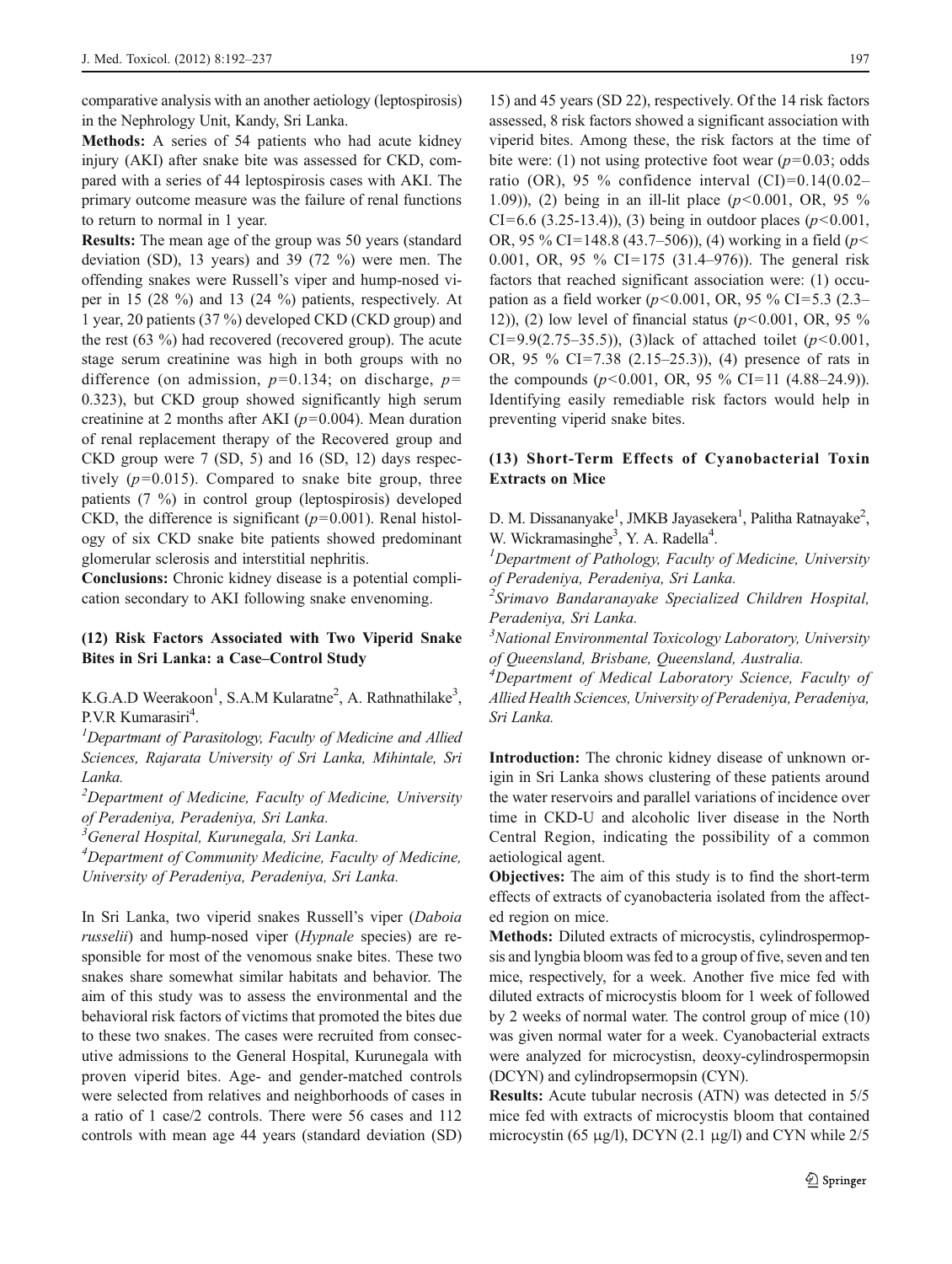mice had ATN when this extract was followed by 2 weeks of normal water. One out of seven mice fed with cylindrospermopsis bloom that contained DCYN (29.5 μg/l) and CYN (0.7 μg/l) had ATN. Six out of ten mice fed on Lyngbia bloom containing CYN  $(1.7 \text{ µg/l})$  and DCYN  $(0.5 \text{ µg/l})$  had acute tubular necrosis. All control mice had normal tubules. Conclusion: The results show the ability of the cyanobacterial extracts to induce ATN in mice in the given concentrations. The ability of the kidneys to recover is suggested by the less frequent abnormalities seen after normal water has been supplied 2 weeks post-microcystis poisoning. As DCYN was available in all three extracts causing ATN, the ability of DCYN on its own to induce tubular necrosis even at low concentrations need to be investigated.

# (14) Managing Indian Common Krait (Bungarus caeruleus) Bites in Resource Poor Setting

Ashish Bhalla, Navneet Sharma, Surjit Singh. Postgraduate Institute of Medical education and Research, Chandigarh, India

Introduction: Bungarus caeruleus (Indian common krait) bite during monsoons is common in Northwest India. Respiratory failure is responsible for high mortality in the victims. The limited availability of mechanical ventilators can hamper treatment. In this study, we are reporting our experience with manual ventilation using Ambu bag in patients with B. ceruleus bite.

Subjects and Methods: This prospective study was undertaken between June 2009 and December 2009. All consecutive patients with common krait bite receiving manual ventilation using Ambu bag were included. The patients receiving mechanical ventilation by ventilators within the first 12 h of arrival were excluded from the study. Polyvalent anti-snake venom was administered as per the national snake bite protocol. Manual ventilation was provided using Ambu bag and the patients friends/relatives took turns every 30 min to ventilate. The primary end point was improvement in neuroparalysis.

Results: Thirty-four patients were admitted during the study period. All the patients except two came from rural areas and were brought between June and September. Majority of the patients were bitten at night time while sleeping. The mean time interval between bite and arrival to hospital was 4.5 h. Twenty-four patients developed respiratory involvement and 20 were manually ventilated using Ambu bag. Mean duration of manual ventilation was 34.6 h. All the patients ventilated manually, except one, survived. There were no major complications observed.

Conclusion: Manual ventilation in respiratory failure following common krait bite is an effective alternative in resource constraint setting.

 $(15)$  A Novel Antivenom—Bungarus candidus and Bungarus multicinctus (BC–BM)—Was Produced in Vietnam and a Controlled Clinical Trial of This AV in Envenomated Patients by (BC–BM)

Kiem Xuan Trinh, Tuyen Danh Thai. Bach Mai Hospital, Hanoi, Vietnam

Introduction: At APAMT 2010, the President of IST stated: "It is estimated that there may be about 5 million snakebites per year in the World, out of which 125,000 victims die as a result, about half of this death occur in Asia." It is about 30,000 snakebites annually in Vietnam, Bungarus candidus (BC) in the South and Bungarus multicinctus (BM) in the North are the most important snakes in medicine with very high mortality  $(20\%)$  because there was no  $(BC-BM)$ antivenom (AV) available in the world. Since 2000, (BC– BM) AV has been produced and met the standards of National Institute for Control of Vaccine and Biological Products, MOH, Vietnam. A controlled clinical trial of the novel bivalent antivenom in patients envenomed by BC and BM has been studied in response to this situation.

Materials and Methods: BC and BM antigen was made from venom of 100 snakes (50 BC and 50 BM). Three horses were increasingly immunized by (BC–BM) antigen in every month for 1 year. Plasmapheresis was performed after seven injections. Pool horse plasma was purified to make  $F(ab')$ , AV. After passing national quality control, a controlled clinical trial of a new AV in 123 patients (BC, 42; BM, 81) envenomed by (BC– BM) venom (group A) have been studied for 3 years (2004– 2007). All patients, who fulfilled the inclusion criteria respectively 2 years before, were enrolled and treated with optimal supportive therapy in the ICU (group B) for comparison.

**Results:** Bivalent (BC–BM) AV  $F(ab')_2$  was produced and passed National Institute Control of Vaccine and Biological Products, MOH, Vietnam with safety (sterility and nonpyrogen) and potency at  $267.5$  LD<sub>50</sub>/vial. Comparison between the two groups (A and B): group A had a shorter duration of muscle paralysis of limbs  $(p<0.001)$ , of diaphragm ( $p$ <0.001), and of ptosis ( $p$ <0.001). The duration of mechanical ventilation and length of ICU stay were shorter  $(p<0.001)$ . The rate of ventilator-associated pneumonia was lower ( $p$ <0.02). Adverse reactions to AV were 7.4 %.

Conclusions: The safety and efficacy of the new AV clearly demonstrated in this controlled clinical trial of patients envenomed by B. candidus and B. multicinctus. Bivalent (BC–BM) AV was made successfully in Vietnam.

#### (16) Tramadol-Induced Apnea

Hossein Hassanian-Moghaddam, Hoorvash Farajidana. Department of Clinical Toxicology, Shahid Beheshti University of Medical Sciences, Tehran, Iran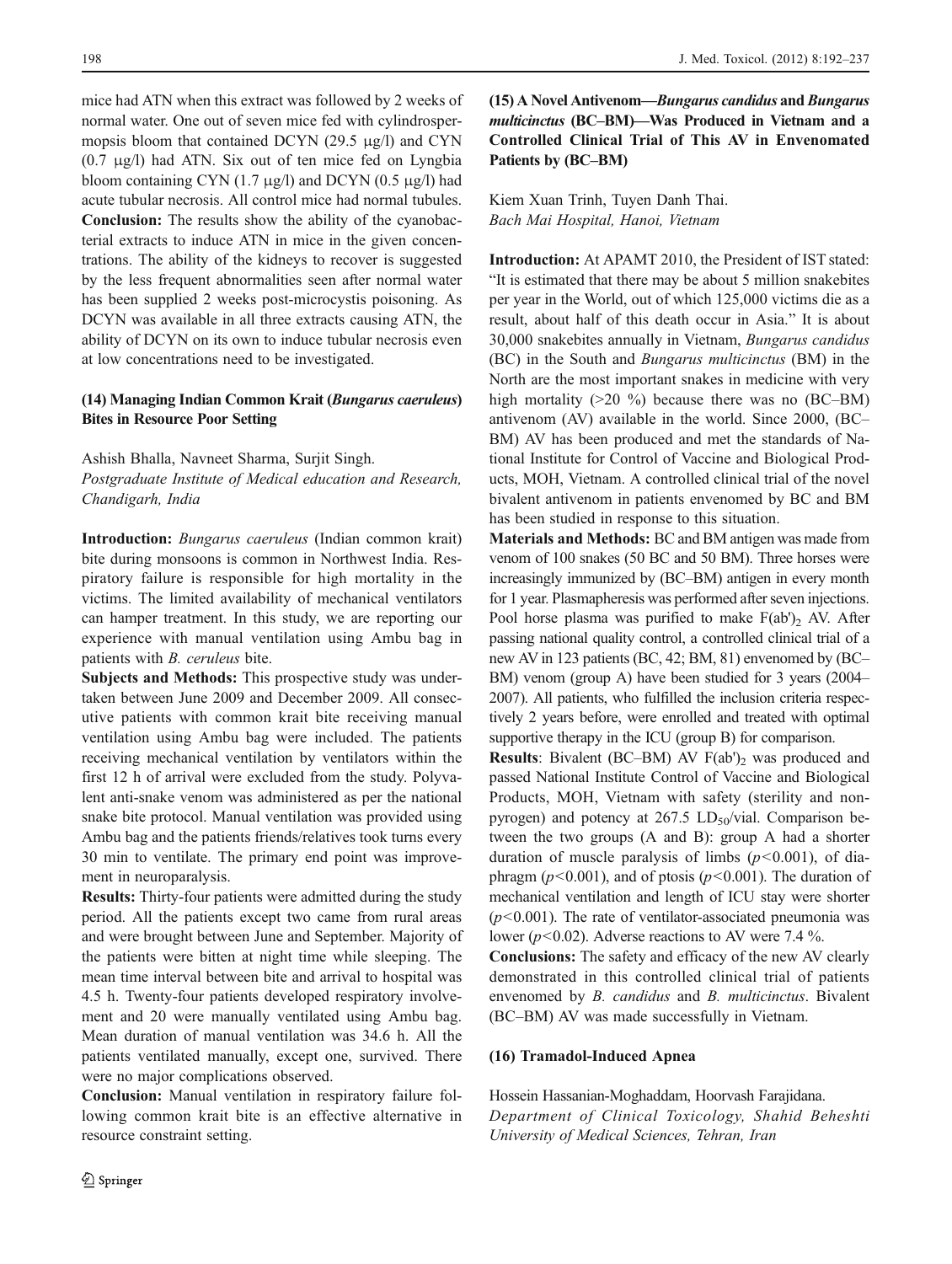Background and Objectives: In contrast with other opioids, few cases of tramadol-related respiratory depression have been described. To determine the prevalence and predisposing factors for tramadol-related apnea in the patients who had referred after its overdose or use of its therapeutic dose, current study was done.

Materials and Methods: All patients referred to Loghman-Hakim Poison Hospital (February 2009 to April 2010) due to pure tramadol intoxication/complication were included. The patients' data including age, gender, ingested dose by history, manner of poisoning, history of tramadol abuse, seizure, and apnea occurrence were recorded. Statistical analysis was done using SPSS software.

Results: A total of 525 patients were included in the study. Mean age was  $22.8 \pm 6.9$  years, predominantly males (70.1 %) with deliberate self-poisoning (359; 68.4 %) or abuse (146; 27.8), and past history of tramadol abuse (204; 38.9 %). Two hundred forty-two (46.1 %) patients experienced seizure one episode or more (30; 5.8 %). Twenty patients (3.8 %) experienced apnea and required respiratory support (17; 85 %) or naloxone administration (3; 15 %) all before 24 h postingestion (7.7 $\pm$ 7 h, range 1–24). The mean dose ingested by history was  $2,125\pm1,360$  mg (min 200 mg, max 4,600 mg) among these patients compare to rest with  $1,383\pm1,088$  mg (min 100 mg, max 6,000 mg;  $p<0.002$ ). History of tramadol abuse was positive in nine (45 %) of the apnea patients. Seizure episode had occurred once in five (20 %) while one episode happened after naloxone administration revealing less episodes of seizure in apnea patients. There was no positive history of previous medical illness in apnea patients. A 40 year-old man died after respiratory arrest following oral abuse of 1,000 mg tramadol but without co-ingestion.

Conclusions: The present retrospective study shows that although seizure is common in tramadol toxicity, respiratory depression and apnea is a life-threatening condition with 3.8 % prevalence which needs more attention. Depend on genetic backgrounds and metabolism rate of tramadol to its active metabolite this prevalence could be different in other ethnic populations.

# (17) Acetaminophen Psi Nomogram: a Sensitive and Specific Clinical Tool for Predicting Hepatotoxicity Secondary to Acute Acetaminophen Overdose

Summon Chomchai<sup>1</sup>, Chulathida Chomchai<sup>2</sup>, Nongnuch Lawattanatrakul<sup>1</sup>.<br><sup>1</sup>Eaculty of Medi

Faculty of Medicine Siriraj Hospital, Mahidol University, Bangkok, Thailand.

<sup>2</sup> Mahidol University International College, Mahidol University, Nakorn Pathom, Thailand

Background: Acetaminophen overdose is one of the most common overdoses in Thailand. After completion of N- acetylcysteine (NAC) therapy, additional aminotransferase levels are routinely obtained in order to assess the need for further follow-up or NAC therapy. Using acetaminophen level and lag-time-before-NAC-therapy, a composite value, the acetaminophen psi parameter (APP) has been proven to predict hepatotoxicity. The acetaminophen psi nomogram (APN) is derived based on the APP. It estimates individual patients' risk by six hepatotoxic risk cutoff lines (HepRCL) at 1, 2, 5, 10, 20 and 50 %. We are reporting the validation of the APN using existing patient data with known hepatotoxicity outcomes.

Materials and Methods: This is a 4.5-year, retrospective review of patients with acute acetaminophen overdose presenting to Siriraj Hospital in Bangkok Thailand and treated with NAC. Patients are classified with APN's HepRCLs. The hepatotoxicity, which is the outcome of interest, is defined as aminotransferase 1,000 IU/L or more. The validity of the APN is reported as sensitivity and specificity.

Results: One hundred and sixty one patients aged (mean (SD)) 22.95(6.53) years were enrolled. Twenty five patients (15.5 %) developed hepatotoxicity. The number and percent of total patients, below each of the HepRCLs 1, 2, 5, 10, 20 and 50 % are as follows: 73 (45.3 %), 76 (47.2 %), 92 (57.1 %), 107 (66.5 %), 124 (77.9 %) and 144 (89.4 %). Their corresponding sensitivities are 100, 100, 100, 92.0, 72.0 and 40.0 %, respectively. The 20 and 50 % HepRCLs have specificities of 86.0 and 94.9 %.

Discussion and Conclusion: Acetaminophen psi nomogram, derived from existing acetaminophen level and timeto-NAC therapy, enables clinicians to predict individual's hepatotoxicity risk with high sensitivity and specificity. Such prediction can alleviate the need for further laboratory monitoring in as much as 57 % of patients. This allows for allocation of limited healthcare resources to be focused on those with greatest predicted risk.

#### (18) Multiple Organ Failure After Oxalic Acid Ingestion

Cherie Grace G. Quingking<sup>1,2</sup>, Lynn Crisanta Panganiban<sup>1,2</sup>, Joselito C. Pascual $1,2$ .

 $<sup>1</sup>$ National Poison Management and Control Center, University</sup> of the Philippines, Philippine General Hospital, Manila, Philippines

<sup>2</sup>Department of Health–East Avenue Medical Center Poison Control Center, Quezon City, Philippines

Introduction: Oxalic acid ingestion, available as laundry bleach, is an emerging agent among self-poisoning cases referred to the poison center. Ingestion of oxalic acid was associated with high case fatality.

Case Presentation: This is a case of 28-year-old man who presented with systemic complications after intentional oxalic acid ingestion. Patient was seen in the Emergency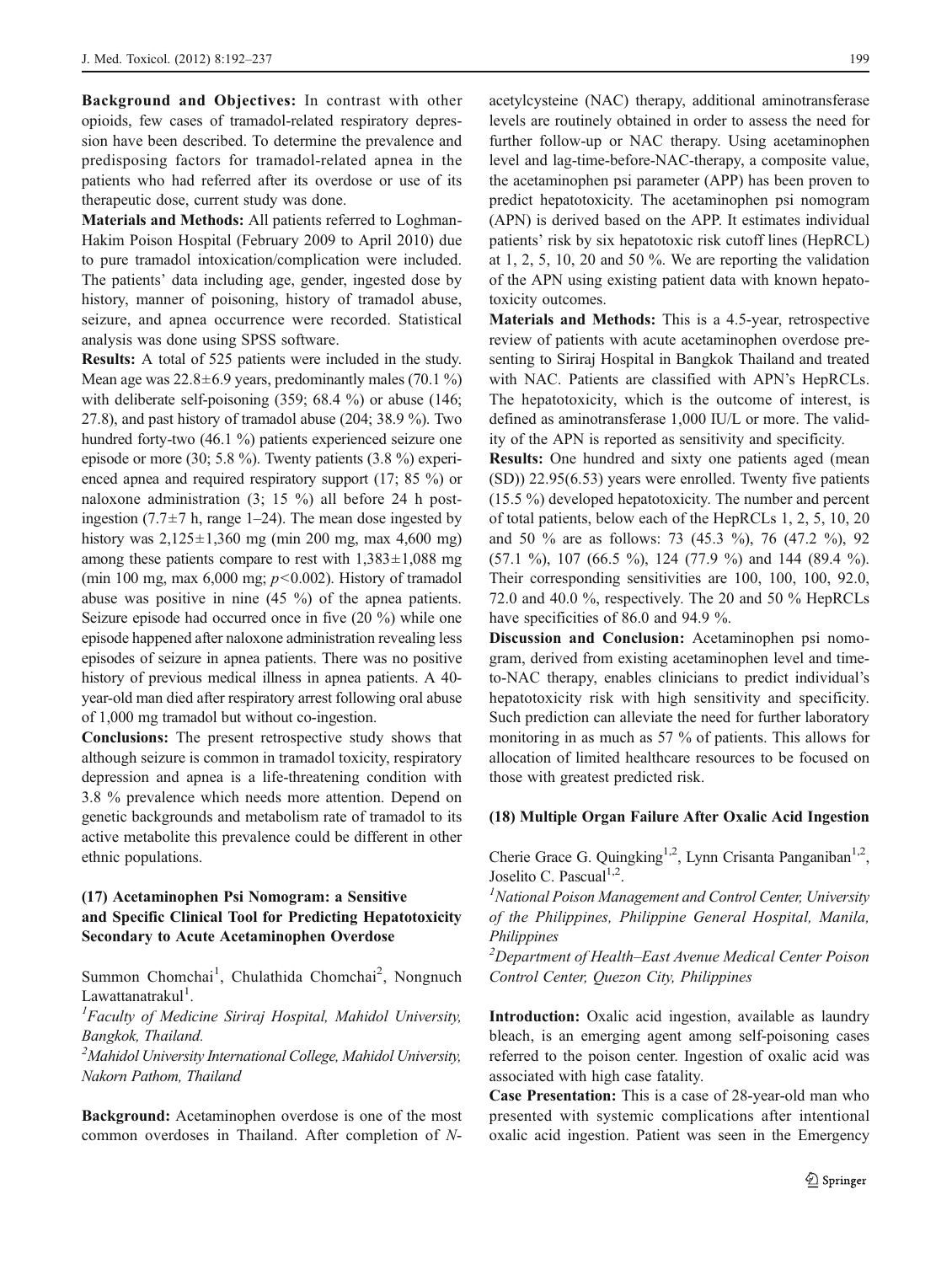Department with abdominal pain following ingestion of 10 g oxalic acid mixed with water. Caustic injury was initially ruled out with normal endoscopic findings. Acute kidney injury evidenced by acute oliguric renal failure ensued within 6 h. Patient underwent five sessions of hemodialysis and before renal function indices returned to normal and calcium oxalate in the urine was no longer evident. Other systemic manifestations noted were metabolic acidosis with elevated anion gap with persistent hypocalcemia and episodes of QT prolongation. Respiratory distress developed on the third day accompanied with signs of acute lung injury. Supportive management was given with hemodialysis to facilitate elimination of calcium oxalate. Supportive mechanical ventilation, hydration, and electrolyte correction were given. N-Acetylcysteine as nebulization to address lung injury and potassium citrate postulated to inhibit calcium oxalate supersaturation in the renal tubules were included in the treatment regimen to address organ-specific injury from oxalate. Patient was discharged after intensive care.

Discussion: Pathophysiologic findings following oxalic acid ingestion results from intraluminar crystal deposition with renal biopsy specimen showing the degeneration of the renal tubular epithelial cells associated with intracellular calcium oxalate crystal deposition resulting to acute renal failure. Deposition of the formed oxalate crystals may also occur in other organ systems. This explains the multiorgan failure exhibited in the course of the patient. Lessons Learned: Early identification of systemic complications of a caustic substance is imperative with adequate supportive management to avoid morbidity. It is recommended that oxalic acid ingestion be included in the continued toxicovigilance, and promotion of regulation controls on availability of toxic household chemicals be implemented.

# (19) Adverse Drug Events in Hospitalized Patients with Acetaminophen Overdose Treated with Intravenous N-Acetylcysteine

Sa'ed H Zyoud<sup>1</sup>, Rahmat Awang<sup>1</sup>, Syed Azhar Syed Sulaiman<sup>2</sup>.<br> $\frac{1}{2}WHO$ 

 ${}^{1}$ WHO Collaborating Centre for Drug Information, Clinical Toxicology Program, National Poison Centre, Universiti Sains Malaysia (USM), 11800 Penang, Malaysia.

<sup>2</sup> Clinical Pharmacy Program, School of Pharmaceutical Sciences, Universiti Sains Malaysia (USM), 11800 Penang, Malaysia.

Objectives: Intravenous N-acetylcysteine (IV-NAC) is widely recognized as the antidote of choice for acetaminophen overdose. However, its use is not without adverse drug reactions (ADR) which might affect therapeutic outcome or lead to treatment delay. The aims of this study were to investigate the type and incidence of ADR induced by IV- NAC in patients treated for acetaminophen overdose and to assess the causality of individual ADR to IV-NAC using Naranjo's algorithm.

Methods: This is a retrospective study of patients admitted to the hospital for acute acetaminophen overdose over a period of 5 years (January 1, 2004 to December 31, 2008). The primary outcome of interest in this study was the occurrence of ADR during NAC administration. The probability of an ADR was assessed using the Naranjo algorithm, which consists of ten questions, and has been used to determine the likelihood that an ADR was related to a specific medication. The Naranjo score takes into account other possible influences such as drugs or disease. The association scores were:  $\geq 9$ ="definite", 5 to 8="probable", 1 to  $4="$  possible", and  $0="$  doubtful".

Results: During the study period, 305 patients with a diagnosis of overdose of paracetamol-containing compounds were admitted to the hospital for monitoring and treatment. Different types of ADR occurred in 137 patients (137/305; 44.9 %). Of those patients who had an ADR, 98 (98/137; 71.5 %) had been treated with IV-NAC and 39 (39/137; 28.5 %) had not ( $p<0.001$ ). Comparison of different ADR in all patients showed that the following ADR were significantly associated with IV-NAC administration: nausea  $(p=$ 0.004), vomiting ( $p < 0.001$ ), flushing ( $p < 0.001$ ), rash ( $p <$ 0.001), pruritus ( $p<0.001$ ), chest pain ( $p=0.001$ ), bronchospasm ( $p=0.015$ ), coughing ( $p=0.017$ ), headache ( $p<$ 0.001), dizziness ( $p<0.001$ ), convulsion ( $p=0.035$ ), and hypotension ( $p=0.001$ ). Based on Naranjo's algorithm, 226 events were judged to be NAC related—31.1 % probably and 67.9 % possibly drug related. None of the events were definitely drug related.

Conclusions: Adverse drug reactions to IV-NAC were common among patients with acetaminophen overdose but mostly minor, and that all reported adverse reactions were easily managed.

# (20) Follow-up Health and Environmental Assessment of Communities Exposed to Bunker Oil in Guimaras Province 15 Months After the Spill

Panganiban LR<sup>1</sup>, Rivera ATFR<sup>2</sup>, Antonio VP<sup>3</sup>, Diqouino  $CC<sup>1</sup>$ , Reyes JPR<sup>1</sup>.

<sup>1</sup> National Poison Management and Control Center, UP College of Medicine, Philippine General Hospital, Manila, Philippines. <sup>2</sup> <sup>2</sup>National Center for Disease Prevention and Control, Department of Health, Sta. Cruz, Manila, Philippines. 3 East Avenue Medical Center Poison Control Center, Quezon City, Philippines

Introduction: In 2006, massive oil spill occurred in Guimaras province resulting to the release of chemicals into the environment, severely affecting 14 communities. Seven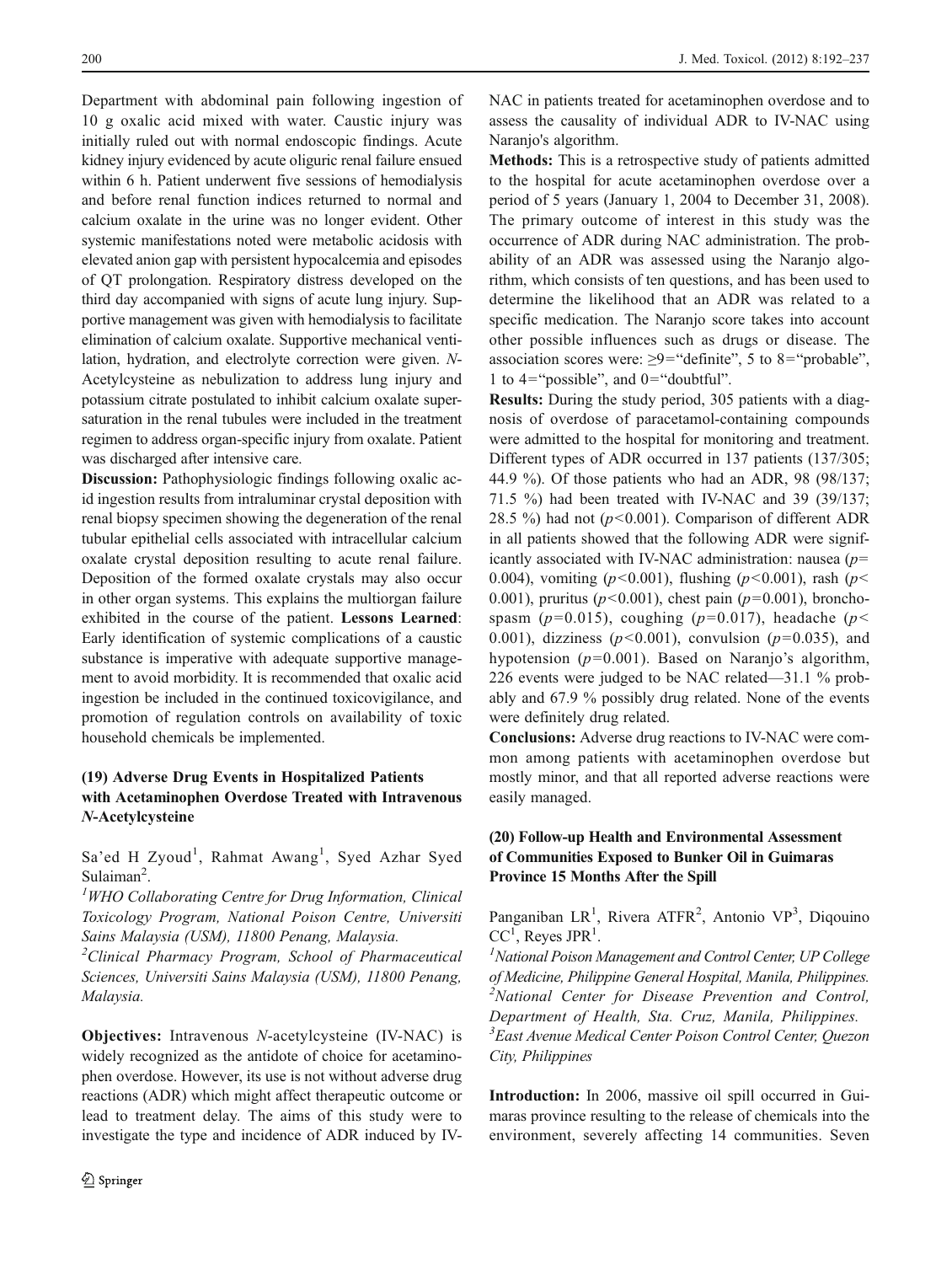hundred eighty-seven residents were examined and clinical findings were consistent with acute exposure. Environmental samples showed elevated lead levels and polycyclic aromatic hydrocarbons (PAH). Because of the potential chronic effects of bunker oil exposure, a follow-up health assessment among the exposed residents was necessary.

Objectives: The objective of this study is to assess current health status and monitor environmental exposures of residents and identify acute and/or chronic health effects.

Methodology: This was a cross-sectional study of exposed residents who provided consent for follow-up health evaluation. Repeat environmental monitoring was also done. Results/Discussion: Two hundred twenty residents from five islands and 244 from seven mainland communities were examined in December 2007 and January 2008. More residents from island communities claimed continuous exposures and 68.2 % were sick. Acute effects were dizziness, headache, nausea, chest pain, and difficulty of breathing, similar to 2006 complaints. There were more abnormal physical examination findings among island community residents. Lower hemoglobin, platelet count and reticulocyte count, methemoglobin, higher sulfhemoglobin were observed compared to 2006 findings. Peripheral blood smears showed anemia and relative eosinophilia. Blood lead levels were higher in mainland community residents. Lead levels in drinking water were more elevated in the mainland communities. Blood PAH and drinking water PAH were non-detectable. Bunker oil was evident in the communities during the hot season when hardened bunker oil would melt and evaporate into the immediate environment. Residents claimed that the oil is carried to the shore during high tide. This was more evident in the island communities where clean-up was not as extensive as in the mainland communities. The abnormal hematologic picture may be signs of chronic bunker oil exposure.

Conclusion: The residents are continuously exposed to bunker oil manifesting with acute and possible chronic effects.

#### (21) Fatal Aluminium Phosphide Poisoning in Bangladesh: a Case Series

Amin  $MR^1$ , Basher A<sup>2</sup>, Chowdhury FR<sup>3</sup>, Faiz MA<sup>4</sup>.  $<sup>I</sup> Dhaka Medical College, Dhaka, Bangladesh.$ </sup> <sup>2</sup>Kashba Upazilla Health Complex, Brammonbaria, Bangladesh. <sup>3</sup>MAG Osmani Medical College, Sylhet, Bangladesh.

4 Sir Salimullah Medical College, Dhaka, Bangladesh

Introduction: Aluminium phosphide (ALP) is a solid fumigant that is used as a rodenticide for grain preservation and is widely available in rural areas. The commonest way of aluminium phosphide poisoning is by ingestion; death is mostly due to cardiac and/or metabolic toxicity by its active ingredient phosphine. Here is a case series of aluminium phosphide poisoning in Bangladesh that presented features of cardiotoxicity and circulatory failure.

Case Reports: From April 2008 to March 2009, six patients (three male, three female) were admitted to Dhaka Medical College Hospital after ingesting aluminium phosphide tablets with an intention of deliberate self-harm due to family disputes. Five patients of 14–30 years were admitted 3–12 h after ingestion of the tablets and had symptoms of vomiting, abdominal pain, restlessness and hypotension and they were treated conservatively but died 5–20 h after admission. A 30-year-old male was admitted 3 h after ingestion of two tablets of aluminium phosphide. On admission, his vital parameters were normal, but 10 h later, he developed restlessness, irritability, drowsiness and circulatory failure with a respiratory rate of 24 per minute, a Glasgow coma score of 5, and dilated pupils reacting to light. Subsequent exams revealed severe metabolic acidosis, anterior septal ischaemia, anterior wall hypokinesia with moderate left ventricular dysfunction, normal serum electrolytes, serum creatinine 3.2 mg/dl. In spite of high-dose ionotropic and intensive care support and treated by magnesium sulphate and sodium bicarbonate, he developed progressive metabolic acidosis, renal failure and died from cardiac arrest 3 days after ingestion of the poison.

Discussion: Recently, poisoning due to rodenticide (ALP) is increasing because of its easy availability. This case series suggests that special management guidelines and training for physicians and other healthcare workers should be considered; and additional research is needed to determine the best therapy and improve survival.

## (22) Measuring Lead Levels in Common Children-Exposed Environment, Mashhad, Iran, 2011

Alizadeh A, Alizadeh J, Afshari R, Moradi V, Mokhtari M, Zamanipour M.

Medical Toxicology Centre, Imam Reza (p) Hospital, Mashhad University of Medical Sciences Mashhad, Iran

Background: Lead is one of the nonessential heavy metals. It could induce disturbances in nervous system, hematopoietic and renal function in human. Children are more susceptible to hazards of lead than adults as neural network development happens in childhood. In addition, the absorption rate of lead through the gastrointestinal tract in infants and children is higher. They also present greater tendency for exposure to their contaminated hands with leaded materials.

Objective: The purpose of this study is to have a measurement of lead levels in buildings paints, play dough, lipstick and oil pastel.

Methods: Three samples from each oil paints and plastic paints for buildings (the most common paint in use); the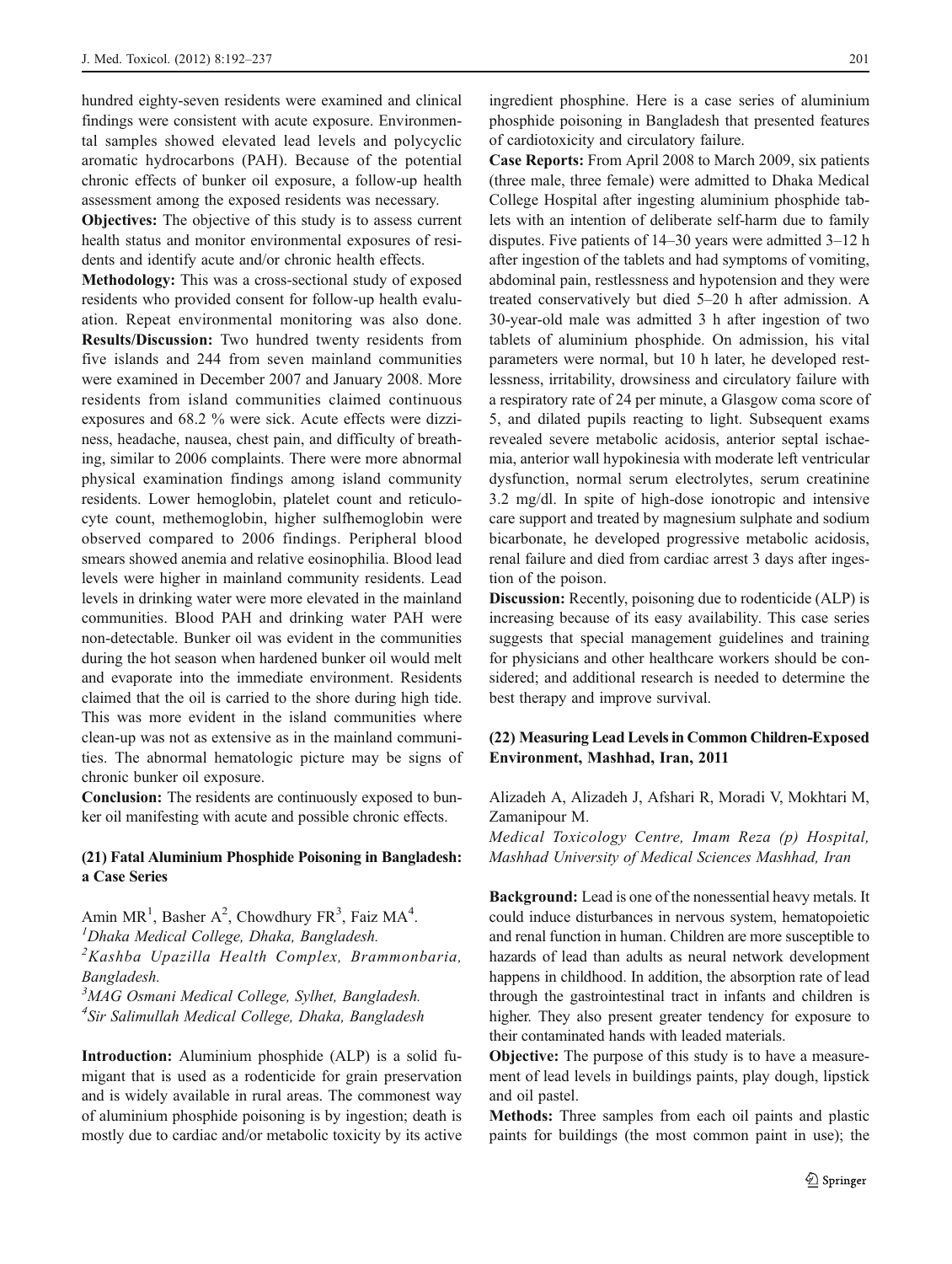most available, oil pastel (one sample); the most common, play dough (one sample); and four random lipsticks were evaluated. Graphite furnace atomic absorption spectrometry (Perkin Elmer, Model 3030 with HGA 400 Programmer) for determination of lead concentrations was used.

Results: Lead concentrations are summarized in the table:

| Mean   | S4  | S3    | S <sub>2</sub> | S1     |                     |
|--------|-----|-------|----------------|--------|---------------------|
| 14,010 |     | 730   | 25,050         | 16.260 | Oil paint (ppm)     |
| 758    |     | 2.275 | 0.12           | 0.50   | Plastic paint (ppm) |
|        |     |       |                | 4.5    | Oil pastel (ppm)    |
|        |     |       |                | 0.70   | Playdough (ppm)     |
| 0.77   | 0.4 | 1.67  | 0.55           | 0.60   | Lipstick (ppm)      |

Conclusion: Comparing these results with the recommended maximum lead levels in buildings paints (0.06 ppm) and something that may be consumed frequently by small children (0.1 ppm) and according to UNEP, FDA, CSFAN articles, these measurements are much higher.

Recommendation: Enforcing standard limits in building paints, oil pastel and play dough are recommended.

# (23) Designing a Software for Identifying Iranian Medications According to Their Appearance

Reza Afshari, Seyed Mohammad Reza Mohajeri, Seyed Amir Reza Mohajeri.

Medical Toxicology Research Center, Department of Internal Medicine, Imam Reza Hospital, Mashhad, Iran

Introduction: Different branches of medicine cover a limited number of common or rare diseases. Medical toxicology, however, includes a wide range of diseases due to a variety of available medications and poisons. As a result, it is not possible to memorize all possible related syndromes or diseases. High-income countries including USA, UK and New Zealand have developed some software (TOXNET, TOXBASE and TOXZIN) to tackle this problem. This project is willing to produce software for electronically recognizing Iranian medications. The applied goal of this study is to facilitate diagnosis and increase precision of medical activity in emergency and toxicology departments.

Materials and Methods: During a 10-month period and via using Microsoft Visual Basic.Net (2008), 4-GB software including pictures and texts has been developed to record related information to Iranian medications. Additionally, these medications were photographed and uploaded in the software. Recorded information and pictures were linked to each other. In addition, physical characteristics of 994 Iranian medications were recorded and merged with related data to facilitate the diagnosis.

Results: By using the powerful search tools of this software it is now possible to recognize 994 Iranian medications according to their color, size, shape, type and other individual characteristics. Any particular selection will lead to graphical as well as textual information related to each medication.

Conclusion: Via using this software, cure of poison patients is easily available for the first time for Iranian medications.

# (24) Clinical Characteristics of Kratom Abusers in Thailand

Satariya Trakulsrichai<sup>1</sup>, Winai Wananukul<sup>1</sup>, Umaporn Udomsubpayakul<sup>2</sup>, Rajarek Junsang<sup>3</sup>.<br><sup>1</sup> Ramthibodi Poison Cantar, Faqulty o

 $R$ amthibodi Poison Center, Faculty of Medicine, Ramathibodi Hospital, Mahidol University, Bangkok, 10400 Thailand. <sup>2</sup>Section for Clinical Epidemiology and Biostatistics, Research Center, Faculty of Medicine, Ramathibodi Hospital, Mahidol

University, Bangkok, 10400, Thailand. <sup>3</sup> Emergency Department, Faculty of Medicine, Ramathibodi Hospital, Mahidol University, Bangkok, 10400, Thailand.

Introduction: Mitragyna speciosa Korth, or Kratom in Thai, is a native tree indigenous to Southeast Asia; especially in Thailand, it is traditionally used as a folk medicine for centuries. Kratom is misused as a drug of abuse, becomes wildly spread legally to many countries and is easily available through online markets or some shops. Nowadays, the scientific and clinical studies of Kratom are rather limited, particularly the clinical data from chronic abusers.

Objectives: The objective of this study is to collect and analyze the clinical characteristics data of Kratom abusers in Thailand.

Methods: We carried out a prospective study by interview, review and analyze the questionnaires data from Kratom abusers.

Results: There were totally 26 Kratom abused cases. All were male. The cases were from the central region including Bangkok (80.77 %) and the south of Thailand (19.23 %). The average age was 48.6 years. Most were agriculturists (42.31 %). Fifty percent of the cases did not graduate primary school. The median income was 6,000 baht/month. The median abused duration was 10 years (the maximum 40 years). All ate leaves and did not use other substances of abuses. The most common method the cases used was chewing and swallowing whole fresh leaves (76.92 %). The average amount was 16.4 leaves/day. The most common reason for starting the use of Kratom was to physically endure the hard work under the sun and to relieve fatigue (76.92 %). Of the cases, 76.9 % used to use Kratom to treat some illnesses, of which diarrhea was the most common. Some used Kratom to substitute for heroin, alcohol and amphetamine, and they were successful to rid of these addictions. When the cases ate more than usual, they reported that dizziness was the most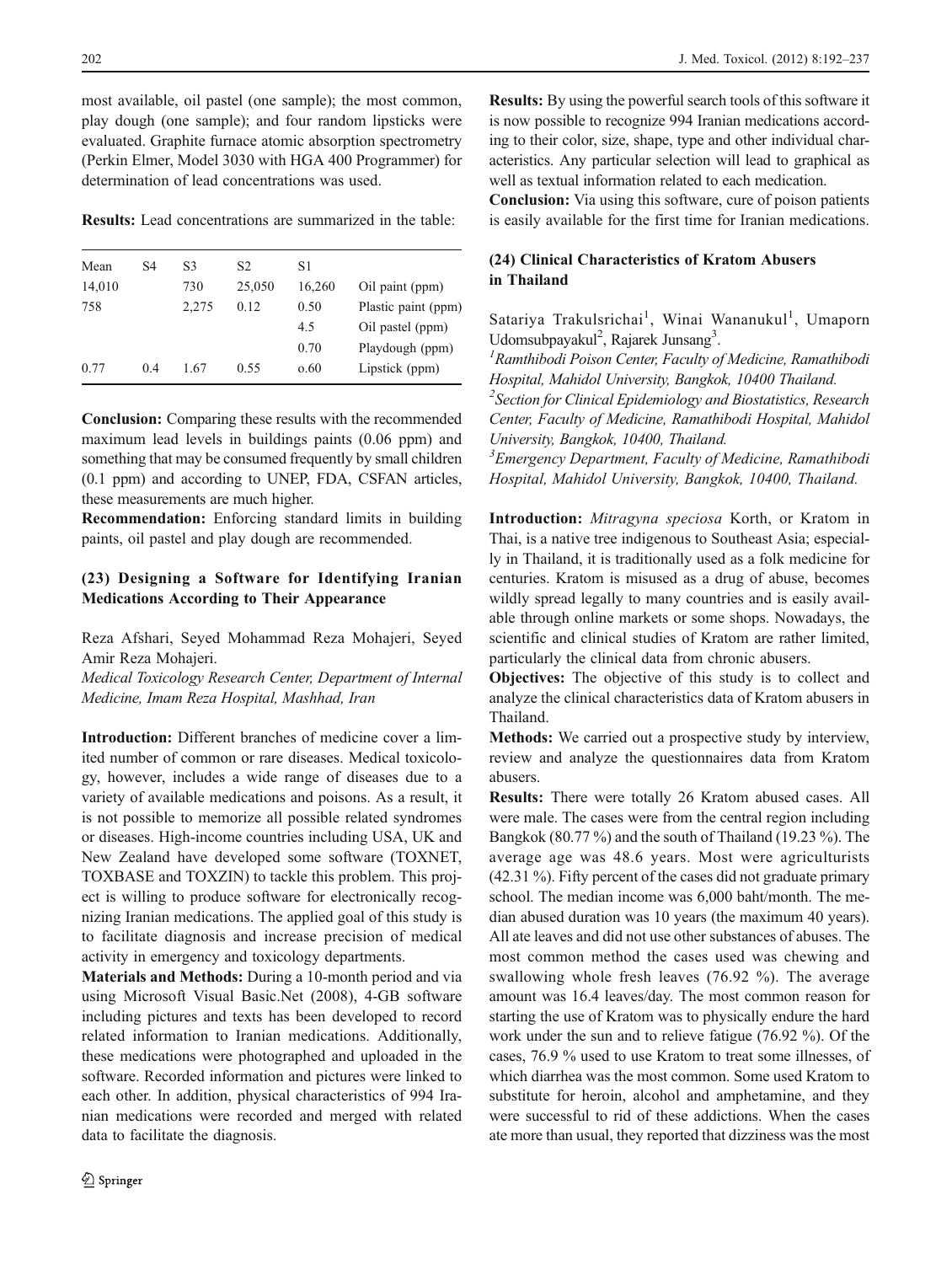common symptom (30.77 %). The most common symptoms after they stop eating Kratom (withdrawal symptoms) were myalgia (76.92 %), yawning (53.85 %) and jerking  $(46.15\%)$ . Of the cases, 84.6 % did not use any method to relieve this withdrawal symptom. All reported that there was no visit or admission to the hospital related to Kratom. Of the cases, 80.76 % reported that they did not have side effects from Kratom. Most did not have any weight and skin color changes during the abused period.

Conclusions: All cases in this study were chronic Kratom abusers. The most common symptoms when the cases ate more and stopped eating were dizziness and myalgia, respectively. There were no serious withdrawal or toxicity symptoms reported. Most had no side effect from Kratom despite prolonged use. Some used Kratom as the remedy for heroin, alcohol and amphetamine withdrawal.

# (25) Evaluation of the Incidence, Symptoms, Signs, Prognosis, and Treatment of Stimulant Abuser Patients Referred to Poisoning Ward of Shoushtari Hospital in Shiraz from September 2007 to September 2009

F.goudarzi, H. Nasari, Z. Hossaini.

Department of Clinical Toxicology, Shiraz University of Medical Sciences, Shiraz, Iran

Objective: Amphetamine and methamphetamine use among young people is of significant social, economic and public health concern to affected communities and policy makers. The aim of this study is to identify the epidemiology of poisonings with these agents in Shiraz population.

Methods: This was a cross-sectional study being performed in Shoushtari Hospital during a 24-month period from September 2008 to 2010. We included all the patients who referred to our center with acute poisoning and were diagnosed to have amphetamine and other neuro-stimulator agents poisoning. The demographic information as well as type of consumed toxin, route of consumption, vital signs, clinical signs and the outcome was recorded using a standard questionnaire. Data were analyzed using SPSS software.

Results: Overall, 9,563 patients with acute poisonings referred to our center out of which 544 (5.68 %) were neurostimulator agents' poisonings. Out of these, 439 (4.59 %) were male and 105 (1.1 %) were female. Crystal was the most common toxic agent being reported in 46.5 % of the patients. Inhalation was the most common route of consumption being found in 62.9 % of the patients. Crack, cocaine and crystal consumption was associated with male gender while Ritaline and ecstasy consumption were more common among females. Hallucinations were significantly higher in women  $(p=0.001)$ while dyspnea was more common among men  $(p<0.05)$ . Complete recovery was associated with younger age  $(p<$ 0.05). Generally, the most common and dangerous symptoms and signs of the patients were: agitation, chest pain, headache, tachycardia and high blood pressure, respectively.

Conclusion: Inhalation was the most common route of consumption which is due to its easy application. The prevalence of inhalation and injection was lower in women compared to men while those agents that can be easily consumed including Ritalin and ecstasy were more common among women. Consumption of these drugs is considered a medical emergency which should be treated aggressively.

#### (26) Prognostic Factors in Mushroom Poisoning

Dadpour B, Rajabi M, Afshari R.

Imam Reza Hospital, Mashhad University of Medical Science, Mashhad, Iran

Introduction: There are several types of toxic mushrooms in all over the world. Almost all of mushroom fatalities are associated with cyclopeptide-containing species, and the amatoxins are the most toxic of the cyclopeptides. Clinical manifestations following ingestion of toxic mushrooms are primarily gastrointestinal symptoms and this phase sometimes leads to hepatic, renal and nervous system damage and even death after a transient improvement phase. In this study, we aimed to determine prognostic factors in the patients with mushroom poisoning.

Methods: We studied records of all of admitted patients with mushroom poisoning in Clinical Toxicology Centre of Mashhad from February 2006 to February 2011(during 5 years) and our findings were analysed by SPSS software. Results: Among 32 admitted patients: 59 % were discharged with recovery, 18 % needed to mechanical ventilation along with progression of their symptoms, 6 % needed to ICU admission, 19 % were self-discharged and 22 % expired. The mean (SD, min–max) of: serum glutamic-oxaloacetic transaminase (SGOT) is 434 (947, 15–3,812), serum glutamic pyruvic transaminase (SGPT) is 534 (972, 10–3,426), Bil (total) is 4 (6.3, 0.3–27.9), Bil (direct) is 1.7 (2.5, 0.1–9.3), PT is 24.6 (24.6, 11.9–121), PTT is 33.8 (12.6, 19.3–72.6) and INR is 2.5 (3.6, 0.9–15). There was significant relationship between the need to mechanical ventilation and rise of INR  $(P=0.035)$ , rise of PT ( $P=0.006$ ) and rise of PTT ( $P=0.014$ ). Also, there was significant relationship between expire rate and rise of INR ( $P=0.035$ ), rise of PT ( $P=0.011$ ) and rise of PTT ( $P=0.003$ ). There was significant relationship between need to ICU admission and rise of INR  $(P<0.001)$ . We did not find any significant relationship between ICU admission rate, need to mechanical ventilation and expire rate with rise of hepatic transaminases and bilirubin of serum.

Conclusion: Impairment of coagulation tests (PT, INR and PTT) is a poor prognostic factor in mushroom poisoning whereas transaminases (SGOT and SGPT) rise does not have any role in prognosis of these poisoned patients.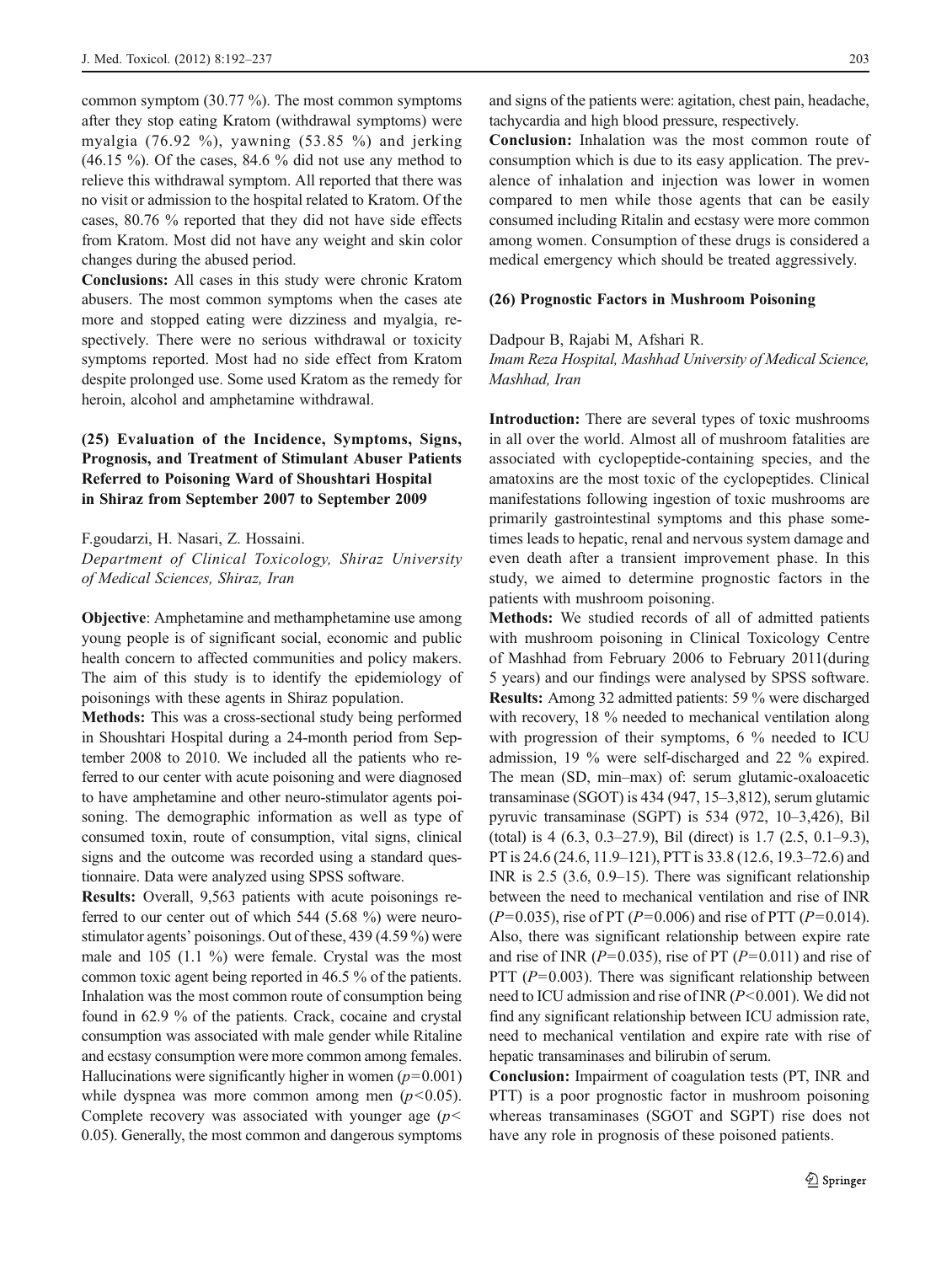# (27) Comparison of Therapeutic Effects of Garlic and D-Penicillamine in Patients with Chronic Occupational Lead Poisoning

Sina Kianoush, Mahdi Balali-Mood, Reza Mousavi, Valiollah Moradi, Mahmoud Sadeghi, Omid Rajabi, Mohammad Taghi Shakeri.

Mashhad University of Medical Sciences, Mashhad, Iran

Previous studies on animals have revealed that garlic (Allium sativum) is effective in reducing blood and tissue lead concentrations. The aim of this study was to investigate therapeutic effects of garlic and compare it with D-penicillamine in patients with chronic occupational lead poisoning. After coordination and obtaining informed consent, clinical examinations and blood lead concentration (BLC) of 117 workers at a car battery industry were investigated. BLC was determined by heated graphite atomization technique of an atomic absorption spectrophotometer. The workers were randomly assigned into two groups of garlic  $(1,200 \mu g)$  allicin, three times daily) and D-penicillamine (250 mg, three times daily) and treated for 4 weeks. BLC was determined again 10 days post-treatment. Clinical signs and symptoms of lead poisoning were also investigated and compared with the initial findings. Clinical improvement was significant  $(P<0.031)$ in a number of psycho-neuromuscular manifestations (irritability, headache and decreased deep tendon reflexes) after reatment by garlic but not D-penicillamine. BLCs were reduced significantly ( $P=0.002$  and  $P=0.025$ ) from  $426.32\pm185.128$  to  $347.34 \pm 121.056$  µg/L and from  $417.47 \pm 192.54$  to  $315.76 \pm 193.56$ 140.00 μg/L in garlic and D-penicillamine groups, respectively, with no significant difference  $(P=0.892)$  between them. The severity of side effects was significantly  $(P=0.023)$  higher in D-penicillamine than in garlic group. Thus, garlic seems safer and more effective clinically than D-penicillamine in mild to moderate chronic occupational lead poisoning. However, further detailed investigations on different populations with lead poisoning are required to make a general conclusion.

# (28) Searching the Mechanisms of Ethylene Glycol Renal Toxicity—Preliminary Results

Knut Erik Hovda<sup>1</sup>, Sigurd Boye<sup>2</sup>, Dag Jacobsen<sup>3</sup>, Kenneth McMartin<sup>4</sup>.<br><sup>1</sup>The Norwa

 $<sup>1</sup>$ The Norwegian NBC Center, Department of Acute Medicine,</sup> Oslo University Hospital, Ullevaal, Oslo, Norway.

<sup>2</sup>Clinical and Biomedical Engineering, Oslo University Hospital, Ullevaal, Oslo, Norway.

<sup>3</sup>Department of Acute Medicine, Oslo University Hospital, Ullevaal, Oslo, Norway;

4 Department of Pharmacology, Toxicology and Neuroscience, Louisiana State University Health Sciences Center, Shreveport, LA, USA

Introduction: The renal toxicity found in ethylene glycol (EG) is predominantly through the creation of calcium oxalate monohydrate (COM) crystals, but the final mechanisms are not understood and various mechanisms have been proposed. Our aim was to search for crystals not only inside the cells, but possibly inside cell organelles, such as the mitochondria, to further understand the toxic mechanisms.

Methods: Human renal proximal tubule cells were grown to confluency on coverslips, and then treated with COM at different concentrations and for different time intervals. The sample was fixed using Karnovsky's fixative, postfixed, dehydrated and embedded in araldite 502 using microwave procedure. Ultra-thin sections were examined in a 120 kV/LaB6 Tecnai G2 Spirit BioTWIN transmission electron microscope and images were sampled using an Eagle 4k CCD camera.

Results: Crystals were found inside vacuoles with degradation of segregated cellular components. We also found clear evidence of needle-shaped crystals inside the mitochondrion. Chromatin condensation, DNA fragmentation, blebbing and cell shrinkage were also observed.

Discussion: The present results show for the first time the existence of the COM-crystals in ethylene glycol poisonings inside the mitochondria, thus supporting theories of involvement of these organelles. The transport to, or the formation of, these crystals inside the mitochondria needs further studies, as well as the mechanisms for toxicity. However, the chromatin condensation, DNA fragmentation, blebbing and cell shrinkage are all characteristic of apoptotic cell death. Finding the mode of transport of crystals inside the mitochondria (either by endocytosis, active transporting mechanisms of the crystals or transporters for the ions) and the mechanisms of cell death, open a possibility for design of new treatment modalities in the late stages of EG poisonings.

#### (29) Management of Severe Eye Injury from Paraquat

Ravindra Fernando<sup>1,2</sup>, Shiranthi Perera<sup>1,2</sup>.  ${}^{1}$ Department of Forensic Medicine and Toxicology, Faculty of Medicine, University of Colombo, Colombo, Sri Lanka. <sup>2</sup>Police Hospital, Colombo, Sri Lanka

Paraquat eye injury is rare. We report a case of severe eye injury from paraquat to emphasize the need for proper and timely management. A 32-year-old lady was admitted with acute paraquat ingestion. While she was drinking paraquat from a full bottle, her husband attempted to grab the bottle, resulting in paraquat splashing on to her left eye. The eye was washed immediately but she developed irritation, burning sensation and pain which became severe over the next few days. When she presented on the fourth day, she had ptosis and complained of poor vision, severe pain and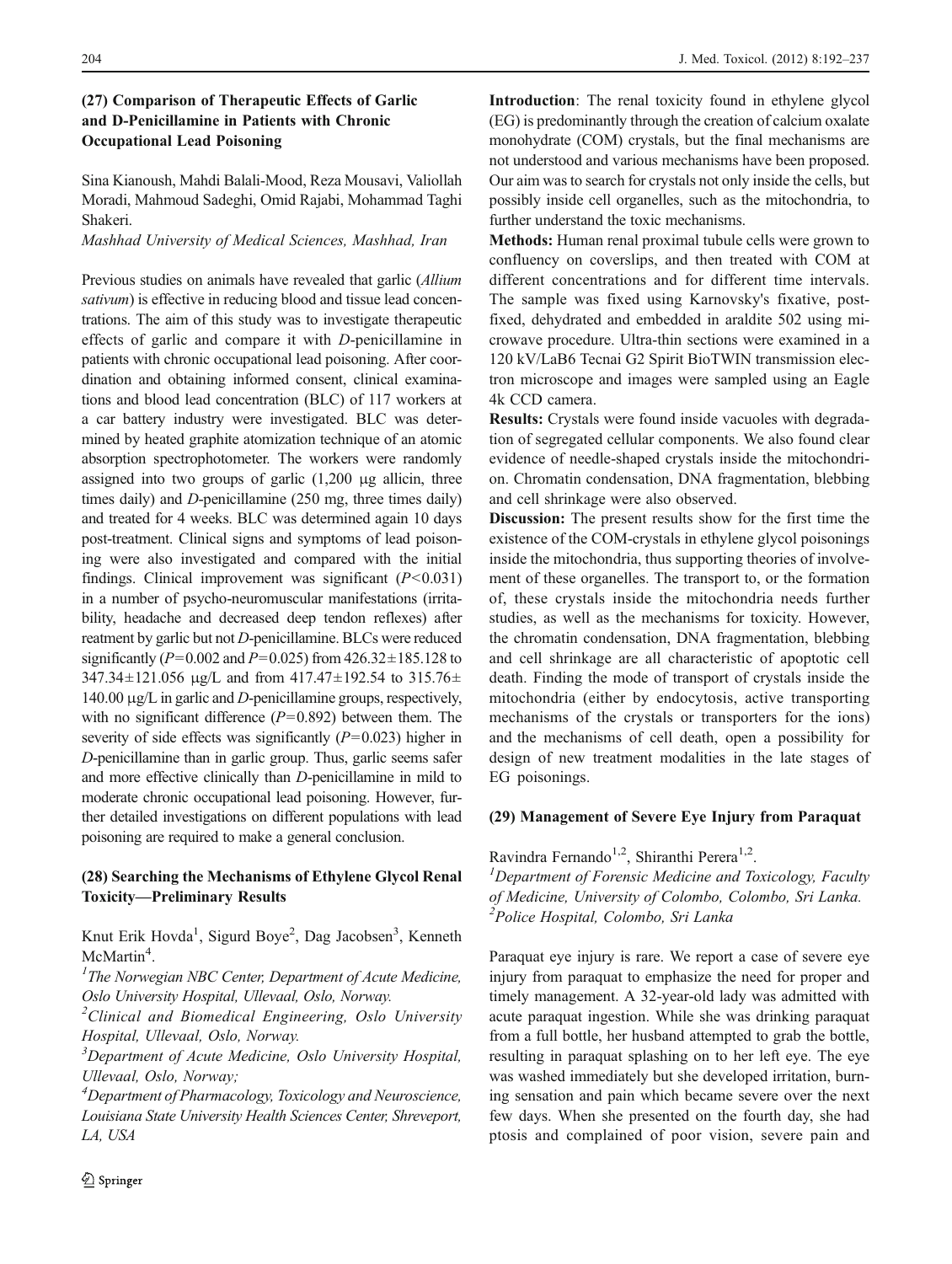difficulty in opening the eye. Her visual acuity was confined to hand movements. The conjunctiva was heavily oedematous and hyperaemic. Fluorescein staining revealed a large epithelial defect covering almost entire cornea. The anterior chamber showed a low-grade uveitis with +2 cells. Intra ocular pressures in both eyes were similar. The eye was patched for 24 h after instilling fucithalmic eye ointment. When examined after 24 h, her pain and conjunctival hyperaemia were less. The epithelial defect showed superficial healing. An area of limbal ischaemia of less than 180° was visible (grade 2 chemical injury). A chemical injury therapeutic regime was commenced. Artificial tears (Carboxymethyl cellulose 0.5 %), ciprofloxacin eye drops, tetracycline eye ointment, prednisolone acetate 1 % eye drops and vitamin C 1,500 mg daily were commenced. She was examined regularly and the treatment was altered in the next few days. On the fifth day of treatment, she had no ptosis, no pain, the conjunctiva was minimally hyperaemic and the limbal ischaemia had reduced. On the 12th day the visual acuity of the eye was 6/6. There were no signs of eye injury. Timely and appropriate intervention can bring excellent recovery from paraquat eye injury as shown in this case.

#### (30) The Changing Patterns of the Epidemiology of Acute Self-Poisoning in Rural Sri Lanka

Lalith Senarathna<sup>1,2</sup>, Shaluka F Jayamanna<sup>2</sup>, Patrick Kelly<sup>1</sup>, Nicholas A Buckley<sup>3</sup>, Michael J Dibley<sup>1</sup>, Andrew H Dawson<sup>2,3</sup>.<br><sup>1</sup> South Asian Clinical Toxicology Research Collaboration.  $<sup>I</sup>$ South Asian Clinical Toxicology Research Collaboration,</sup> Faculty of Medicine, University of Peradeniya, Peradeniya, Sri Lanka.

<sup>2</sup>Sydney School of Public Health, University of Sydney, Sydney, NSW, Australia.

 $3$ Department of Clinical Medicine, Faculty of Medicine, University of Kelaniya, Kelaniya, Sri Lanka.

<sup>4</sup> Professorial Medicine Unit, POW Clinical School, University of New South Wales, Sydney, NSW, Australia.

<sup>5</sup> Royal Prince Alfred Clinical School, University of Sydney, Sydney, NSW, Australia

Introduction: Acute poisoning is a major public health issue in many parts of the world. The epidemiology and the mortality rate are different from low- and middle-income countries, including Sri Lanka, to high-income countries. The aim of this study was to provide details about the epidemiology of acute poisoning in a rural Sri Lankan district and to identify the changing patterns and epidemiology of poisoning.

Methods: A prospective study was conducted from September 2008 to January 2010 in all hospitals with inpatient facilities in Anuradhapura district of North Central Province of Sri Lanka. Acute poisoning data was extracted using structured queries from patient charts.

Results: There were 3,813 poisoned patients admitted to all the hospitals in Anuradhapura district during the study period giving an annual age-adjusted population incidence of 459 poisoning cases per 100,000 of population. Although the number of male and female patient were approximately similar, the age distribution differed by gender. More young patients, particularly a larger proportion of females, below age 20 were admitted to these hospitals. Although, pesticides ranked as the most common type of poison, the number of medicinal drug poisonings has increased significantly since 2005 in this area.

Conclusions: The incidence of acute poisoning remains high in this rural setting in Sri Lanka, and the most vulnerable group are young females. Medicinal drug poisoning has increased significantly over last 5 years. This trend indicates that poisoning treatment protocols and guidelines should be adjusted to take account of these changes, and the need for strategies to reduce higher incidences among young population by targeting these groups in focused interventions.

#### (31) Prescription-Related Problems of Non-Steroidal Anti-Inflammatory Drugs in a Primary Care Setting

Abdullah AH Dhabali, Rahmat Awang, Zulham Hamdan, Sa'ed H. Zyoud. Universiti Sains Malaysia, Penang, Malaysia

Background: Non-steroidal anti-inflammatory drugs (NSAIDs) are frequently used in the treatment of different painful conditions. Their use is increasing due to the increased incidence of rheumatic diseases. Although generally well tolerated, these drugs are associated with serious adverse reactions such as upper gastrointestinal ulcers and bleeding, hypersensitivity reactions and renal failure. NSAIDs use can improve the quality of life for patients, but may also result in adverse health outcomes if used inappropriately. NSAIDs prescription-related problems (NSAIDs PRPs) can cause considerable morbidity and mortality, and may lead to hospital admission.

Purpose: The objectives of this study are (1) to obtain information regarding the prevalence of NSAIDs PRPs and (2) to determine the demographic and clinical characteristic of patients exposed to these problems.

Methods: We retrospectively collected data from one academic year using computerised databases at the Universiti Sains Malaysia (USM) from patients of USM's primary care. Lists of NSAIDs PRPs were developed from authentic clinical pharmacy and drug information sources. Multivariate regression was used to determine the characteristics of patients exposed to NSAIDs PRPs.

Results: During the study period, 12,622 of NSAID items were Prescribed for  $6,518$  patients (mean $\pm$ SD=1.94 $\pm$ 1.90). This represented a prevalence of 36 %. Five hundred and ninety one NSAIDs PRPs were identified in a cohort of 434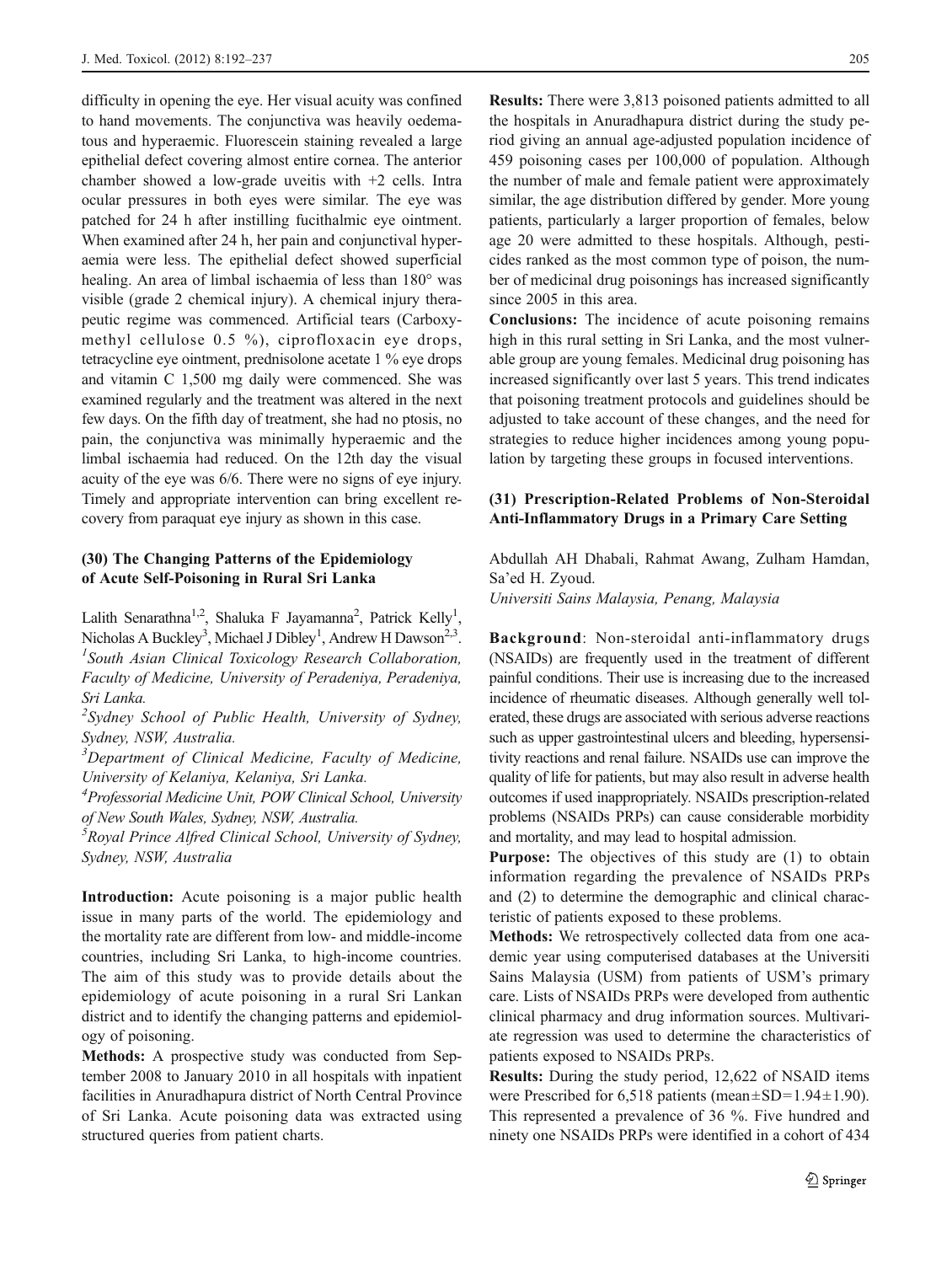patients, representing an exposure prevalence of 6.7 % of all NSAID users. Multivariate logistic regression analysis revealed that patients being Malay, being a staff, having multiple prescriptions and having more comorbid conditions were more likely to be exposed to NSAIDs PRPs.

Conclusions: This is the first study in Malaysia that presents data on the prevalence of NSAIDs PRPs. Exposure to these problems is associated with specific sociodemographic and health status factors. These results should help to raise the awareness of clinicians about serious NSAIDs PRPs.

#### (32) Drug-Facilitated Crime in Tehran, Iran

Hossein Hassanian-Moghaddam<sup>1</sup>, Fatemeh Gharedaghi<sup>2</sup>, Maryam Akhgari<sup>3</sup>, Fakhreddin Taghaddosinejad<sup>2</sup>.<br><sup>1</sup> Dengrtmant of Clinical Toxicology, Shah

 ${}^{1}$ Department of Clinical Toxicology, Shahid Beheshti University of Medical Sciences, Tehran, Iran.

<sup>2</sup>Department of Forensic Medicine, Tehran University of Medical Sciences.

<sup>3</sup>Forensic Toxicology Department, Scientific and Educational Research Center of Legal Medicine Organization (LMO), Tehran, Iran

Background and Objectives: The objective of this study is to investigate claimed drug-facilitated crime (DFC) in the patients who had been hospitalized in two referral hospitals in Tehran, Iran.

Materials and Methods: All hospitalized patients who were referred on February 2010 to March 2011 and suspected/claimed DFC were included. Those who had taken unknown drugs in the last week before admission or diagnosis of any other cause of poisoning by accident, deliberate self-poisoning or drug abuse were excluded. Toxicological analyses were done after collecting 20-ml urine sample on arrival time using gas chromatography–mass spectrometry. Results: A total of 53 victims were included. Mean age was  $31.6 \pm 12.4$  years (range 6–75), mostly males. The victims were predominantly workers (41.5 %), from Tehran, with 12 years of schooling (35.8 % diploma), who accepted drinking juice (35.8 %),when commuting inside or intercity (37.9 %), were stolen thereafter (77.4 %) and brought to emergency department by EMS ambulances (39.6 %) while sleepy (56.6 %) upon arrival. After full consciousness, majority remembered a male gender of offender (77.4 %), who was a stranger (75.5 %) with estimated age range of 22– 52 years. Those who noticed significant taste change of potables and edibles were admitted earlier  $(p<0.05)$ . Thirty eight (71.7 %) victims remembered estimated time of intoxication. Of whom, 92.1 % were admitted before 24 h post-ingestion (range 1–120 h, median 11 h). Two car accidents happened in victims, who were drivers, with no major trauma. Among 53 urine samples analyzed, 10

(18.9 %) were positive for metoclopramide, dextromethorphan, 6 (11.4 %) for tramadol, 5 (9.4 %) for theobromine, 4 (7.5 %) for lorazepam, 3 (5.7 %) for nortetrazepam, codeine, methadone, 2 (3.8 %) for promethazine and 1 (1.9 %) for cypreheptadine, morphine, adduct, carbamazepine and levorphanol. In nine patients, no positive results were obtained.

Conclusion: Our findings show that opioids, benzodiazepines and antihistamines are the most drugs used solely or together in DFC. Metoclopramide as an antiemetic may be used to prevent nausea and vomiting in criminal poisoning to achieve more DFC effects.

#### Poster Presentations

#### (33) Bhopal Gas Tragedy—Worst Chemical Disaster

Anand Tiwari, Nisanth Nambian. Government Medical College, Bhopal, Madhya Pradesh, India

Bhopal is very much infamous for worst chemical disaster which occurred on night of 2/3 December 1984. Bhopal is situated in central India and is capital of Madhya Pradesh with population of 1,792,203 (2011). The chemical responsible for the accident was methyle isocynate or MIC (other names are: isocyanatomethane and methyl carbylamine).

#### Chemical Formula:  $H_3C-N=C=0$ .

Physical/Chemical Properties: Methyl isocyanate (MIC) is a clear, colorless, lachrymatory, sharp-smelling liquid. It is highly flammable, boils at 39.1°C. Methyl isocyanate is soluble in water to 6–10 parts per 100 parts, but it reacts with the water. Methyl isocyanate reacts readily with many substances that contain N–H or O–H groups and some other compounds. It also reacts with itself to form a trimer or higher molecular weight polymers. Methyl isocyanate reacts with water to form 1,3-dimethylurea and carbon dioxide with the evolution of heat (325 calories per gram of MIC that reacts).

Morbidity/Mortality: The government of Madhya Pradesh has confirmed a total of 3,787 deaths. Half a million people were exposed to the gas and 25,000 have died to date as a result of their exposure. More than 120,000 people still suffer from ailments caused by the accident and the subsequent pollution at the plant site.

Present Sufferings: Breathlessness, persistent cough, diminished vision, early age cataracts, loss of appetite, menstrual irregularities, recurrent fever, back and body aches, loss of sensation in the limbs, fatigue, weakness, anxiety and depression are the most common symptoms among survivors. Furthermore, there is an alarming rise in cancers, TB and reproductive health problems. The official agency for monitoring deaths has been closed since 1992.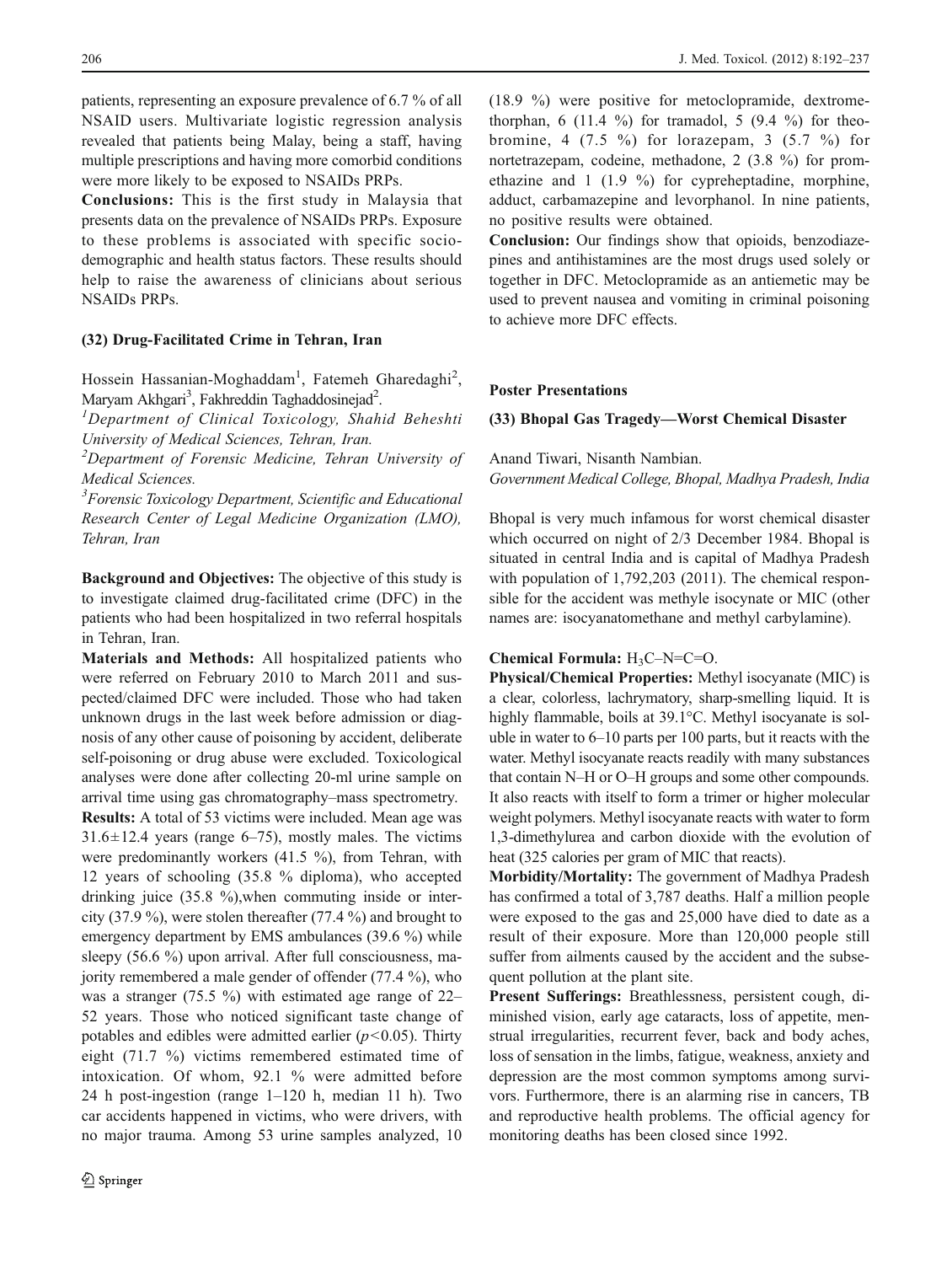Ongoing Contamination: Contamination at the site and surrounding area was not caused by the gas leakage. The area around the plant was used as a dumping ground for hazardous chemicals. So water in 100 wells is unfit for drinking. A number of toxins, including mercury, lead, 1,3,5 trichlorobenzene, dichloromethane and chloroform, is in nursing women's breast milk. Mercury levels are at "20,000 and 6 million times" higher than expected levels; heavy metals and organochlorines were present in the soil. Chemicals that have been linked to various forms of cancer were also discovered, as well as trichloroethylene, known to impair fetal development, at 50 times above safety limits.

# (34) Detection of Contaminants in Food Products and Health Supplements: Findings by the Toxicology Laboratory of the National Poison Centre of Malaysia in 2010

Norjuliana M.N., Che Nin M., Razak.L. National Poison Centre, Universiti Sains Malaysia, Penang, Malaysia

Each year, the toxicology laboratory at the National Poison Centre of Malaysia receives numerous samples for general drug screening or toxicological analysis. The laboratory provides 14 types of toxicological testing which include determination of contaminants or adulterants in food products and health supplements. The lab also conducts test to determine heavy metals, natural chemical compounds in plants and marine toxin. Samples received by the lab varies from herbal preparations to cosmetic, chemicals, pharmaceuticals, human biological fluids, foods and other consumer products. The clients are mainly manufacturers and suppliers of food products and health supplements. Occasionally, the lab may receive samples from private individual, clinics, hospitals, government agencies and other laboratories. In 2010, a total of 879 samples from 148 clients were analysed. These include 452 research samples and 427 non-research samples. Of the non-research samples tested, 43.8 % were found positive with 'dangerous or forbidden substances'. Many consumer products were either found contaminated or adulterated with drugs (94.7 %), pesticides (4.3 %) and natural plant toxin (1 %). Male sexual enhancement drugs (sildenafil and analogues) were the main drugs found in food, health supplement and herbs (40.1 %) followed by slimming agent drugs (sibutramine and analogues; 20.9 %). Other drugs detected in samples (34.2 %) were identified as non-steroidal anti-inflammatory drugs (indomethacin, ibuprofen and salicylate—34.8 %), corticosteroids (dexamethasone, betamethasone and cortisone—17.45 %), stimulants (caffeine—11.6 %) and antihistamine (chlorpheniramine—10.1 %). A number of other products were contaminated with pesticides residues (4.8 %) which include permethrin, DDT metabolites, naphthalene, methomyl, chlorpyrifos, hexaconazole and chlorothalonil. Advanced

technology has contributed to the production of many new synthetic drugs and chemicals. It is vital for regulatory bodies to carry out more checks and inspections to curb the number of illegal consumer health products.

# (35) Dental Treatment Needs of Iranian Veterans with Sulfur Mustard Poisoning Referred from Imam Reza Hospital Medical Toxicology Research Center to Oral Medicine Department of Mashhad University of Medical Sciences

Javad Sarabadani<sup>1</sup>, Atessa Pakfetrat<sup>1</sup>, Amir Moeentaghavi<sup>2</sup>, Mahdi Balali-Mood<sup>3</sup>, Hasan Hosein pour Jajarm<sup>1</sup>, Mansour Naseri<sup>3</sup>.

 $A$ ssistant professor, Department of Oral Medicine, Faculty of Dentistry and Dental Research Center, Mashhad University of Medical Sciences, Mashhad, Iran.

<sup>2</sup> Associate professor, Department of Oral Medicine, Faculty of Dentistry and Dental Research Center, Mashhad University of Medical Sciences, Mashhad, Iran.

<sup>3</sup> Associate professor, Department of Periodontology, Faculty of Dentistry and Dental Research Center, Mashhad University of Medical Sciences, Mashhad, Iran.

<sup>4</sup>Professor of Medicine and Clinical Toxicology, Director of Medical Toxicology Research Center, Imam Reza Hospital, Mashhad University of Medical Sciences, Mashhad, Iran 5 Dentist

Introduction: The effects of chemical gas on tissue exposed to environment (skin, airways, and eyes) depends on the amount of poison and duration of contact, and some areas such as skin folds and parts with thin epidermis are more sensitive to gas. The aim of this study was determining the therapeutic needs of Iranian veterans with sulfur mustard poisoning referred from Imam Reza Hospital Medical Toxicology Research Center to Oral Medicine Department of Mashhad University of Medical Sciences.

Methods: In this descriptive cross-sectional study, 40 of the sulfur mustard veterans referred from Imam Reza Hospital Medical Toxicology Center to Oral Medicine Department of Mashhad University of Medical Sciences were orally examined in 2009. The patients' data were recorded on a WHO oral health assessment form (1997). The statistical analysis was performed using SPSS program.

Results: Among the 40 sulfur mustard veterans, 75 % patients need to be treated dentally. One fourth of the subjects had complete removable denture and the other subjects need dental treatment. The most common therapeutic needs were oral hygiene instruction, partial removable prosthesis, and fixed prosthesis, respectively.

Conclusion: Most patients need treatment. According to periodontal and oral health indexes, almost all patients had low oral hygiene level and periodontal involvement to some extent.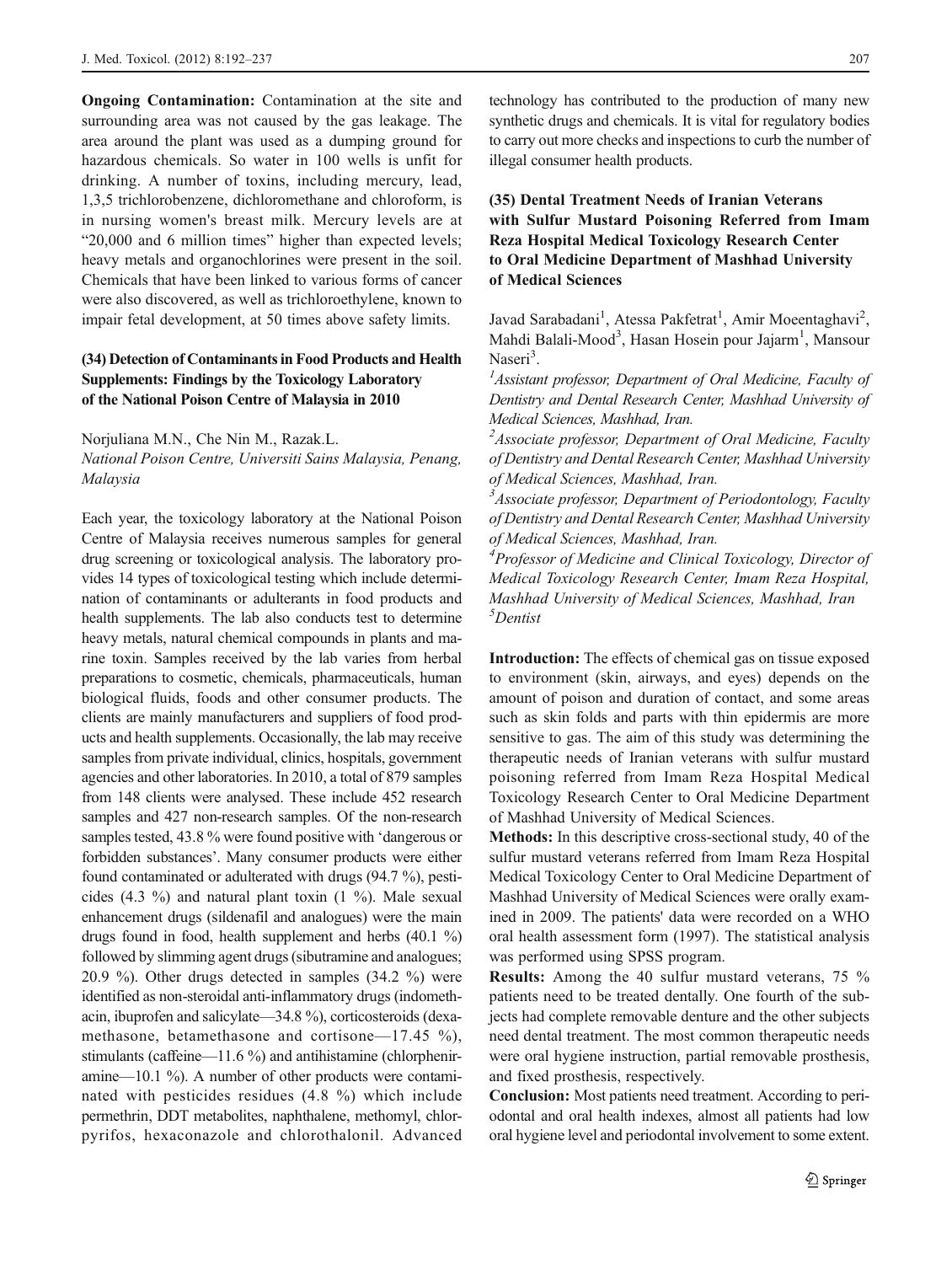Presence of highly frequent oral soft tissue lesions in Iranian veterans with sulfur mustard poisoning compared to general population and according to dental need treatment necessitates periodical oral soft tissue and routine oral dental examinations by oral medicine specialists and treatment more carefully.

# (36) Hemolytic Anemia Presenting as Hemoglobinuria from Paradichlorobenzene Ingestion

Mary Ondinee U. Manalo<sup>1</sup>, Cherry Grace G. Quingking<sup>2</sup>, Clarissa Paz Dioquino<sup>2,3</sup>.

 ${}^{1}$ Department of Medicine, University of the Philippines-Philippine General Hospital, Manila, Philippines.

<sup>2</sup>National Poison Control Center, University of the Philippines-Philippine General Hospital, Manila, Philippines. <sup>3</sup> Section of Neurology, Department of Neurosciences, University of the Philippines-Philippine General Hospital, Manila, Philippines

Synopsis: A 24-year-old man was diagnosed with hemolytic anemia when he presented with hemoglobinuria, low hemoglobin, and increased bilirubins, after ingesting mothballs containing paradichlorobenzene. He was transfused with 5 units of PRBC and was discharged improved.

Clinical Presentation: A 24-year-old man intentionally ingested three crushed mothballs. Five days after ingestion, the patient manifested with anemia and bright red urine.

Physical Findings: The patient was received stable at the Emergency Room of the Philippine General Hospital with coffee-ground vomitus, pink palpebrals, icteric sclerae, epigastric tenderness, and normal-sized liver.

Laboratory Work-up: The content of the mothball was established to be paradichlorobenzene using the floatation test. The patient tested positive for methemoglobinemia using the filter paper test. Initial hemoglobin was 120 g/L that markedly decreased to 53 g/L on the third hospital day with subsequent indirect bilirubinemia. Peripheral blood smear revealed normocytic, normochromic anemia with slight poikilocytosis and no evidence of toxic granulations. LDH peaked to 1,118 U/L. Urine dipstick tested positive for hemoglobin. Coomb's test was negative.

Diagnosis: The patient was diagnosed to have hemolytic anemia based on a marked decrease in hemoglobin, hemoglobinuria, indirect bilirubinemia, and supporting literature that paradichlorobenzene indeed causes hemolytic anemia.

Treatment: Patient was given high-flow oxygen and ascorbic acid for his methemoglobinemia. Hemolytic anemia was managed supportively by blood transfusion.

Outcome: The patient was discharged improved after transfusion of 5 units of PRBC.

Significance: Hemolytic anemia is a rare, and often, a delayed complication of paradichlorobenzene ingestion and inhalation. Anticipatory care is therefore of utmost importance. To date, this is the first reported case of hemolytic anemia, presenting initially as hemoglobinuria, from mothball ingestion in the Philippines. Recommendations: This report will be submitted to the Department of Health, the Bureau of Food and Drugs, and the Fertilizer and Pesticide Authority with a recommendation to impose appropriate warnings on all products that contain paradichlorobenzene.

# (37) Poisoning in Children: a 4-Year Review (2006–2009) on Cases Reported to the National Poison Centre of Malaysia

Nur Afni A, Rahmat A, Sa'ed Z, Sulastri S, Haslina H, Sazaroni MR.

National Poison Centre, Universiti Sains Malaysia, Penang, Malaysia

Objective: Poisoning involving children continues to represent the major poisoning emergency reported to the National Poison Centre (NPC). A better understanding of the pattern of acute poisoning in children is an important preventive strategy. The aim of this study is to elucidate the prevailing trend of acute poisoning in children based on the poisoning cases reported to the NPC.

Methods: Cases of acute poisoning involving children reported to the NPC between 1 January 2006 and 31 December 2009 were reviewed. Paediatric age groups were classified into four categories according to the IPCS-INTOX Data Management System (1 day–4 weeks: neonates; 4 weeks–12 months: infants; 1–4 years: toddlers; and 5–14 years: children). Age, date of exposure, reason of exposure, and type of substance involved in the exposure were evaluated. SPSS version 15 was used for descriptive analysis of the data collected.

Results: A total of 2,468 calls on poisoning involving children exposures were received, making up about 26.2 % of the total cases of poisoning during the study period. Of the total poisoning cases involving children, 1,593 (60.1 %) were in the toddler age group. Most calls were made by medical doctors 2,445(99.0 %). The number of poisoning calls was found to have significantly increased yearly from 385 calls (16 %) in 2006 to 902 calls (37 %) in 2009 (p<0.001). The largest contributing factors in children poisoning was pharmaceutical substances, household chemicals and pesticide, which accounted for 968 (39.2 %), 906 (36.7 %), and 440 (17.8 %) cases, respectively. Majority of the exposures occurred at home 233 (94.6 %), through oral ingestion 2,432 (98.5 %), and were due to accidental poisoning 2,107 (85.3 %). Information on the patient's outcome was not available.

Conclusion and Recommendation: The increased number in poisoning calls involving children is alarming and should be highlighted at the national level for preventive strategy to be established. Since cases handled by the NPC constitutes a proportion of all poisoning cases handled by the emergency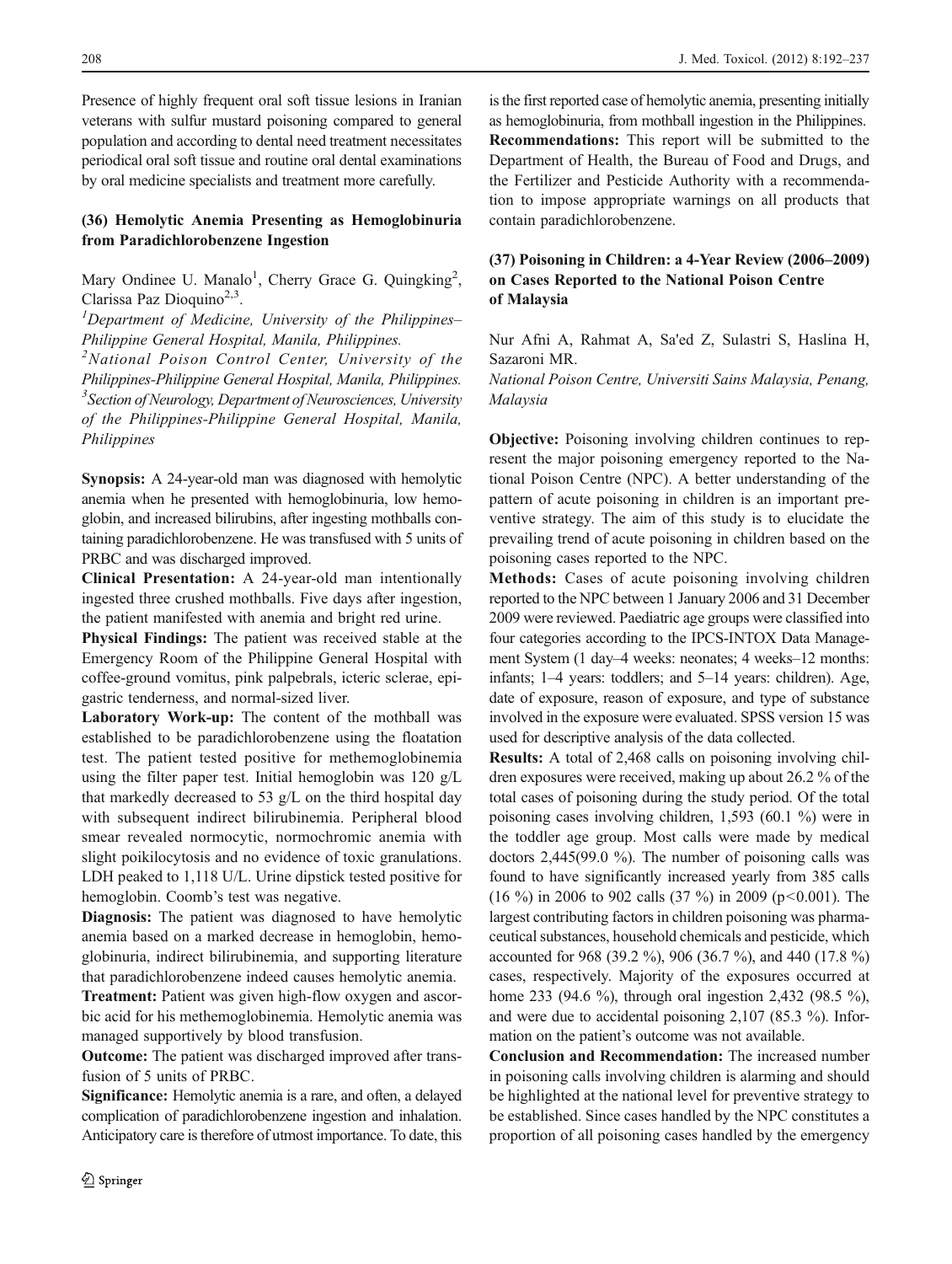department, a national study on the magnitude of poisoning with respect to the household chemicals and medication use should be carried out.

## (38) Postmortem Cancer Registry in Deaths with a History of Exposure with Chemical Warfare Agents (CWA)

Ghasempouri S Kh<sup>1</sup>, Mohebati H<sup>2</sup>, Afshari R<sup>1</sup>, Rahimi R. H.<sup>3</sup>, Khosrojerdi  $H^1$ .<br><sup>1</sup>Mediaal Toxia

<sup>1</sup>Medical Toxicology Research Center, Medical Toxicology Center, University of Medical Sciences, Mashhad, Iran.

 $2$ Legal Medicine Organization, Mashhad Iran.

<sup>3</sup>Departmant of New Sciences and Technology Medical School, Mashhad, Iran

Introduction: Chemical warfare agents (CWA) were used in bombs during the World War (I). These agents were applied against Iranian veterans 20 years ago by Iraq. The purpose of this study was describing autopsy pathologic findings in those with a history of CWA exposure after two decades.

Methodology: A retrospective study designed to evaluate autopsy records of all those with a history CWA exposure from 2009 to 2010 in Mashhad catchment area with a population of 2,000,000.

Results: A total of 56 cases were evaluated (1 % of all total reports). Mean (SD) age was 12.1 (5.5) years (36–84 years). Major cause of death was reported to be cardiopulmonary in 28 patients (50 %). In total, 11 cases (19.6 %) died due to cancer. Reported cancers were lung cancer, 4 (7.1 %); gastrointestinal, 3 (5.4 %); acute lymphoblastic leukemia, 3  $(5.4 \%)$ ; and a laryngeal cancer, 1  $(1.8 \%)$ , which are relatively more common than in the general population.

Conclusion: This study revealed that deaths related to cancer are higher in cases with history of exposure to CWA. More drastic measures for these cases are recommended to evaluate presence of lung, gastrointestinal, and blood cancers in patients with history of exposure to CWA.

#### (39) Trend of Poisoning Cases Referred to the National Poison Centre of Malaysia from 2006 to 2009

Adilah M.A., Haslina H., Rahmat A., Sa'ed H.Z., Sulastri S. National Poison Centre, Universiti Sains Malaysia, Penang, Malaysia

Introduction: The National Poison Centre (NPC) of Malaysia provides 24-h Drug and Poison Information Service to health professionals and the general public. Most of the enquiries are related to poisoning cases, which were documented manually and electronically.

Objective: This study aimed to review and report the trend of poisoning cases handled by NPC for a period between 2006 and 2009.

Methods: In 2006, new classes of poisoning agents were introduced and certain classes were expanded into sub-classes based on the IPCS INTOX Data Management System. Age, gender, date of exposure, route of exposure, reason of exposure and type of poisoning were evaluated. Data were analysed using SPSS 18.0 to generate frequencies and percentages.

Results: A total of 9,413 poisoning cases were referred to NPC within the 4-year period with increased cases every year. Of the poisoning enquiries, 60.4 % were handled after office hours and the majority (99 %) of enquiries received were from medical doctors. Of the cases, 59.6 % involved adult patients and 56.3 % were intentional incidents. Pharmaceutical products (32.8 %) were the main substances implicated, followed by pesticides (32.2 %) and household products (23.8 %). Analysis of the sub-classes of the common substances showed that herbicides, insecticides and cleaning agents were the most common substances implicated. The majority of the victims were male who were mainly involved in pesticides poisoning. Exposure to poisoning occurred mainly via ingestion (94 %) followed by inhalation (2.3 %).

Conclusion: The trend of poisoning incidences from 2006 to 2009 was almost similar to the previous 5-year report. Pesticides and pharmaceutical products remain the main substances implicated. The increase in the number of poisoning cases handled yearly implies that the 24-h Poisoning Call Service remains relevant and important especially to new medical officers.

# (40) A Call for Caution of the Emergency Physician's Interpretation of the New Paracetamol Toxic Ingestion Dose Guideline—a Paediatric Case Study and Review

#### Ong Yong-Kwang Gene.

KK Women's and Children's Hospital, Little India, Singapore

Recent toxicology guidelines worldwide for paracetamol poisoning have raised the definition of a single, acute paediatric toxic ingestion of paracetamol from 150 to 200 mg/ kg. A 4-year-old Chinese girl presented with abdominal pain and vomiting was seen at the Kandang Kerbau Women's and Children's Hospital's Emergency Department in Singapore. It was disclosed during the consult that the child had consumed 178 mg/kg of paracetamol elixir 26 h prior while left unsupervised at home. The parents denied any further ingestion of paracetamol after the non-intentional exposure. However, intravenous N-acetylcysteine was empirically started in view of the symptoms, and serum paracetamol level and liver enzyme assays were taken. A review of the records in the Emergency Department showed that the child was seen and discharged 2 days before for fever associated with a simple febrile seizure. She had taken three doses of 10 mg/kg (at six to seven hourly apart) of paracetamol elixir; with the last therapeutic dose 6 h prior to the non-intentional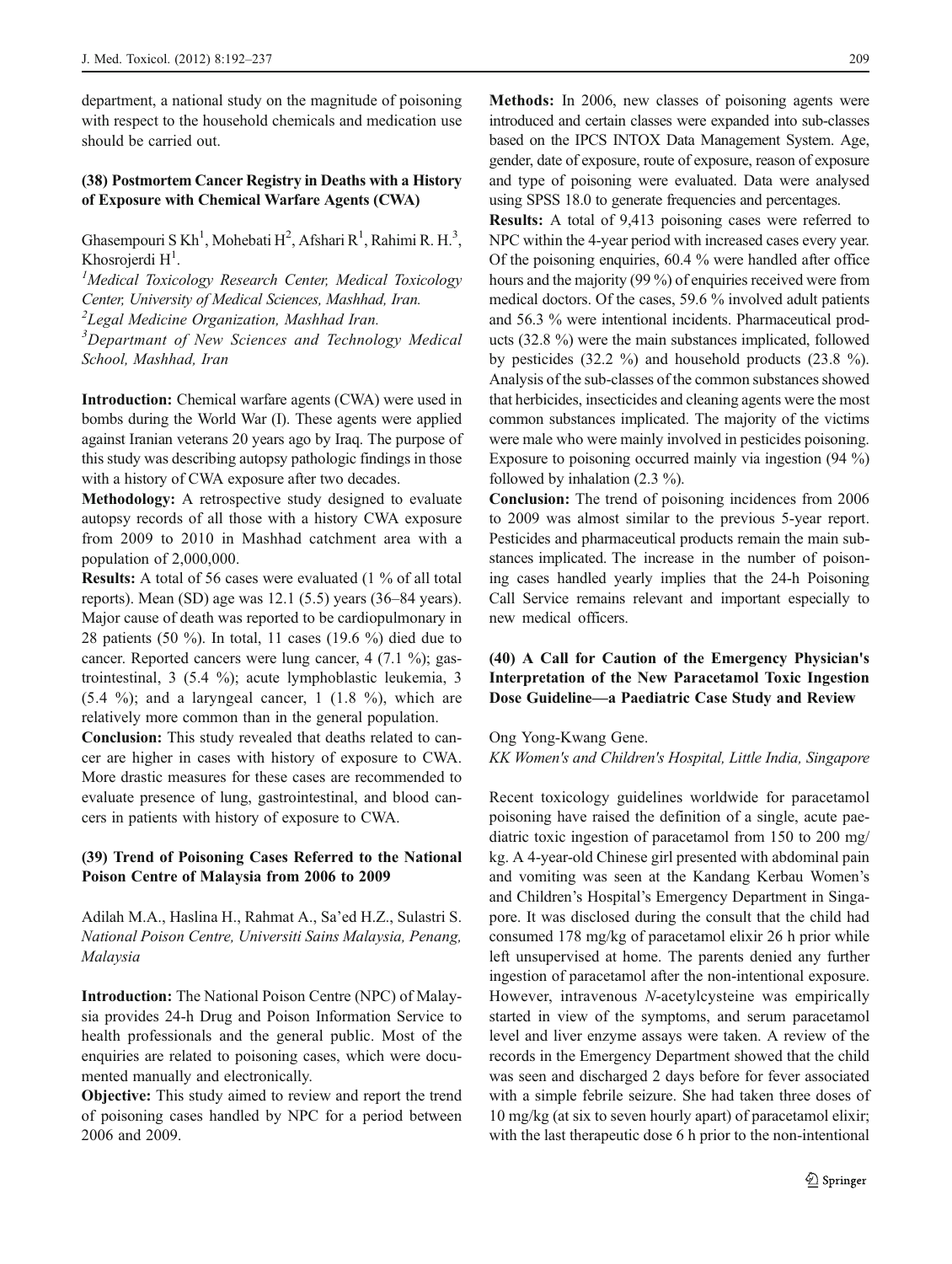supratherapeutic ingestion (totaling 208 mg/kg within a 24 h period of the supratherapeutic ingestion). Serum Paracetamol level was 6.3 mg/L at 26-h post-supratherapeutic ingestion and aspartate (AST) and alanine (ALT) transaminases were 134 and 119 U/L, respectively. The child was admitted for monitoring and recovered uneventfully without further sequelae after completing intravenous N-acetylcysteine. For physician considerations of paracetamol toxicity, a thorough history of recent therapeutic ingestion of paracetamol should be carefully and actively sought when a supratherapeutic ingestion has occurred. It is also recommended that if a patient is symptomatic, intravenous Nacetylcysteine should be initiated empirically irrespective of the history of estimated ingestion till biochemical investigations have conclusively excluded paracetamol toxicity.

# (41) Determination of Mercury in Fish Available in Mashhad Market by Hydride Generation Atomic Absorption Spectrometry

Vali allah Moradi<sup>1,2</sup>, Mehrangiz Mokhtari<sup>1,2</sup>, Reza Afshari<sup>1,2</sup>, Seyed Reza Mousavi<sup>1,2</sup>, Maryam Vahabzadeh<sup>1,2</sup>, Mehdi Balali Mood $1,2$ .

 ${}^{1}$ Toxicology Laboratory of poisons Unit, Imam Reza Hospital, Faculty of Medicine, Mashhad University of Medical Sciences, Mashhad, Iran.

<sup>2</sup>Medical Toxicology Research Center, Faculty of Medicine, Mashhad University of Medical Sciences, Mashhad, Iran

Background: Fish is an excellent source of protein for human, but may contain mercury (Hg). It was thus aimed to determine Hg in fish of Mashhad markets by an atomic absorption spectrometry using mercury hydride system.

Methods: Before analysis, all laboratory equipment and containers were washed in 5 % HNO3 solution and rinsed with deionized water prior to each use. One gram of wet samples was weighted into quartz vessels, then added to 10 ml of mixed acid solution  $HNO<sub>3</sub>-H<sub>2</sub>SO<sub>4</sub>-HClO<sub>3</sub>-H<sub>2</sub>O (5+2+2+2)$ , mixed well, and put in boiling water bath for 1 h. Digested samples were subsequently diluted with deionized water to 50 ml. Then the solution was filtered with filter paper (Whatman 150 mm). A blank digest was carried out in the same way. Sodium borohydride was added to the sample solution to convert  $Hg<sup>2</sup>$  $^+$  into elemental mercury (Hg<sup>0</sup>). Mercuric hydride system of an atomic absorption spectrometer (Perkin Elmer model 3030 with MHS-10, Waltham, MA, USA) was used for analysis.

Results: Detection limit was 0.01  $\mu$ g/g, precision 3.11 %, accuracy 97.2 %, and recovery 93.0 %. The analyses were determined and repeated by using biological reference material (seronorm lot: 0903107). From six fish samples used for pilot study, maximum concentration of Hg was found in shark with  $0.806 \mu g/g$  (PPM) and minimum in tigertooth croaker (Otolithes ruber) with 0.054 μg/g.

Conclusions: Based on our findings, this extraction method and cold vapor generation atomic absorption spectrometry is a reliable method for estimation of fish mercury concentrations.

#### (42) Cannabis Recreational Ingestion in North East Iran

#### Heydari A, Afshari R.

Medical Toxicology Centre, Imam Reza Hospital, Mashhad University of Medical Sciences, Mashhad, Iran

Introduction: Acute illicit drug poisonings are relatively common in North East Iran. Locally processed cannabis, so called Maajon-Birjandi (MB), is being abused via ingestion. This study aimed at evaluating the clinical findings of these cases.

Methods: All cases referred to the toxicology triage, Imam Reza Hospital from Mashhad, Iran from 21 March 2009 to 21 February 2010 (11 months) with alleged MB were studied. A predesigned questionnaire was completed for each case.

Results: Fifty-three cases were included. Mean (SD, min– max) age was 20.8 (3.2, 14–73) years. Patients were dominantly male (96 %). Reduced level of consciousness and cognitive problems (92 %), drowsiness (63 %), tremor (43 %), ataxia (23 %) and hypotonia (21 %) were the most common findings. Tachycardia (heart rate more than 100 bpm) was present in 56 %. Other vital signs were within normal ranges for majority of cases. Urinary tetrahydrocannabinol was detected by urine screening tests. All cases were treated symptomatically and conservatively. Majority of cases recovered within 6 to 10 h.

Conclusions: This study is reporting recreational cannabis ingestion from North East Iran for the first time. Symptoms are rather similar to cannabis smoking. It is plausible that half-life in cannabis ingestion could be longer.

#### (43) Cephalexin-Induced Hemorrhagic Cystitis in a Child

Pournasiri Z, Farnaghi F, Mehregan FF. Shahid Beheshti Medical Science University

Hemorrhagic cystitis (HC) is an infectious or noninfectious process that leads to gross hematuria originating from the urinary bladder mucosa. A previously healthy 2.5-year-old boy referred to our center 5 h after ingestion of 120 ml (6 g) of cephalexin suspension was presented with abdominal pain, diarrhea, vomiting, and gross hematuria. The results of a general physical examination were unremarkable except mild suprapubic tenderness. He was admitted to hospital and hydrated. Laboratory tests on admission showed a normal complete blood count (CBC) and electrolytes, normal PT and PTT, negative Coombs test, many RBCs per high-power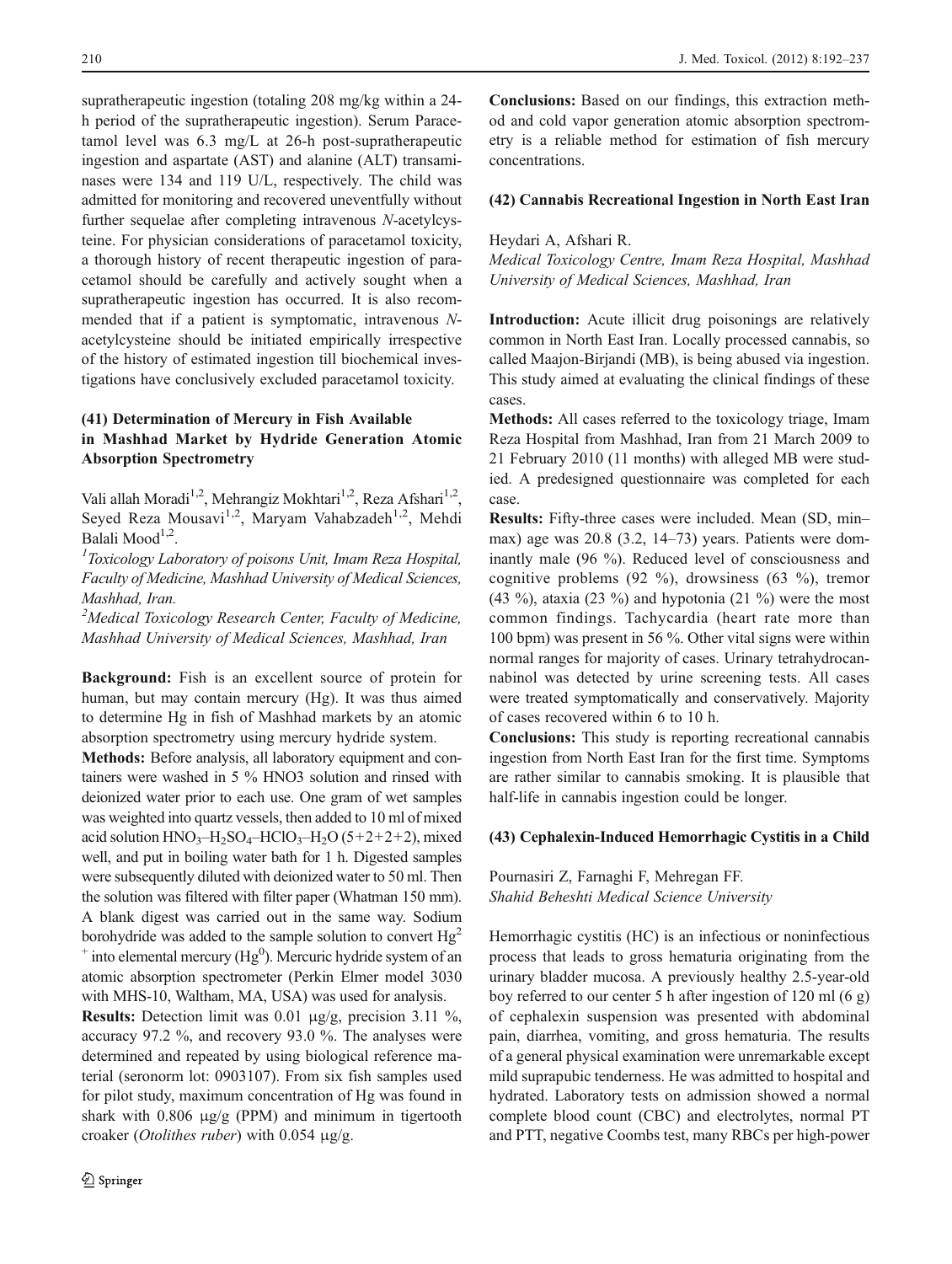field in urine, and normal urinary tract sonography. Within 24 h, the urine cleared, showing only one to two red blood cells per high-power field and no changes in CBC, electrolytes, or kidney function tests. His urine culture was negative. Although there are reports of antibiotics-induced HC, the rarity of cephalosporine- and cephalexin-induced hemorrhagic cystitis encourage us to report this child.

# (44) Decreased Level of Consciousness Due to Albizia julibrissin Poisoning: a Case Series

#### Khosrojerdi H, Amini M.

Mashhad University of Medical Sciences, Mashhad, Iran

Introduction: *Albizia julibrissin* is a species of legume in the genus Albizia, native to southwestern and eastern Asia, from Azerbaijan to China and Korea. Albizia julibrissin overdose can cause seizure, tremor, staggering gait, convulsions, and labored breathing.

Methods: This is an observational study on three children (3, 3.5, and 5 years old) referred with Albizia julibrissin ingestion to our Medical Toxicology Resarch Centre in November 2010. All patients admitted with decreased level of consciousness. We checked serum levels of blood sugar, blood urea nitrogen, creatinine, Na, K, CPK, and also CBC. We monitored the patients for cardiac arrythmia and any abnormality on ECG. Concurrent intoxication with central nervous system depressants was excluded.

Results: Decreased level of consciousness occurred after 20 min of ingestion. Coma lasted differently (6, 7, and 7.5 h). Return of consciousness occurred after this duration without any short-term neurologic sequella. Pupils' size and electrocardiography of admission time along with cardiac monitoring and blood glucose were normal.

Conclusion: Accidental ingestion of Albizia julibrissin by unknown mechanism can cause coma in children.

# (45) ECG Changes in Acute Tricyclic Antidepressant Poisoning in Children in Tehran 2007–2008

Mehregan F.F., Farnaghi F, Kefayat M, Biranvand M.R., Gachkar L.

Pediatric Department, Loghman Hospital, Shaheed Beheshti University, Tehran, Iran

Objective: Intoxication with tricyclic antidepressant (TCA) is very important in concern of its nature and toxicity, especially cardiovascular and neurological complications. Researches mention the role of QRS>100 ms and R/S>0.7 in ECG in predicting seizure and ventricular arrhythmia in TCA intoxication. We have done this study to evaluate ECG changes in TCA intoxication in pediatric patients.

Methods: This is a cross-sectional study on children with TCA intoxication who were referred to Loghman Hakim Hospital (a referral children poisoning center in Tehran) between August 2007 and August 2008. We took an electrocardiogram for all patients after TCA overdose. QRS width, the amplitude of the R waves, S waves, and R/S ratio in AVR lead were measured on the initial ECG.

Results: We studied 36 children (17 boys, 19 girls) with TCA intoxication. Mean age was 5.5+4.9 years (range, 1– 18 years). Eighty-one percent had sinus tachycardia. There was no seizure or ventricular arrhythmia. Thirty-nine percent of cases had QRS>100 ms and 11 % of patients had R>3 mm in AVR lead. None of them had R/S>0.7.

Conclusion: There was no seizure or ventricular arrhythmia among the patients in our study.

# (46) Effect of Naloxane Trial in Decreased Level of Consciousness Due to Valproic Acid Poisoning: a Case Series

Khosrojerdi H, Amini M. Mashhad University of Medical Sciences, Mashhad, Iran

Introduction: Valproic acid can cause convulsion, hyperammonia, altered level of conciousness, and arrythmia. Its mechanism may be through blokage of sodium and/or calcium channel. One study tried naloxone in this poisoning with the possible mechanism of opioid receptors. This study investigated the influence of naloxone trial on altered level of consciousness in valproic acid poisoning.

Methods: This is a prospective observational study on 18 valproic acid-overdosed patients admitted from September 2010 to June 2011. Eleven patients used it alone and four patients were admitted with coma. Physical examination revealed normal pupil sizes. We used naloxone in four comatous patients in escalating doses of 0.4 mg intravenous naloxone, till response in counsiousness appeared (total of 1.6, 2.4, 2, and 3.2 mg in four patients). Urinary immunoassay of methadone, morphine, tramadol, LSD, phenobarbital, imipramine, amitriptyline, salisylate, phenothiazine, amphetamin, methamphetamine, phencyclidine, and cocaine were negative. There was no evidence of renal or hepatic failure.

**Results:** Mean  $(\pm SD)$  age was 26.5  $(\pm 7.8)$  years. Other complaints of poisoned pateints included altered level of conciousness, abdominal pain, nausea, convulsion, vertigo, and headache. Dramatic return of consiousness after IV naloxone trial can be due to μ-receptor blockade by this drug.

Conclusion: Naloxone by unknown mechanism can return coma in valproic acid overdose. Mechanism may be via agonism of both μ-opioid receptor and potential Cachannel blockage.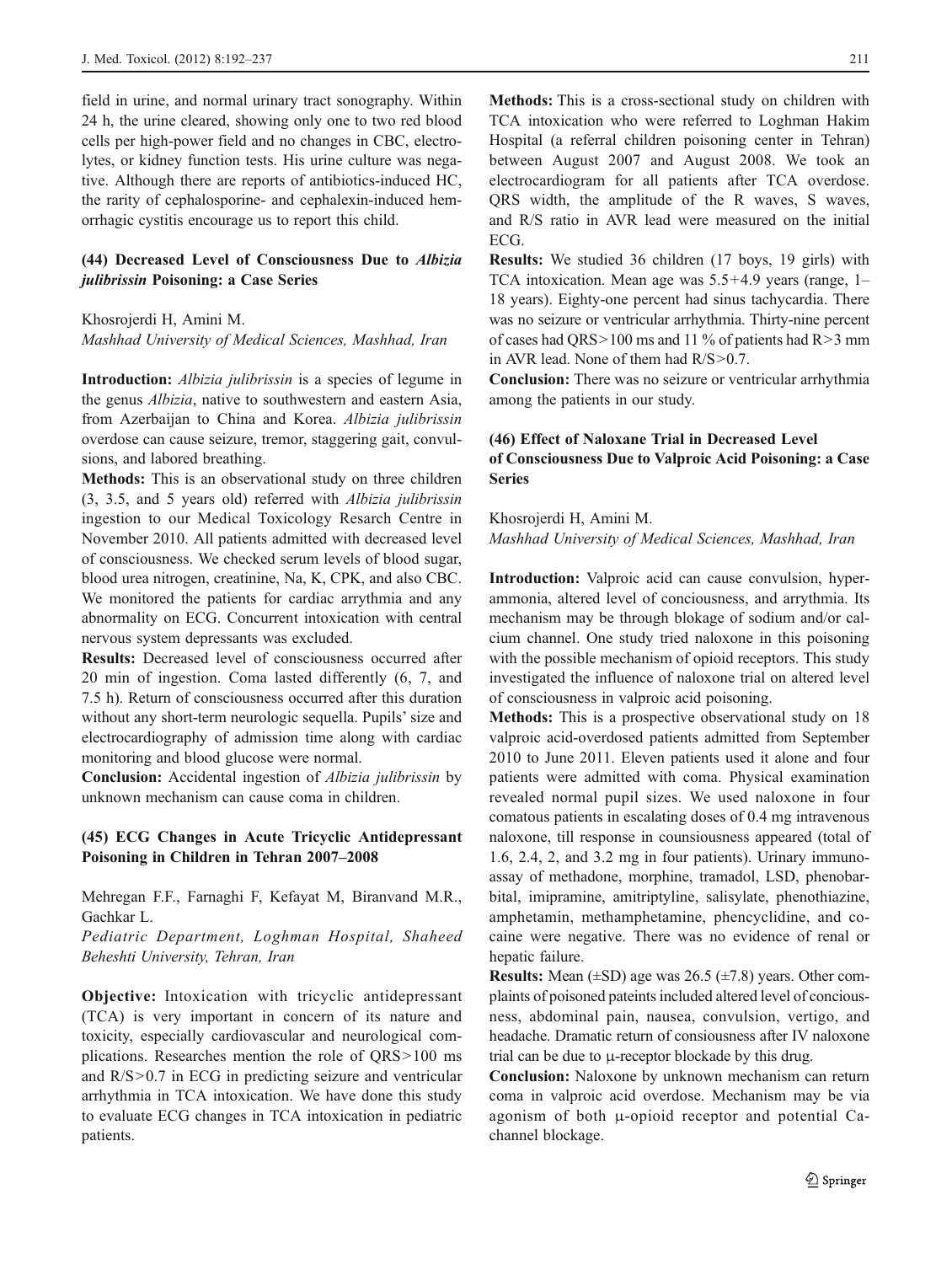# (47) Fatal Amlodipine Overdose: Challenges with Metformin and Alcohol Co-ingestion

Aaron Mark R. Hernandez<sup>1</sup>, Cherie Grace Quingking<sup>2</sup>, Lynn Crisanta Panganiban<sup>2,3</sup>, Adrian Paul Rabe<sup>4</sup>.<br><sup>1</sup> Department of Medicine, University of the Pl

 ${}^{1}$ Department of Medicine, University of the Philippines, Philippine General Hospital, Manila, Philippines.

<sup>2</sup>National Poison Control and Management Centre, Philippine General Hospital, Manila, Philippines.

<sup>3</sup>Department of Pharmacology, College of Medicine, University of Philippines, Manila, Philippines.

<sup>4</sup> Ateneo School of Medicine and Public Health, The Medical

City, Pasig City, Philippines

#### Abstract Text:

A rare case of serious calcium channel blocker amlodipine with concomitant intake of metformin and alcohol is described and illustrated. The objectives are to describe the clinical features and course of amlodipine overdose and discuss the pitfalls and management strategies in the treatment of amlodipine overdose. Strategies in dealing with co-ingestion of metformin, an insulin sensitizer, which may cause alterations in the management of calcium channel blocker overdose are described.

Non-accidental overdose with 100 mg of amlodipine of unknown brand caused generalized body weakness and severe hypotension in a 26-year-old male patient. He was initially managed with fluid resuscitation, and later dopamine and norephinephrine, which temporarily improved the patient's blood pressure. Activated charcoal, sodium sulfate and calcium gluconate were administered as decontamination and antidotal therapy accordingly. Insulin was not initiated at first due to the metformin co-ingestion. Persistent hypotension was controlled by inotrope titration. During ward admission, sudden onset of dyspnea was noted with signs of acute left ventricular dysfunction. After resuscitation, the patient eventually expired from fatal arrhythmia.

#### (48) Fracture and Dislocation of Shoulder Due to Tramadol-Related Seizure: a Case Report

Seyed Reza Mousavi, Seyed Khosro Ghasempouri, Azam Mihandost.

Medical Toxicology Research Center, Imam Reza Hospital, Faculty of Medicine, Mashhad University of Medical Sciences, Mashhad, Iran

Introduction: Tramadol is a synthetic analgesic with both opioid and nonopioid mechanisms responsible for its clinical effects. A large number of spontaneous reports to the Food and Drug Administration suggest that therapeutic use of tramadol may cause seizure. Tramadol-related seizures are suppressed with benzodiazepines. Acute overdose of

tramadol is generally considered non-life threatening, and most fatalities were associated with polysubstance overdose.

Materials and Methods: This study is a case report that represents fracture and dislocation of shoulder due to tramadol-related seizure in a 21-year-old man that had consumed a 600 mg single dose of tramadol.

Results: The patient has been irregularly consuming 100 mg of tramadol, almost weekly in the past 2 years. He has not any history of previous seizure or spontaneous dislocation of the shoulder. The seizure was revealed less than 1 h after consumption. The left shoulder radiography demonstrated dislocation of the head of humerus with fracture of its greater tuberosity.

Conclusion: Although seizure is a rare complication of therapeutic dose of tramadol, it can be associated with serious complications.

## (49) Intravenous Fat Emulsion, a Promising Novel Universal Antidote

Maryam Vahabzadeh, Mahdi Balali-Mood. Medical Toxicology Research Center

Introduction: Intravenous fat emulsions (IFE) have been extensively utilised for many decades as a source of essential fatty acids and calories in critically ill patients. In the 1990s, therapeutic effects of IFE on the cardiovascular and central nervous system disorders caused by local anaesthetics and other acute poisonings in experimental models were reported. Many investigations have been performed since then and its clinical applications in some human acute poisonings were promising.

Mechanism of Therapeutic Effects: The main mechanism suggested for antidotal effect of IFE is called 'lipid sink formation', by which repartitioning of the drug occurs within the blood and away from the site of toxicity. Alternative mechanisms of action are improvement of ATP synthesis by increasing the intracellular fatty acid in the cardiac cells and positive inotropic effect by rising calcium amounts within the myocyte.

Reported Studies: Systematic search of the medical literature revealed that by July 2011, 50 human cases and 22 animal studies of IFE administration in lipophilic drugs overdose have been reported. Available data gathered from experimental studies and case reports imply a prospective advantage of using IFE in potentially life-threatening acute poisonings due to drugs such as tricyclic antidepressants, haloperidol, ropivacaine, bupivacaine, verapamil, mepivacaine, a number of beta-blockers and calcium channel blockers.

Conclusion: More experimental investigations and clinical trials on the therapeutic effects of IFE in acute pharmaceutical and chemical poisonings are required to confirm its safety and efficacy as a universal antidote.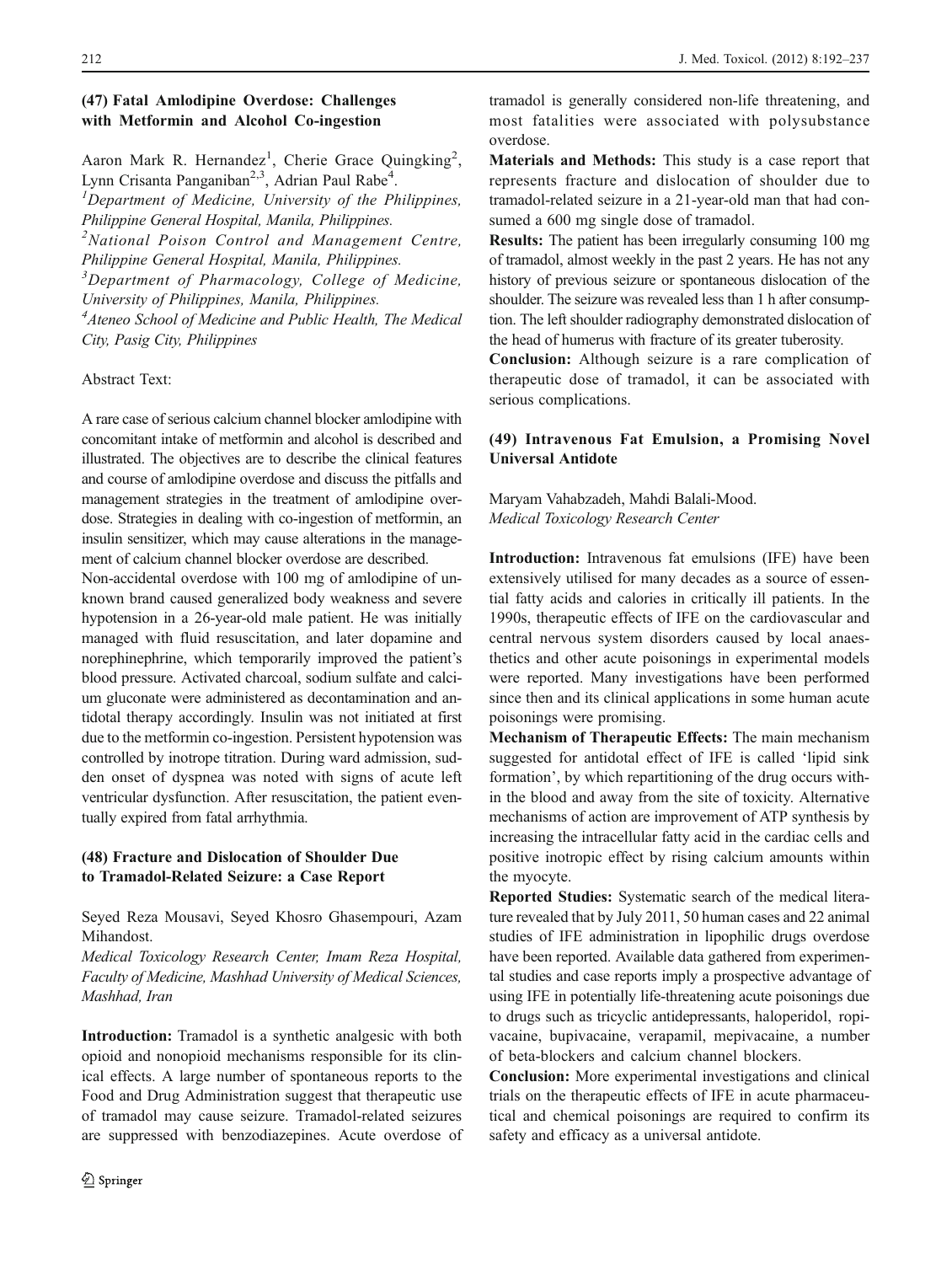#### (50) Pattern of Addiction in Hospitalized Male Patients

Abbas Aghabiklooei\* , Babak Mostafazadeh, Nasim Zarrin. Clinical Toxicology Service, Firouzgar Teaching Hospital, Tehran University of Medical Sciences, Tehran, Iran

Background: Opioid addiction remains a main medical and social problem in most of the countries. Also, opium or heroin overdose or withdrawal syndrome is one of the most common medical problems among hospitalised addicted patients and this can complicated the patients' medical status. Although, recent researches have shown that the substance pattern has switched to illicit drugs, amphetamine and its derivates. This article aimed to evaluate the pattern of the uses of these substances among male patients who were admitted in a general hospital on 2008–2009.

Methods: This is a cross-sectional article. Data were obtained from all patients who had history of substance usage and who admitted to different wards of Firouzgar Teaching Hospital from 2008 to 2009 in Tehran, Iran.

Results: Of the total 2,782 male admitted patients, 29.9 % (832 cases) gave history of one or more usage of opium or illicit drug in the past 2 weeks. Six hundred eleven patients (21.96 %) were chronic substance abuser with mean age of 46.2 years (min, 16 years; max, 78 years). Of these, 79.1 % were opium users followed by amphetamine (12.9 %) and heroin (5.2 %). Seventy percent were users of narcotics combined with CNS stimulants (amphetamines or cannabis) at the same time. Smoking was the most common way and was found in 83.2 %.

Conclusion: Opium had the first state among other substances but the pattern tends to change into amphetamine and new substances, especially in Iranian juvenile.

#### (51) Rhabdomyolysis in Patients with Acute Poisoning

Seyed Reza Mousavi, Mahdi Balali-Mood, Reza Afshari, Mansooreh Vafaee, Masoumeh Hoseini.

Medical Toxicology Research Center, Imam Reza Hospital, Faculty of Medicine, Mashhad University of Medical Sciences, Mashhad, Iran

Introduction: Rhabdomyolysis is a syndrome caused by injury to skeletal muscle and with leakage of potentially toxic cellular contents (myoglobin and potassium) into the systemic circulation. Myoglobinuria is reported to cause acute renal failure (ARF) in 15–33 % of cases. Drugs and alcohol have become frequent causative agents in up to 81 % of cases with rhabdomyolysis. In this study, we aimed to investigate rhabdomyolysis in a large population of hospitalized patients with acute poisonings.

Materials and Methods: This study was a prospective cross-sectional study. For 1 year (April 2009 to March 2010) from 12,260 patients who were referred to Imam Reza Hospital, Toxicology Center, 3,555 were admitted to the Toxicology Ward. The diagnosis of rhabdomyolysis was defined as the serum creatine kinase value was five times greater than the upper limit of the normal level (195 IU/L). ARF was defined as an increase in serum creatinine above 2 mg/dl that had no response to initial hydration.

Results: From 3,555 admitted patients, 126 cases revealed rhabdomyolysis. Of these, 91 and 35 were males and females, respectively. Their ages varied between 15 and 85  $(32.5\pm14)$  years. Most patients were in the age group of 20– 30 years old. The most common acute poisoning associated with rhabdomyolysis included: opioid (26 %), alcohol (7 %), and monoxide carbon (7 %). ARF was present in 18 (14 %) patients. Among these, two patients with ARF needed to hemodialysis and six patients died.

Conclusion: Rhabdomyolysis was found as a usual complication in acute poisoning. The most common causative poisons were opioid, alcohol, and monoxide carbon. ARF was the most serious complication of rhabdomyolysis.

# (52) Serotonin Syndrome Following Single Ingestion of High-Dose Amphetamine

Seyed Hesam Rahmani<sup>1</sup>, Sajjad Ahmadi<sup>1</sup>, Samad Shams Vahdati<sup>1</sup>, Hossein Hasssanian Moghaddam<sup>2</sup>.<br><sup>1</sup>Tabriz University of medical sciences, Tabri

 $1$ Tabriz University of medical sciences, Tabriz, Iran. <sup>2</sup>ShahidBeheshtiUniversity of Medical Sciences, Tehran, Iran

Serotonin syndrome is a potentially life-threatening adverse drug reaction that may occur following therapeutic drug use, inadvertent interactions between drugs, overdose of particular drugs, or the recreational use of certain drugs. It is most commonly reported with combinations of serotonergic medications. Serotonin syndrome is not an idiosyncratic drug reaction. Amphetamine is a psycho-stimulant drug of the phenethylamine class which produces increased wakefulness and focus in association with decreased fatigue and appetite. An amphetamine overdose is rarely fatal but can lead to a number of different symptoms, including psychosis, chest pain, and hypertension. It is among the agents with moderate potency to produce serotonin syndrome. Here, we present the first reported case of serotonin syndrome after a single ingestion of high-dose amphetamine (body stuffer of 2 g amphetamine) in 28-year-old previously healthy man without any drug history, 2 h prior to admission. Clinical manifestation included hyperthermia, hypertension, increased heart rate, sweating, dilated pupil, confusion, overactive reflexes and clonus that are greater in the lower limbs than in the upper limbs. A complete blood count was normal except for severely elevated white blood cell count of  $22.3 \times 103/\mu L$  (22.3 × 109/L) with 74 % neutrophils and 24 % lymphocytes. His serum blood urea nitrogen, creatinine, liver function tests, and electrolytes were normal. Mild elevation in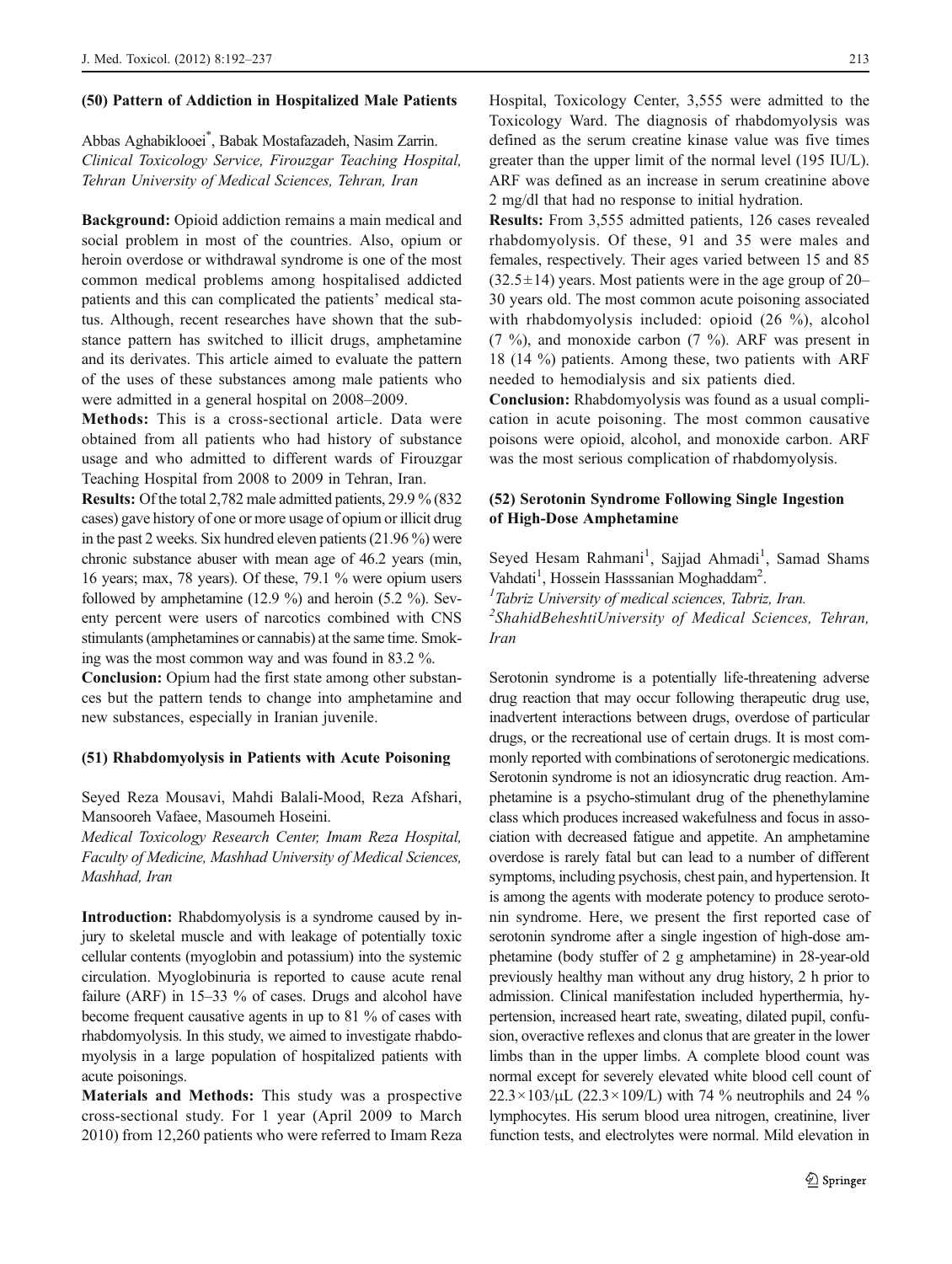serum creatinine kinase was seen. Coagulation studies and urine analysis were normal. Serum glucose was 210 mg/dL; arterial blood gases show metabolic acidosis. We intubated him by rapid sequence intubation method and then took an emergency abdominal CT scan for any need for surgical intervention; we admitted him in the ICU Ward and did supportive care including the control of agitation, autonomic instability, and hyperthermia. After 2 days, we extubated him and after 5 days he was discharged from hospital.

#### (53) The Rise of Aminotransferase Following Hepatotoxicity from Paracetamol Overdose

Gregory Cham, Chan Wui-Ling, Lin Miao-Xin. Emergency Department, Tan Tock Seng Hospital, Novena, Singapore

Context: We studied the rate of aminotransferase elevation from hepatotoxicity due to paracetamol overdose.

Methodology: A retrospective review of case records was performed, consisting of patients who presented from 1 Jan 2006 to 31 August 2009 for paracetamol overdose and treated with IV N-acetylcysteine. Patient data was accrued from computerized and hard-copy clinical data, laboratory database of all paracetamol assays and administrative data of patients with a discharge diagnosis of paracetamol overdose. Patients with incomplete data from unknown toxicity, unknown treatment, and those who left before 24 h against medical advice were excluded. Hepatotoxicity was defined as alanine aminotransferase (ALT) or aspartate aminotransferase (AST) levels of 1,000 U/L or higher.

Results: Among 188 patients in the retrospective cohort, 8 developed hepatotoxicity. ALT began to rise at 14.5 h after overdose at an overall rate of  $0.67t^{1.87}$  ( $R^2$  0.68), (*t* is the time in hours after overdose). AST begins to rise after 9 h post-ingestion at the rate of  $0.73t^{1.81}$  ( $R^2$  0.51). Significant elevation of greater than 100 U/L was delayed by as much as 27 h for ALT and 32 h for AST on some patients.

Conclusion: Aminotransferase levels begin to rise early and exponentially when hepatotoxicity sets in, but significant elevations in the early stages may be delayed in some patients.

# (54) Tramadol Overdose Induces a Short-Lived U-Wave in Pre-cordial Leads

Khosrojerdi H, Afshari R,Shojaie R. Medical Toxicology Research Center, Mashhad University of Medical Science, Mashhad, Iran

Introduction: Tramadol overdoes is common in Iran. Electrocardiographic changes related to this overdose have been reported to be minor. This study aimed at evaluating the presence of U waves in admitted tramadol overdose.

Methods: All admitted cases in the Medical Toxicology Centre, Imam Reza (p) University Hospital with tramadol overdose were prospectively studied from 20 September 2010 to 20 June 2011. All cases with hypomagnesaemia and hypocalcaemia were excluded. Subjects with positive screened tests for other drugs were excluded. ECG was taken on admission, 6 and 12 h after admission.

Results: Seventy-one cases were studied in total. Mean (SD, min–max) age was 23.6 (4.2, 18–33) with a male percentage of 66 %. On admission, systolic blood pressure was 113 (15, 90–140), diastolic blood pressure was 74 (8, 60–90). Heart rate was 100 (10, 80–122). Presence of U wave is summarized in the table.

|            |  |                    | Leads Admission $+6 h +12 h$ Leads Admission $+6 h +12 h$ |          |  |
|------------|--|--------------------|-----------------------------------------------------------|----------|--|
|            |  |                    | DI 2.8 2.8 0.0 $V_1$ 18.3 8.5 0                           |          |  |
|            |  |                    | D2 1.4 1.4 0.0 V <sub>2</sub> 50.7 21.1 0.0               |          |  |
| $D3 \t1.4$ |  |                    | 0.0 0.0 $V_3$ 64.8 26.8 0.0                               |          |  |
| $aV_R$ 1.4 |  | 0.0 1.4 $V_4$ 70.4 |                                                           | 28.2 1.4 |  |
| $aV_L$ 1.4 |  |                    | 1.4 0.0 $V_5$ 60.6                                        | 26.8 1.4 |  |
|            |  |                    | $aV_F$ 1.4 0.0 0.0 $V_6$ 38.0 6.9 1.7                     |          |  |
|            |  |                    |                                                           |          |  |

As can be seen, while U waves are rare in limb leads, more than 50 % of pre-cordial leads, in particular  $V_2$  to  $V_5$ , were observed to express U waves. This phenomenon reduced to half after 6 h and almost disappeared in 12 h.

Conclusion: This study expands previous findings in which changes in ECG indices were reported to be limited to presence of a short-lived U wave in pre-cordial leads, which is independent from electrolyte imbalances.

# (55) Tramadol Overdose Induces Paresthesia and Hypotonia in Acute Phase of Poisoning

Khosrojerdi H, Afshari R, Ghasempoori K.

Medical Toxicology Research Center, Mashhad University of Medical Science, Mashhad, Iran

Introduction: Tramadol overdose is relatively common in Iran. While seizure, limited consciousness were reported due to tramadol overdose, no reports exist in regard to hypotonia and paresthesia related to this overdose.

Methods: All admitted cases in medical toxicology centre, Imam Reza (p) University Hospital with tramadol overdose were prospectively studies from 20 September 2010 to 20 June 2011. All cases with previous use of other medications or history of seizure were excluded. Neurologic physical exam were performed on admission, 6 and 12 h after admission. Urinary tramadol was positive for all cases.

Results: One hundred two cases were studied in total. Presence of paresthesia and mean (SD, min–max) force are summarized in the table. Deep tendon reflexes were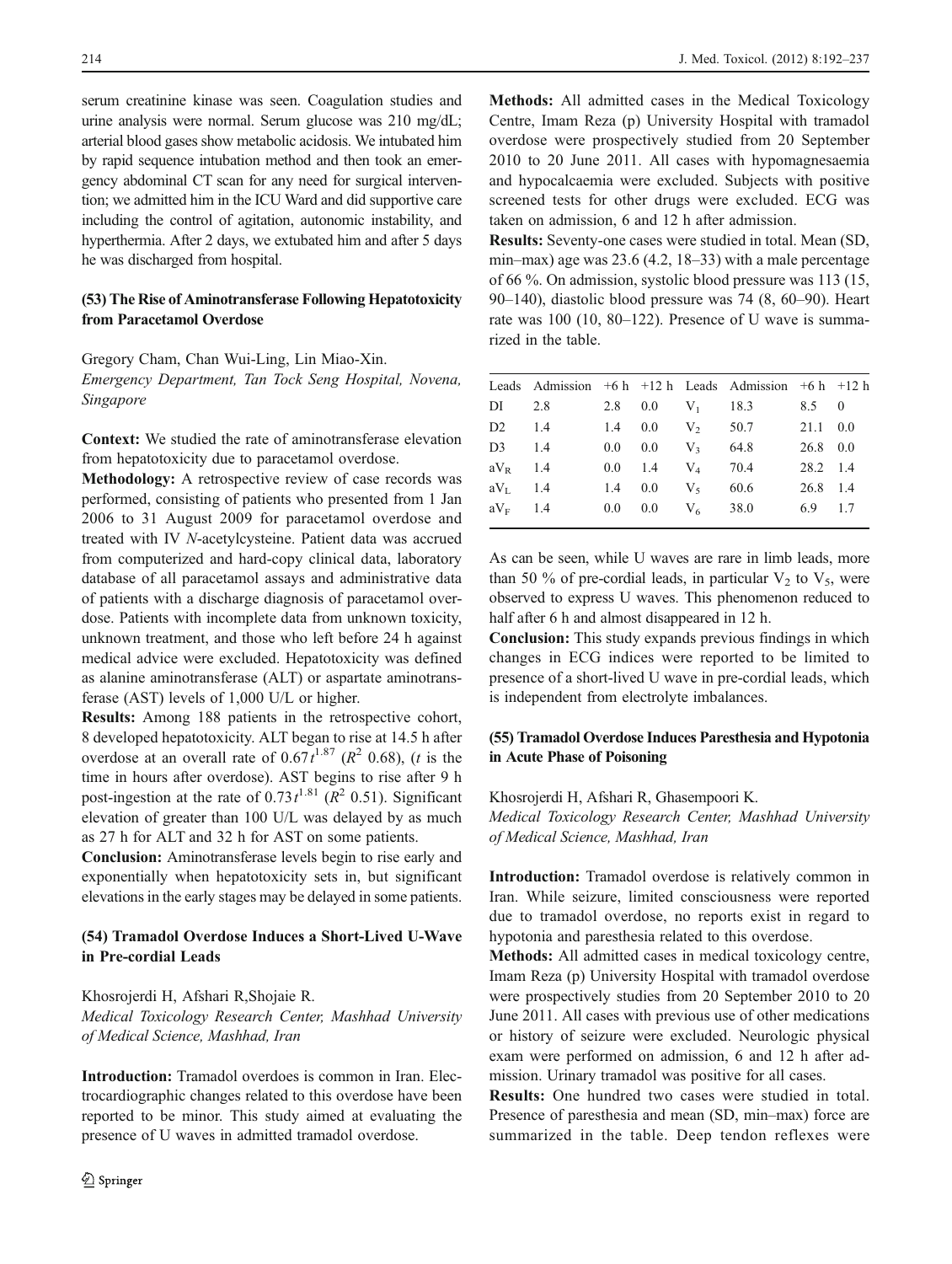increased in 17.6 % on admission. It was disappeared after 6 h. Tones were in normal ranges. As can be seen, paresthesia in lower and upper limbs happen in more than 50 % of cases on admission, which was more common in the lower limbs  $(P<0.001)$ . Paresthesia in the lower, but not in

the upper limbs, was observed up to 6 h. Similar pattern observed with lower forced on admission. Muscle force in lower and upper were significantly lower on admission, in comparison to 6 h later.

| Paresthesia | Admission | $+6h$ | $+12 h$  | Force       | Admission       | $+6h$           | $+12 h$         |
|-------------|-----------|-------|----------|-------------|-----------------|-----------------|-----------------|
| Lower limbs | 63.7      | 25.5  | $\Omega$ | Lower limbs | $3.5(1.0, 2-5)$ | $4.6(0.5, 4-5)$ | $5.0(0.0, 5-5)$ |
| Upper limbs | 50.0      | 4.9   | 0.0      | Upper limbs | 4.24(0.6, 4)    | $5.0(0.2, 4-5)$ | $5.0(0.0, 5-5)$ |

Conclusion: This study expands our clinical judgment that tramadol can induce transient hypotonia and paresthesia which is independent from electrolyte imbalances.

#### (56) Tramadol-Induced Seizures and Trauma

Hossein Hassanian-Moghaddam<sup>1,2</sup>, Hoorvash Farajidana<sup>1,2</sup>, Nasim Zamani<sup>1,2</sup>, Hossein Sanaei-Zadeh<sup>1,2</sup>.

 ${}^{1}$ Department of Forensic Medicine and Toxicology, Tehran University of Medical Sciences, Hazrat. Rasoul Akram Hospital, Tehran, Iran.

<sup>2</sup>Department of Clinical Toxicology, Loghman-Hakim Poison Hospital, Shahid Beheshti University of Medical Sciences, Tehran, Iran.

Background and Objectives: The objective of this study is to determine the prevalence, type and site of the injuries due to tramadol-induced seizures in the patients who had referred after its overdose or use of its therapeutic dose.

Materials and Methods: All patients referring to Loghman Hakim Poison Hospital (February 2009 to April 2010) due to tramadol-induced seizures were included. The patients' data including age, gender, ingested dose by history, route of exposure, manner of poisoning, previous history of suicidal attempts, previous history of drug or substance abuse, history of tramadol abuse, type of the seizure, number of episodes of seizure before presentation or after admission, site of the trauma, and type of injury were recorded. Statistical analysis was done using SPSS software.

Results: A total of 232 patients were included in the study. Of them, 185 (79.7 %) had referred within the first 6 h after ingestion. The mean dose ingested by history was  $1,416\pm$ 1,124 mg. History of tramadol abuse was positive in 114 (49.1 %) of the patients. Seizure episodes had occurred once in 207 (89.2 %), twice in 21 (9.1 %), and three times in 4 (1.7 %) of the patients. The prevalence of trauma was 24.6 % (in 57 patients) with the most frequent site of trauma to be the face  $(9.5 \%)$  followed by shoulder  $(4.3 \%)$ , head (3 %), trunk (1.7 %), and upper extremities (1.3 %). No statistically significant difference was found between patients with and without trauma associated with tramadolinduced seizure in terms of age, gender, ingested dose by history, positive history of addiction to other opioids, and number of episodes of seizure.

Conclusions: The only serious injury associated with this type of seizure is head injury which is present in approximately 1 % of the patients.

#### (57) A Case of Suicide by Formic Acid Ingestion

Abul Fazil<sup>1,2</sup>, Ramdas Naik<sup>1,2</sup>, Ritesh G. Menezes<sup>1,2</sup>. <sup>1</sup> Kasturba Medical College (Affiliated to Manipal University), Mangalore, India.

<sup>2</sup> Srinivas Institute of Medical Sciences and Research Centre, Mangalore, India

Formic acid is commonly used in the rubber industry. It is used to make rubber sheets from latex. Eighty-five percent is the usual strength of formic acid available in the Indian market. The role of formic acid is to change the consistency of latex. Latex is milk like. If its water content is reduced without adding formic acid, it forms sponges and foams. If formic acid is added, it gets thick. This is pressed between rollers in the rubber industry and made into sheets. Thus formic acid is easily available in the regions of rubber plantation and rubber industry in India. We herein present a fatal case of suicidal ingestion of formic acid in an adult young male. Following ingestion of the corrosive, the victim had survived for an estimated period of less than 18 h. Postmortem external examination of the body revealed corrosive chemical burns on the lower half of the face on the left side. Internal examination revealed grayish-black-coloured corrosive chemical burns of the oesophageal mucosa, gastric mucosa and the proximal small intestinal mucosa. Blackish discolouration of the rectus sheath, omentum, external surface of the liver and spleen was observed. Histopathology revealed dilated and congested blood vessels in the oesohageal subepithelium, complete sloughing of the gastric mucosa, extensive ulceration of the small intestinal mucosa and omental fat necrosis.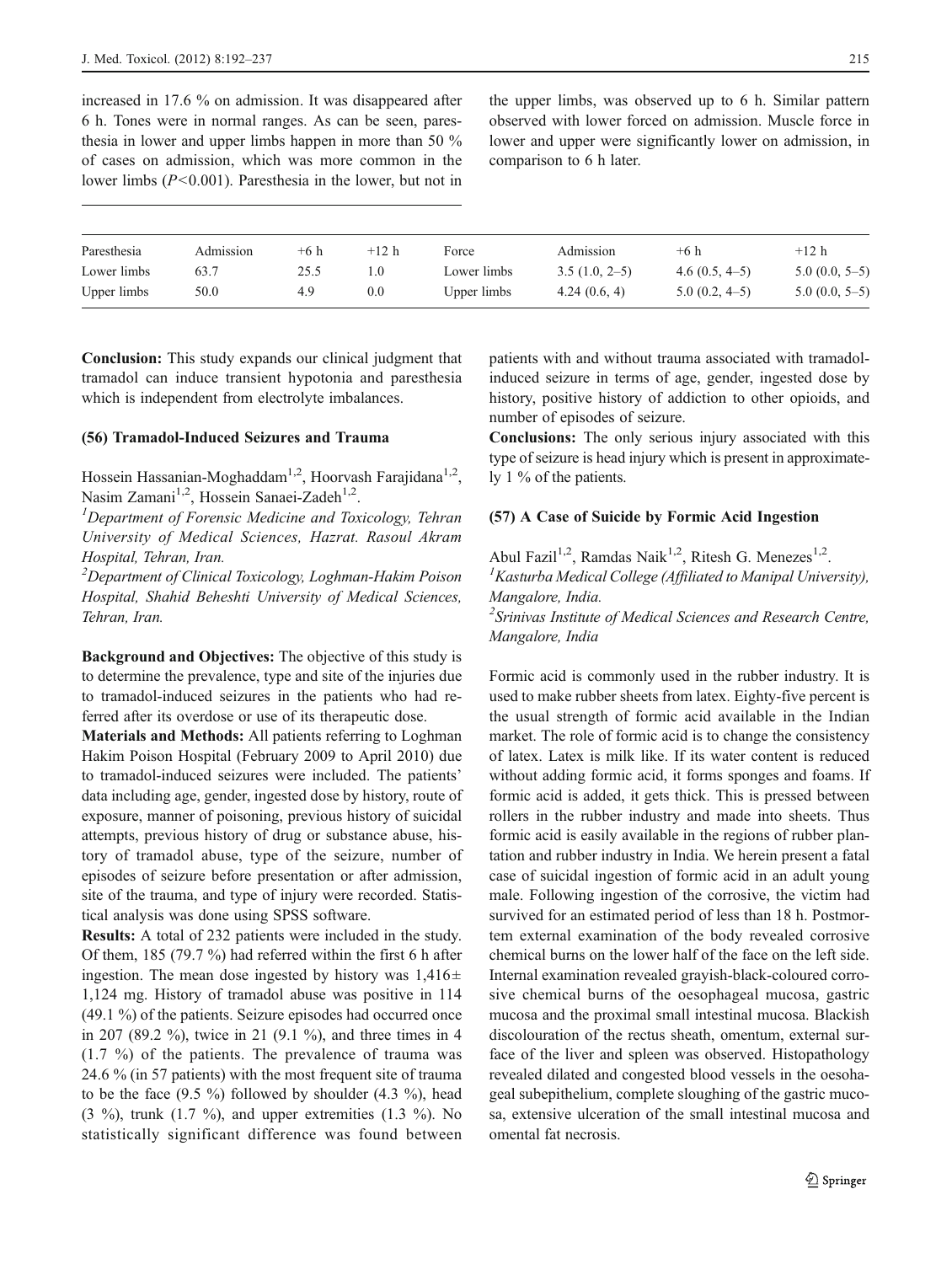# (58) Buprenorphine-Induced Withdrawal Symptoms in a Methadone-Dependent Subject

# Rowshanak Afshar, Seyyed Amir Askari, Reza Afshari. Medical Toxicology Centre, Mashhad, Iran

Introduction: Buprenorphine is a partial opiate agonist that has been registered in Iran for the management of opiate withdrawal and as a substitution to methadone in case of maintenance therapy. Since buprenorphine is a partial agonist, administration of this medication to naive cases may lead to agonist activities. In contrast, it is plausible that this medication could precipitate withdrawal symptoms in a dependent subject.

Case Report: A 61-year-old- man referred to the toxicology triage due to severe withdrawal symptoms. In his past medical history, he was on methadone maintenance therapy for the treatment of opiate addiction for 3 months. He was given 4 mg sublingual buprenorphine as a part of a new protocol of treatment. After half an hour, he experienced agitation, cold sweat, tremor in his extremities, weakness and pain in the whole body. He admitted for the severity of the symptoms and received fluids and benzodiazepines and clonidine. He was discharged after 24 h when the symptoms declined.

Discussion: This case demonstrates the difficulties in changing methadone to buprenorphine which could lead to precipitation of withdrawal symptoms. It could be recommended that patients on methadone therapy should experience a longer gap before administration of buprenorphine and if withdrawal symptoms happen, observation, fluids and benzodiazepines are probably enough.

# (59) Case Report: Copper Sulfate Poisoning From Thai Traditional Medicine

Kitisak Sanprasert, Satariya Trakulsricha, Achara Tongpo, Charuwan Sriapha, Sunun Wongvisawakorn, Panee Rittilert, Sming Kaojarern, Winai Wananukul.

Ramthibodi Poison Center, Faculty of Medicine, Ramathibodi Hospital, Mahidol University, Bangkok, Thailand

Introduction: Copper sulfate is mainly used in industry. Some use as an ingredient in Thai traditional medicine. Copper sulfate poisoning is rare. This paper reports three cases of copper sulfate poisoning from Thai traditional medicine used to treat alcohol dependence in Thailand. Case Report: Three patients drank Thai traditional medicine recipe for treating alcohol addicts. It was obtained from a temple. Five days after having taken Thai traditional medicine, they developed severe diarrhea, vomiting, upper gastrointestinal bleeding, hepatitis, hemolytic anemia, methemoglobinemia accompanied by acute renal failure. All patients were treated with dialysis and supportive care. No one received chelating agents and one of them died. Sepsis was the cause of death in this patient. The sample of Thai traditional medicine was found to contain a significant amount of copper sulfate (19,450 ppm).

Conclusion: Copper sulfate is a highly toxic agent but sometimes used as an ingredient in herbal medicine. Poisoning can cause severe local and systemic toxicity. The mainstay treatment is supportive treatment.

# (60) Cytotoxic and Apoptogenic Properties of Sophora pachycarpa and Salvia chorassanica in Human Cancer Cell Lines

Seyed Hadi Mousavi, Mahsa Hossini Motaez, Hojat Soufi, Seyed Ahmad Emami, Zahra Tayarani-Najaran.

Pharmacological Research Centre of Medicinal Plants, School of Medicine, Mashhad University of Medical Sciences, Mashhad, Iran.

Sophora pachycarpa C.A. Mey. is a plant from the family of Fabaceae. Some species of the genus Sophora had shown to induce anti-proliferative effect as well as apoptosis in cancer cells. However, there is no available information to address about S. pachycarpa. Here, we investigated the cytotoxic effects of methanol extract and obtained fractions from S. pachycarpa and Salvia chorassanica root extract on different cancer cell lines including A549, HeLa, HL60, MCF-7, and PC3 cells, and lymphocytes as non-malignant cells. Meanwhile, the role of apoptosis was explored in this toxicity. Malignant and non-malignant cells were cultured in RPMI 1640 medium and incubated with different concentrations of plant extracts. Cell viability was quantified by MTT assay. Apoptotic cells were determined using PI staining of DNA fragmentation by flow cytometry (sub-G1 peak) and activity of caspase-3, caspase-8 and caspase-9. The degree of DNA fragmentation was analyzed using agarose gel electrophoresis based on the formation of internucleosomal units. S. pachycarpa inhibited the growth of malignant cells in a dose-dependent manner and the  $CH<sub>2</sub>Cl<sub>2</sub>$  fraction showed the lowest  $IC_{50}$  values ranged from 30 to 50  $\mu$ g/mL in various cell lines. The IC50 for methanol extract, nhexane, CH2CL2 fractions for S. chorassanica were calculated 8.8, 5.45, and 2.38 μg/ml in HeLa cells. S. pachycarpa and S. chorassanica induced a sub-G1 peak in flow cytometry histogram of treated cells, DNA fragmentation and activation of caspase-3 and caspase-8 acivity indicating apoptotic cell death is involved in S. pachycarpa and S. chorassanica-induced toxicity. In conclusion, S. pachycarpa and S. chorassanica exert cytotoxic effects in different cancer cell lines in which apoptosis plays an important role. IC50 values show both plants could be considered as a potential and promising chemotherapeutic agent in cancer treatment.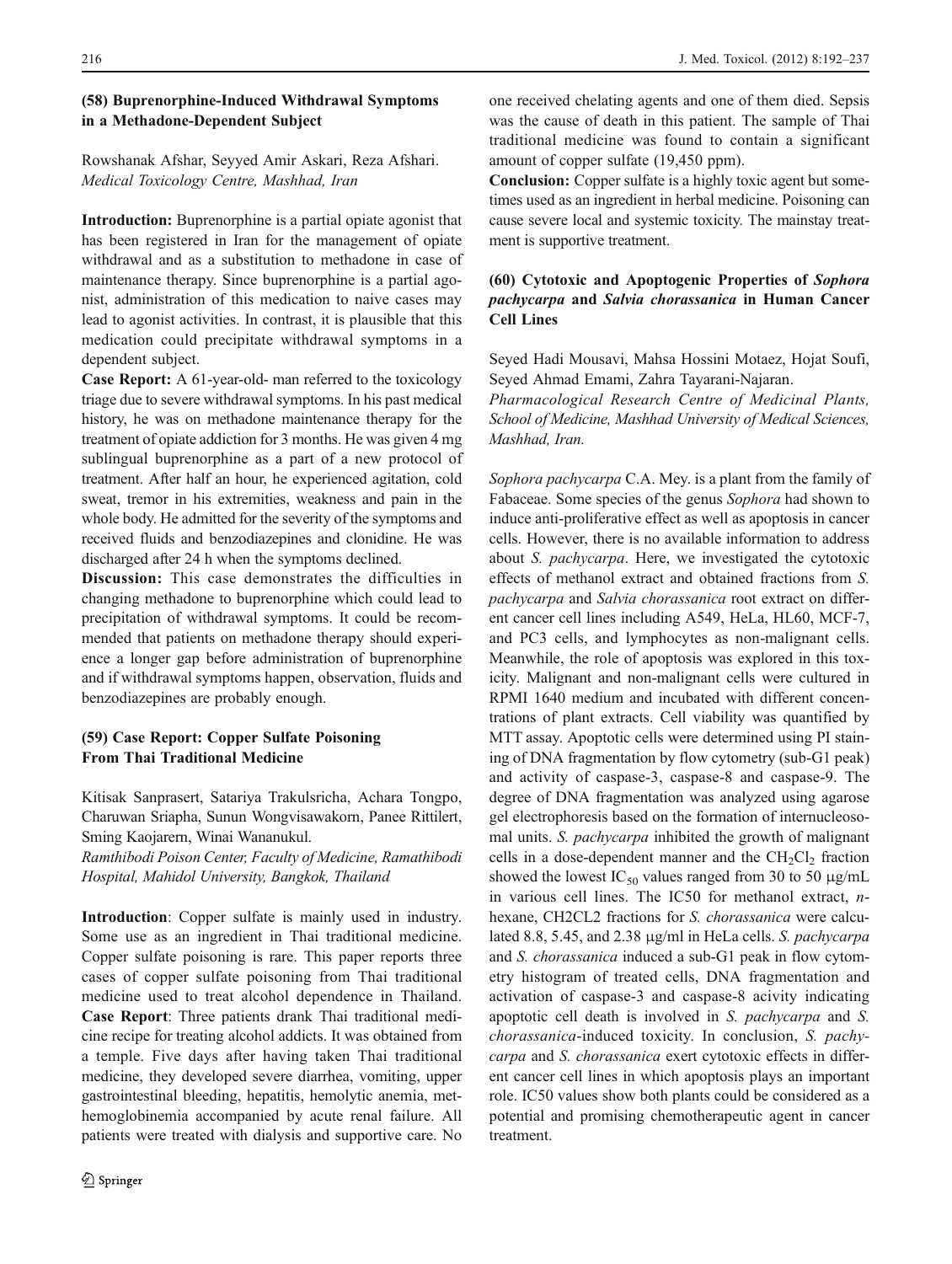# (61) Delayed Cutaneous Manifestations of Sulfur Mustard Gas Poisoning in Iranian Veterans North East: 22– 27 Years After Exposure

Pouran Layegh, Masood maleki, Mahdi Balali mood, Seyed Reza Mousavi, Hadis Yousefzadeh.

Research Center for Skin Diseases and Cutaneous leishmaniasis, Mashhad University of Medical Sciences Research center of Clinical Toxicology, Mashhad University of Medical Sciences

Background: Sulfur mustard (SM) poisonings induces acute and delayed skin manifestations. We aimed to evaluate delayed cutaneous manifestations of SM poisoning in Iranian veterans and comparing its results with acute phase.

Methods: Exact clinical examinations of skin and mucous membrane were performed on 43 SM-poisoned Iranian Veterans who had 40 % or more disability rate according to directions of Veterans Foundation in Khorasan, North East Iran.

Results: Forty-three male patients, 40 to 71 years old whose SM poisoning dated back to 22–27 years ago, were evaluated. The most common skin manifestation in acute phase was recorded as erythema with superimposed blister  $(25.6 \%)$ , blister  $(23.3 \%)$ , and erythema with hyperpigmentation (14 %). The commonest delayed dermatological complaints were itching (23.3 %) and combination of dryness, burning, and dysesthesia (76.7 %). Most complaints were restricted to skin folds (74 %), external genitalia (51.2 %), face and neck (48.8 %), upper limb (39.5 %), and lower limb (48.8 %). Although 41.9 % of these complaints were compatible with the first site of SM acute poisoning, there was not any statistical difference between them. There is significantly considerable correlation between the late dermatological complaint in skin folds and acute ones  $(P=0.014)$ . The most significant findings of physical examination were normal skin color (72.1 %), hyperhidrosis (67.4 %), dryness (44.2 %), poikiloderma (16.3 %), and hypohidrosis (11.6 %). The most common clinical diagnosis was multiple cherry angioma (72.1 %), seborrheic keratosis (28 %), multiple junctional nevus (18.6 %), echymoses (18.6 %), poikiloderma (16.3 %), dryness and burning  $(11.6 \%)$ .

Conclusion: Certain regions of the body, such as genitalia and axilla, are more vulnerable to SM since these sensitive areas are generally thinner and have more follicles which naturally facilitate SM penetration. Various late cutaneous complication including hyper- and hypo-pigmentation, eczema, atrophy, and dry skin have already been shown to have an association with SM exposure that are compatible with our results.

# (62) Demographic Pattern and Severity of Caustic Injury in Caustic Ingestion Patients Admitted in Loghman Medical Center

Hajinasrollah ESMAEIL MD., Salehi Nourallah MD., Khoshkar Ali MD, Peyvandi Hassan MD.

Departemant of Surgery, Loghman Medical Center, Shahid Behshti Medical University, Tehran, Iran

Objective: The objective of this study is to report frequency and ratio of caustic substance ingestion cases and their demographic data when admitted in Loghman Medical Center, as a referral center in toxicological problems.

Cases and Methods: From 2007 to 2010, 300 cases of caustic ingestion were admitted. One hundred and eighty nine men and 109 women ingested caustic ingestion. All demographic data, past medical and past psychiatric history were recorded. Gastroesopagheal endoscopy was done. Caustic injury was defined based on Zargar grading system. Data were analyzed with SPSS 18 software, accordingly.

Results: Three hundred cases with corrosive substance ingestion were admitted in Loghman Medical Center during 2007 to 2010. One hundred fifty-four patients (51.3 %) were single, 83 cases (27.6 %) were married, 34 cases (11.2 %) were divorced, and 39 cases (13 %) were widowed. Ingestion was associated with suicidal intent in 217cases (72.3 %). One hundred thirty-four cases  $(44.6 \%)$  had a previous history of psychiatric issues; 98 cases (32.6 %) had history of substance abuse; mean time interval was  $8.45 \pm 2.11$  h. Amount of caustic substance was between 1 cup (75 cc) and 12 cups (900 cc). The caustic materials for injuries were: in 97 cases (32.4 %), chemical depilatory agent (Vajebi); 73 cases (24.3 %), chemical laundry liquids; 54 cases (18 %), liquid lye; and 25 cases (8.3 %), acids. Based on Zargar system 128 cases did not have esophageal and gastric burn, 116 cases had grade I injury, 38cases had grade II injury, and 14 cases had grade III injury.

Conclusion: Caustic ingestion is a suicidal event in Middle East and Asia. Singles, men, and cases with psychiatric problems are more prone to suicide, and thus to caustic ingestion.

#### (63) Diversin from Ferula diversivittata Protects Human Lymphocytes Against Oxidative Stress Induced by  $H_2O_2$

Ramin Rezaee, Hassan Zarei, Effat Behravan, Fatemeh Soltani, Fatemeh Mosaffa, Mehrdad Iranshahi, Javad Behravan

Oxidative stress caused by reactive oxygen species has been shown to contribute to aging and apoptosis process, thus finding new antioxidant agents especially naturally occurring ones is of great interest. In this study, we evaluated the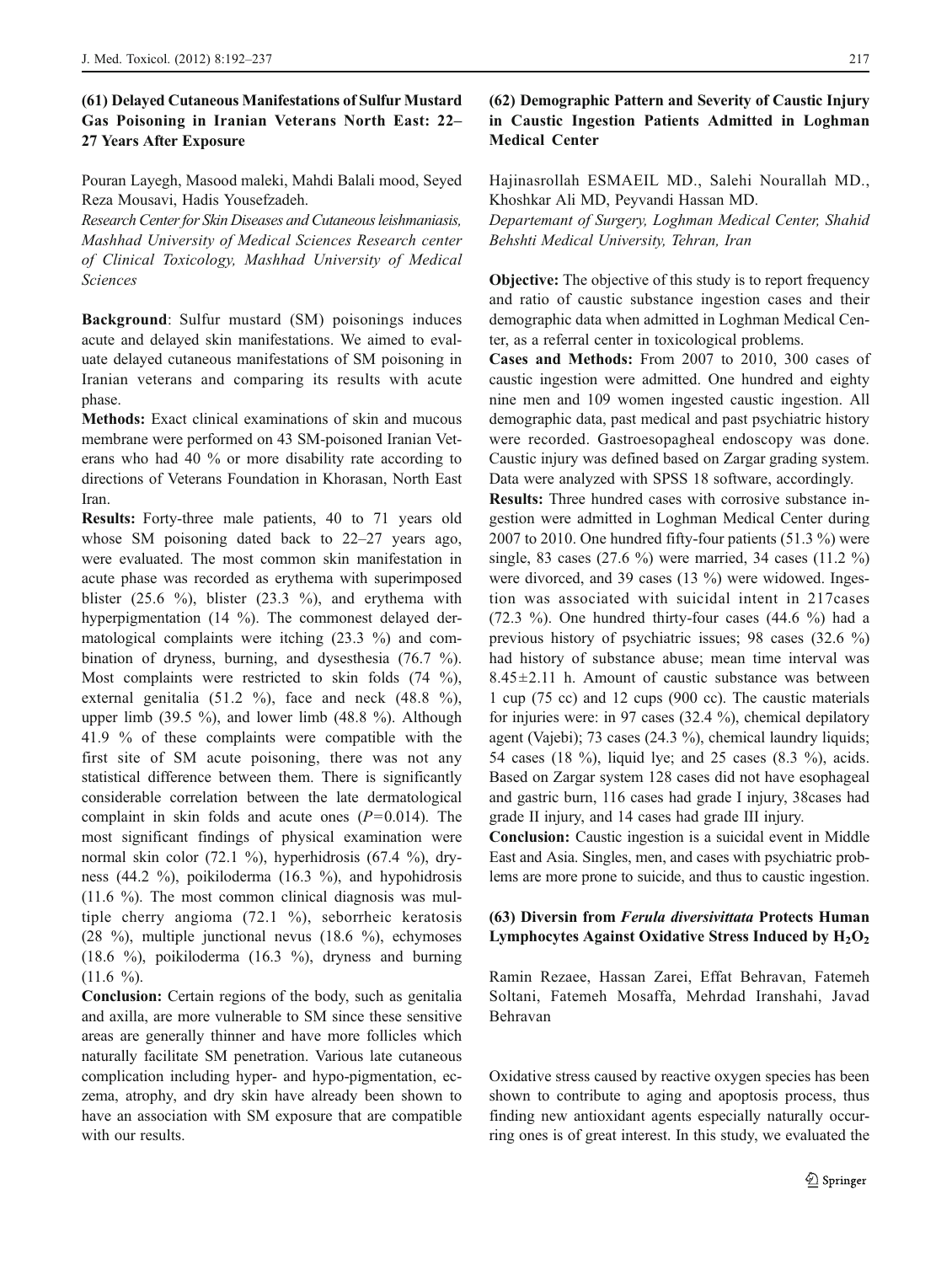antigenotoxic effects of diversin, a prenylated coumarin obtained from Ferula diversivittata roots using Comet assay. Lymphocytes were isolated from blood samples taken from healthy volunteers and incubated with diversin (10, 25, 50, 100, 200, and 400  $\mu$ M) alone, or in the presence of H<sub>2</sub>O<sub>2</sub> (25  $\mu$ M). DNA breakage was measured based on the %tail DNA and was compared with different concentrations of curcumin (10, 25, and 50  $\mu$ M) as the positive control. It was shown that all concentrations of diversin significantly reduce DNA damage caused by  $H_2O_2$ .

# (64) Evaluation of Antigenotoxic Effect of 7- Hydroxycoumarin and 7-Isopentenyloxy Coumarin on Human Peripheral Lymphocytes Exposed to Oxidative Stress

R. Rezaee, M. Iranshahi, J. Behravan, E. Behravan, F. Soltani.

Coumarins are a large class of natural derivatives mainly found in the families Umbelliferae and Rutaceae. DNA damage and oxidative stresses are accepted to be major factors in many degenerative diseases and in the aging process. Single-cell electrophoresis (also known as Comet assay) is a sensitive, rapid, and reliable method for evaluation of genotoxic effects. Protective properties of two prenylated coumarins: "7-isopentenyloxy coumarin" and "7 hydroxy coumarin" were tested on human peripheral lymphocytes DNA lesions after exposure to  $H_2O_2$ -induced oxidative stress using the single-cell gel electrophoresis technique under alkaline condition. Lymphocytes were isolated from healthy volunteers' blood samples. The lymphocytes were incubated with 7-isopentenyloxy coumarin(10, 25, 50, 100, and 200  $\mu$ M) alone or with 7-isopentenyloxy coumarin(10, 25, 50, 100, and 200  $\mu$ M) in the presence of H<sub>2</sub>O<sub>2</sub> (25 μM). The same procedure were done for 7hydroxy coumarin (10, 25, 50, 100, and 200  $\mu$ M). In this study, ascorbic acid (10, 25, 50, 100, and 200  $\mu$ M) and  $H<sub>2</sub>O<sub>2</sub>$  (25 μM) were considered as known antioxidant agent and positive control, respectively. Lymphocytes, which were treated by PBS only, were assumed as the negative control. The extent of DNA migration was analyzed with "TriTek Comet Score 1.5" software and the DNA damage was expressed as DNA tail percentage. As it was observed in this experiment, 7-isopentenyloxy coumarin and 7-hydroxy coumarin both exhibited significant antigenotoxic effect via decreasing DNA migration in comparison with non-treated group. It must be mentioned that antigenotoxic effect of 7 hydroxy coumarin was greater than that of 7- isopentenyloxy coumarin. It is suggested that antigenotoxic properties of these substances is of great pharmacological importance and might be beneficial for cancer prevention.

# (65) Evaluation the Ectotoxicological Effects of Nitrate in Lemna minor L.: a Tiny Aquatic Plant; Assessing the Phytoremediation Technology in the Nitrate Removal

Hadis Yousefzadeh<sup>1,2</sup>, Mohammad Sadegh Amiri<sup>1,2</sup>, Zahra Maleki $1,2$ .

 $I$ Islamic Azad University, Mashhad Branch, Mashhad, Iran. 2 Payam Noor University, Dargaz branch, Dargaz, Iran.

Contamination of drinking water by nitrate as the most ubiquitous chemical contaminant is increasing and an evolving public health challenge due to its potent carcinogenicity. The water plant *Lemna minor* is an angiosperm with a worldwide distribution. It is a free-floating plant, easy to culture in laboratory. This species takes up nutrients and all chemicals in the growth medium directly into the lower surface of its green fronds. It has been used as an experimental model system to investigate heavy metal-induced responses and to remove water pollutions. The basis of sampling method was non-randomization to assess the tolerance and effect of heavy metals pollution on the duckweed L. minor, the aquatic plants were exposed to different concentrations of nitrate (0, 30, 60 and 90 mg/l). The samples (64) were taken below duckweed cover after every 2 days in seven steps to assess nitrate and chlorophyll concentrations. The amounts of  $NO<sub>3</sub>$  detected in control duck weed were  $21.33 \pm 5.05$  ppm that was ranged from 10.13 to 30.83 ppm during experiments. While this amount ranged from 10.36 to 26.74 ppm and 24.73 to 46.3 ppm with increasing  $30-$  and  $60-$ fold NO<sub>3</sub> exposure. The increasing uptake was more detected in 90 ppm  $NO<sub>3</sub>$ concentration. The increasing for pigments (chlorophyll contents) were not seen for 30, 60 and 90 ppm in t3 and t7 days after treatment. And in these days, chlorophyll a and chlorophyll b had decreased in a non-significant order ( $P=0.31$ ). In the present study, biological absorption coefficient index increased according to increasing  $NO<sub>3</sub>$ . So the  $NO<sub>3</sub>$  absorption by duck weed was found in 90, 60 and 30 ppm. Results show that duckweed tolerated nitrate at low concentrations without showing any significant changes in chlorophyll amount.

# (66) Factors Related to Use of Rice Wine (Tapoy) Among Families in a Municipality in Cordillera Region, Philippines

Jerry Sagabaen Jr., Joselito Pascual, Erle Castillo, Ivanhoe Escartin.

<sup>1</sup>Postgraduate Institute of Medicine, College of Medicine, University of the Philippines, Manila, Philippines.

<sup>2</sup>Department of Health, Manila, Philippines.

<sup>3</sup>Cagayan Valley Medical Center, Carig, Tuguegarao City, Cagayan Valley, Philippines.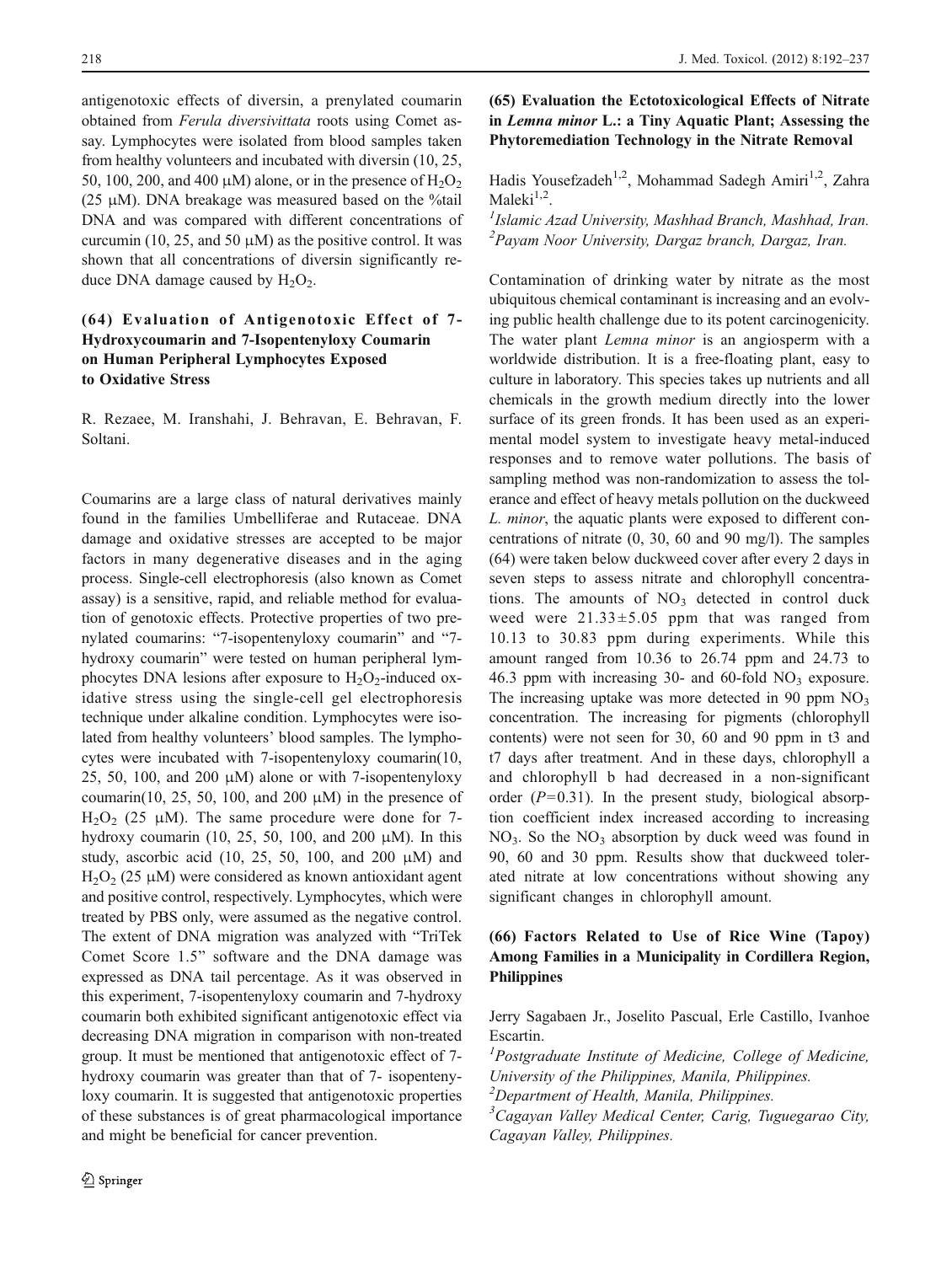Background: Drinking alcohol among Filipinos has been a way of life since ancient times and still is the most commonly abused substance up to the present. In the Philippines, commercial alcohol production has taken over smallscale alcohol production. Nevertheless, alcohol prepared at home continues to proliferate in the provinces such as distilled coconut spirit (lambanog), fermented coconut wine (tuba), and sugarcane wine (basi). In the Cordillera Region, rice is fermented to wine called tapoy and continues to be revered by community members as a traditional beverage commonly drunk by the Ifugaos not only during important ritual and feasts but as part of their way of life. As such, use, abuse, and dependence to this particular alcohol preparation are common.

Aim: This study describes related factors associated with rice wine use, abuse, and dependence.

Design and Settings: This study utilizes a cross-sectional study design.

Research Site: The study was done in the municipality of Alfonso Lista, Ifugao.

Research Subjects: One thousand two hundred forty-seven respondents representing 10–20 % of 10 barangays among 20 barangays of Alfonso Lista, Ifugao using stratified sampling method were included.

Results: Majority of the respondents were at a younger age group  $(14-27, 37.0 %)$ , slightly dominated by male group (52.9 %), married (62.3 %), attained high school education (43.3 %), and unemployed (44.8 %). Among those employed, occupation category 5 (farmers, forestry workers, and fishermen) comprises 30.6 % with an income bracket of P 1–10,000/month (86.1 %). Majority of the respondents were of Ilocano tribe (54.5 %) and Ifugao tribe (27.2 %), belonging to the Roman Catholic group (54.6 %) and Pentecost group (16.2 %). Majority of those married had two to three children (45.8 %). Rice wine drinkers comprise 401 or 32.2 % of the total respondents. Among the rice wine drinkers, those in the age group 28–41, male, married, belonging to occupational group 5, belonging to the Ifugao tribe, and member of the Evangelical group had more predilections for rice wine consumption. Rice wine drinkers who are 18 years old and above who started drinking at age below 18 comprises 148 of the total rice wine drinkers, and those who are below 18 years old comprises of 9 of the total rice wine drinkers. There is decreasing trend among newer generation towards rice wine consumption. However, it seems that other tribes had been so much influenced by the Ifugao tribe. Among rice wine drinkers, majority experienced acute effects in decreasing order: dizziness, drowsiness, headache, temporary eyesight, poor memory, and so on. Majority of the chronic effects mentioned by the rice wine drinker are: gastritis, liver disease, and liver cirrhosis.

# (67) Frequency of Hepatitis B and C Infections and Drug Overdose Among Homeless Intravenous Drug Abusers in Shiraz, Iran

# Afshari R<sup>1</sup>, Nabavi A<sup>2</sup>, Afshari R<sup>2</sup>.<br><sup>1</sup>Medical Tragtment Affairs Depart

 $<sup>1</sup>$ Medical Treatment Affairs Department, Shiraz University</sup> of Medical Sciences, Shiraz, Iran.

<sup>2</sup>Medical Toxicology Centre, Mashhad University of Medical Sciences, Mashhad, Iran

Introduction: Addiction and drug abuse is common in Iran. This study aimed to evaluate the seroprevalence of Hepatitis C virus (HCV) and Hepatitis B virus (HBV) infections among most high-risk subjects.

Methods: Subjects included 189 arrestees of a police crackdown with history of drug injection in March 2008. HBs antigen and HCV antibody were assessed in these homeless men as well as the attributed risk factors using a questionnaire. Results: Mean (SD, min–max) age of the participants was 38 (11, 19–68). Positive HCV and HBV infections were observed in 64 and 4 % of study subjects, respectively.

Thirty one percent recalled at least one episode of drug overdose. Conclusion: Homeless cases with overdose or police arrests

should be evaluated for liver-related viral infections. Mild drug overdoses are much more common than hospital-based reports.

# (68) Methanol Poisoning in a Pregnant Woman: a Case Report

Seyed Reza Mousavi,Afsaneh Deh Bozorgi.

Medical Toxicology Research Center, Imam Reza Hospital, Faculty of Medicine, Mashhad University of Medical Sciences, Mashhad, Iran

Introduction: The toxic alcohols: methanol, ethylene glycol, and isopropyl alcohol are widely available in household and commercial products that are intentionally abused as ethanol substitutes. Although isopropyl alcohol is relatively benign, both methanol and ethylene glycol have serious, sometimes fatal, effects. Because of the widespread availability of these agents and their potential toxicity, toxic alcohol ingestion should be considered when a patient presents with a history or clinical picture consistent with such ingestion, associated with acidosis and serum chemistry with a widened anion or osmolar gap.

Materials and Methods: This study is a case report of a 33 year-old woman 18 weeks pregnant that had been drinking some liquid by a suicidal attempt.

Results: First blood methanol level measurement was 35 mg/dl. She underwent hemodialysis for 2.5 h. After hemodialysis, the patient was fully alert and able to verbally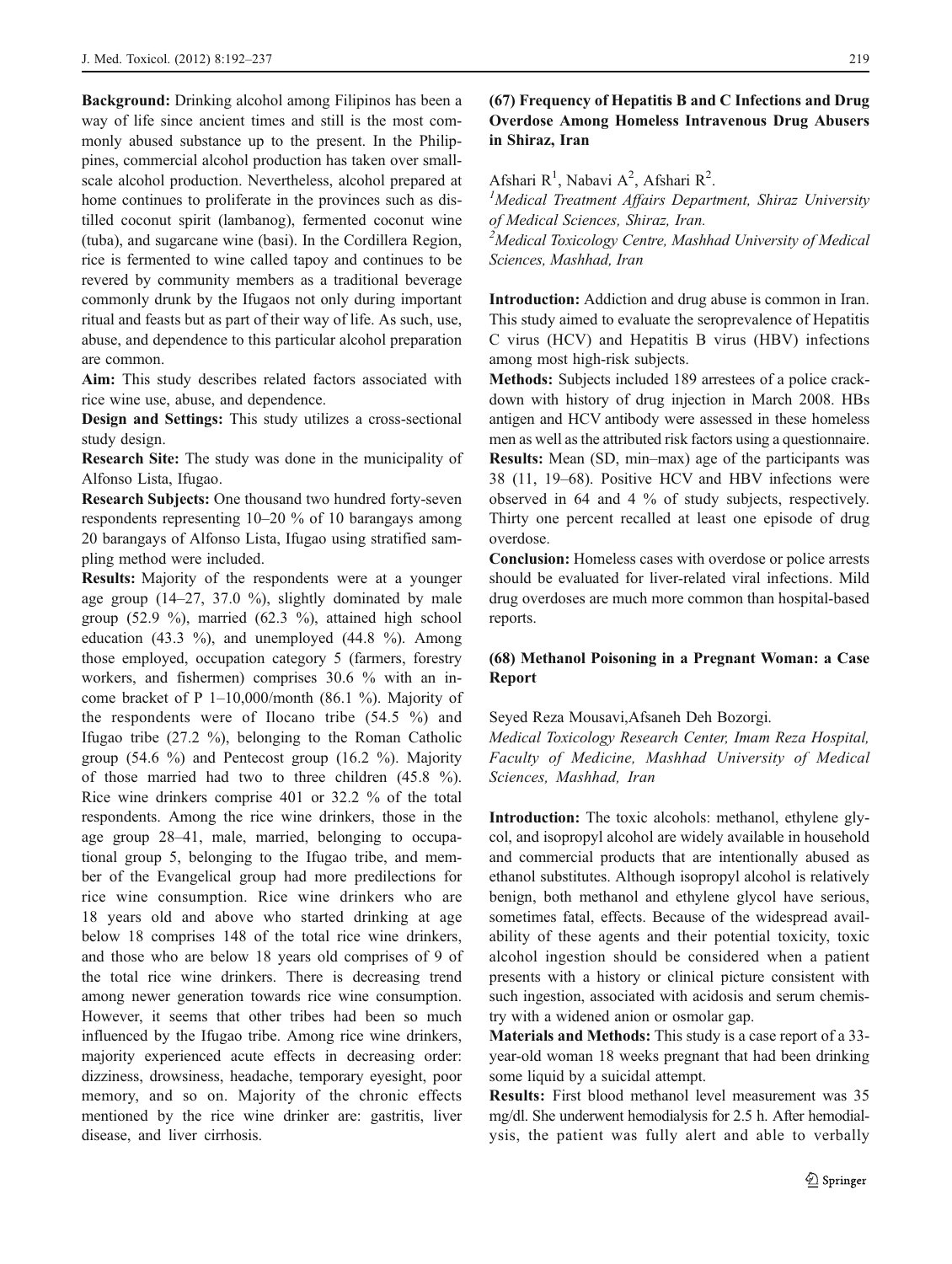communicate. At this time, severe visual loss was reported by the patient. Both pupils were dilated without any reaction to light. Sonography for fetal evaluation revealed: oligohydramnios and no fetal heart sound. The patient underwent elective abortion.

Conclusion: Methanol is not only toxic for the mother but also is highly toxic and lethal for fetus.

# (69) Nasal and Hand Staphylococcus aureus Carriage Rate Among Health Care Workers in Toxicological Intensive Care Unit of Loghman Hakim Hospital, Tehran, Iran

Haleh Talaie<sup>1,2</sup>, Sepideh Kamalbeik<sup>3</sup>, Arezou Mahdavinejad<sup>3</sup>.<br><sup>1</sup> Toxicological, Bassarsh, Center, Loghman, Hakim, Hospital.  $T$ Toxicological Research Center, Loghman-Hakim Hospital, Shahid Beheshti University of Medical Sciences, Tehran, Iran.  $2$ Center for Clinical Excellence, Shahid Beheshti University of Medical Sciences, Tehran, Iran.

<sup>3</sup>Microbiology Division, Islamic Azad University-Fars Science and Research Branch, Shiraz, Iran

Background: One of the predominant microorganisms in several reports of nosocomial infections is *Staphylococcus* aureus, and many times in a day, this is carried by the health care workers. Present investigation was conducted to assess the nasal and hand carriage rate of S. aureus amongst medical personnel of Loghman Hakim Hospital's Toxicological Intensive Care Unit (TICU).

**Methods:** All health care workers of TICU  $(n=70)$  were recruited in this study. A questionnaire with demographic information, work category, duration of working in the (TICU) and history of infection by S. aureus was completed by one trained nurse of ward. A total of 140 swabs (nasal=70, hand=70) were collected from personnel in TICU to screen for hand and nasal S. aureus colonization following standard protocol. Isolates with both inhibition zone diameter ≤13 mm around oxacillin disc and ≤21 mm around cefoxitin disc were considered methicillinresistant S. aureus (MRSA) strains. Also, we used KOH preparation technique to identify hyphae from the samples.

Results: Of the health care workers, 18 (25.7 %) were carriers of S. aureus. Methicillin-resistant S. aureus was found in 6 (8.6 %) subjects. About 5 (7.1 %) of the samples showed presence of yeasts.

There was no significant difference between the sexes  $(p=$ 0.075), age ( $p=0.080$ ), work category ( $p=0.100$ ), and duration of working in the TICU  $\leq$ 5 and>5 years (p=0.875) with regard to the positive and negative carriage of S. aureus (nasal and hand).

Conclusion: It is concluded that HCW's transmission of S. aureus has to be a concern. Although, more studies are required to examine the relationship between MRSA nasal or hand colonization status of a HCW and subsequent MRSA infection in patients

# (70) Pattern of Acute Adult Poisoning at a Tertiary Care Hospital in the Western Province Sri Lanka: a Retrospective Study

Pradeepa Jayawardane, Inoka Wijegoonawardene, Tharangi Kodikara, S D Jayaratne.

Faculty of Medical Sciences, University of Sri Jayewardenepura, Nugegoda, Sri Lanka

Background: Though the epidemiology of acute poisoning has been extensively studied in agricultural areas of Sri Lanka, it has not been studied well in other parts of the country. The objective of this study was to describe the pattern of acute poisoning in a tertiary care teaching hospital in the Western Province of Sri Lanka.

Methods: This study was performed as a retrospective crosssectional study in Colombo South Teaching Hospital (CSTH), Western Province, Sri Lanka. The bed head tickets of the patients admitted to the medical units of CSTH from 1 January 2009 to 31 December 2009 were retrieved. Patients admitted to pediatric units and with snake bites and food poisoning were excluded.

Results: From 1 January 2009 to 31 December 2009, 92,668 patients were admitted to CSTH and 1.27 % (1,178) were admitted following acute poisoning. We were able to collect data on 70.46 % of the patients (828). Male to female ratio was 37:63. Thirty-nine percent (325) of the patients were young, in the age category 21–30 years. The commonest cause of poisoning was due to medicinal drug overdose 63.52 % (526) of which paracetamol overdose accounted for 37.6 % (311). Organophosphate accounted for 11.11 % (92). Mean duration of hospital stay was 2.49 (SD  $\pm$ 4.97) days. Only 0.857 % (7) needed intensive care management; of that, 6 were due to OP poisoning. Activated charcoal has been administrated to 71.86 % (595) and gastric lavage has been performed in 65.2 % (540). The mean time taken to perform gastric lavage (from ingestion) was 4.06 (SD  $\pm$ 5.22) h with the mean time taken to administer activated charcoal from ingestion was  $4.06$  (SD  $\pm$ 5.239) h. Discussion: The pattern of poisoning observed in Colombo South Teaching Hospital is significantly different to the pattern seen in agricultural areas of the country where organophosphate poisoning predominates.

#### (71) Prices of Illicit Drugs in Mashhad, Iran from 1981 to 2011

Salahi-Motlagh  $L^1$ , Safaee M<sup>1</sup>, Afshari R<sup>2</sup>.<br><sup>2</sup>Mediaal Toxicology Center, Inon Reze F.

<sup>2</sup>Medical Toxicology Center, Iman Reza Hospital, Mashhad University of Medical Sciences, Mashhad, Iran.

Introduction: Overdoses with illicit drugs are common in Iran. Many determinants have been proposed to model the pattern of dramatic changes in the types of drugs in the past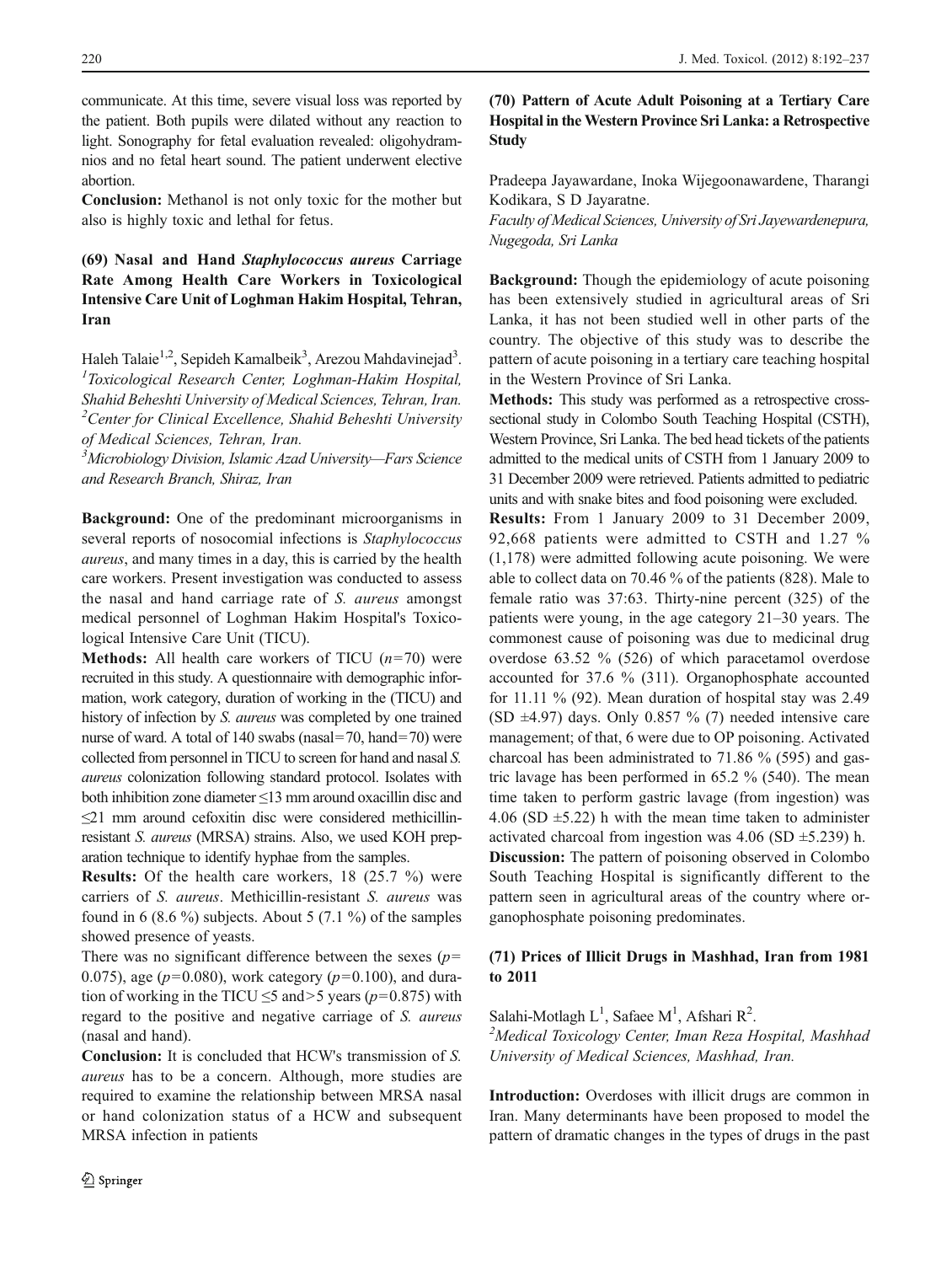decades. To date, no study has been performed to investigate the contribution of the prices of illicit drugs in this country. Methods: A questionnaire was developed and 220 cases from three rehabilitation centers were studied. Prices were presented in US dollars. The value of local currency has changed frequently in this period.

Results: Crude prices of opium (Theryak) in dollars have gradually decreased from 1981 to 2011. The price of crystal heroine, which was introduced in this area in 2002, has declined more rapidly. Similarly, the price of methamphetamines (locally called Shisheh) has declined dramatically in recent years.

Conclusion: The pattern of price change for crystal heroin and methamphetamines are rather more dramatic than opium in this area. This might be a reflection of local production of synthetic drugs.

#### (72) Reduction of Serum Calcium Level by Sub-acute Intravenous Phenytoin Administration

Shafahi A<sup>1</sup>, Dadpour B<sup>2</sup>, Afshari R<sup>3,4</sup>, Moshiri M<sup>5</sup>.<br><sup>1</sup>Mashhad University of Medical Science (MUMS)

<sup>1</sup>Mashhad University of Medical Science (MUMS), Imam Reza (P) Hospital, Mashhad, Iran.

<sup>2</sup>Medical Toxicology Centre, Mashhad University of Medical Science (MUMS) Imam Reza(p) Hospital, Mashhad, Iran.

<sup>3</sup>Education Development Centre, Mashhad University of Medical Sciences, Imam Reza (p) Hospital, Mashhad, Iran. <sup>4</sup>Medical Toxicology Centre, Mashhad University of Medical Sciences, Imam Reza (p) Hospital, Mashhad, Iran.

<sup>5</sup>Department of Pharmacodynamics and Toxicology, School of Pharmacy, Mashhad University of Medical Sciences, Mashhad, Iran

Introduction: Hypocalcemia resulting from long-time treatment with Phenytoin (Ph) has been known and it is suspected to be related to catabolism acceleration of vitamin D. But there are not any reports of hypocalcemia following acute or sub-acute administration of Ph and we found it in sub-acute administration.

Methods: We evaluated retrospectively 1,814 documents of patients who had been admitted in Imam-Reza hospital of Mashhad since April 2010 to April 2011, and had received intravenous Ph. Sixty one cases had including criteria: checked serum calcium level before (pre-Ca) and after (post-Ca) treatment and normal calcium level before commencing administration. We extracted the following data: age, sex, underlying diseases, diagnosis, sodium, potassium, total albumin, pre-Ca and post-Ca

Results: All patients had received intravenous Ph for 5 days. Post-Ca of 36 (59 %) cases had reduced in comparison to pre-Ca (mean=1.13±0.1 mg/dl;  $p$ <0.001), and 30 cases (49.2 %) had become hypocalcemic (post-Ca<8.5 mg/dl). Differences of pre-Ca [8.8(0.7, 7.0–10.0) mg/dl] and post-Ca means [8.5  $(1.1.5.9-10.6)$  mg/dll of all 61 cases were significant (p= 0.023). The mean value of total albumin, sodium and potassium of all 61 cases were 3.3 (0.4, 2.4–4.3) g/dl, 140 (5.6, 129–157) mEq/L and 4.4 (0.8, 3.0–6.2) mEq/L, respectively, and there were not any significant differences in hypocalcemic and normocalcemic patients.

Conclusion: Sub-acute administration of Ph could reduce serum calcium. This may be due to the interaction of Ph with vitamin D metabolism. We recommend checking serum calcium during and after Ph therapy. Caution should be taken in the case of high-risk patients.

# (73) Relationship Between Pulmonary Function Tests and Clinical Findings in 43 Patients with Delayed Complications of Sulfur Mustard Poisoning

Emadodin Darchini, Mahdi Maleknejad, Morad Bavandi and Mahdi Balali-Mood.

Medical Toxicology Research Center, Faculty of Medicine, Mashhad University of medical sciences, Mashhad, Iran.

Introduction: The most common complications of sulfur mustard (SM) poisoning have been observed in the respiratory tracts. Pulmonary function test (PFT) is a useful tool for diagnosis of the obstructive and/or restrictive lung diseases and their severities. It was aimed to find out relationships between PFT and clinical manifestations in patients with delayed complications of sulfur mustard poisoning.

Methods: After obtaining the informed consent, 43 veterans with more than 25 % disabilities due to SM poisoning and 26 healthy controls were studied. Clinical examination was performed by an experienced chest physician and PFT was done by an experienced technician. Statistical analyses were carried out by means of SPSS 16.

Results: The mean age of patients was 50.6 years and mean disability 47.7 %. Triad of chronic cough, dyspnea and expectoration were the most common symptoms which were recorded in 88.2, 88.2 and 64.7 % of the patients, respectively, while it was 7.7, 11.5, and 7.7 % in the control group. Twenty-one patients (48.8 %) who had the triad symptoms were overweight (BMI>25) and there was a significant correlation  $(p<0.05)$  between the two variables. PFT abnormalities were much higher (44.1 %) in the patients than in the controls (11.5 %). Mixed pattern among the veterans raised significantly with higher disability percentages and there was a significant positive correlation  $(p<$ 0.01) between them. We also observed a significant reverse correlation ( $p=0.013$ ) between the disability percentages of the patients and their FEV1/FVC.

Conclusion: Triad of cough, dyspnea and sputum were the main symptoms and the most impaired PFT was mixed obstructive and restrictive pattern. Correlations between them and BMI were significant.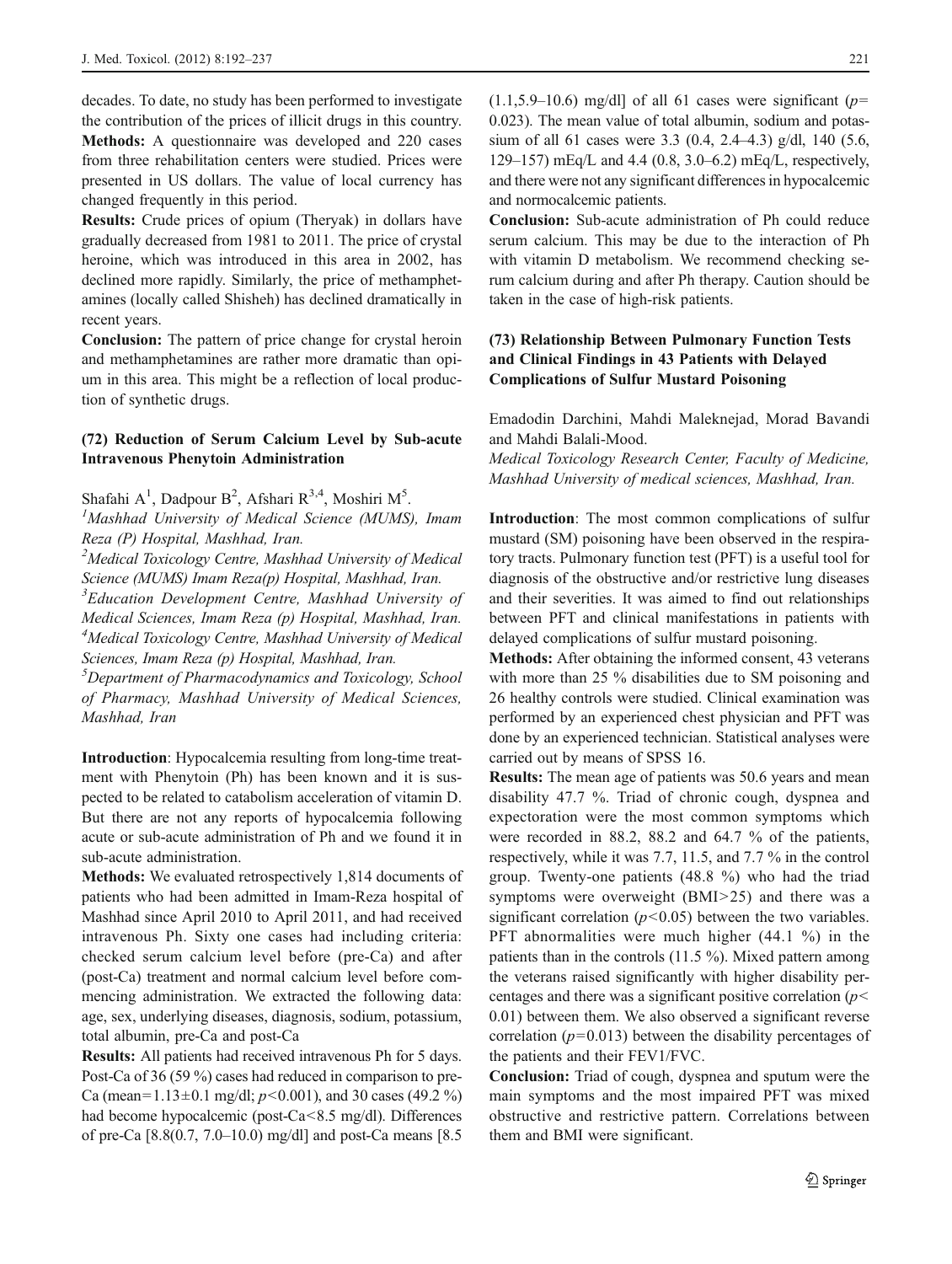# (74) Snakes in the Northern part of Bangladesh: Species-Specific Identification

Fazle Rabbi Chowdhury<sup>1</sup>, Md. Shafiqul Bari<sup>1</sup>, S.M. Shamsul Ahsan<sup>3</sup>.<br> $\frac{1}{2}$ 

 ${}^{1}$ Department of Medicine, Sylhet M.A.G. Osmani Medical College, Sylhet, Bangladesh.

 $2$ Medical officer, Mother and Child Welfare Center, Khulna, Bangladesh.

Objectives: The primary objective was to identify and report the venomous snake species that are available in the north-eastern part of Bangladesh. Site and location of bite, lag period between bite and hospitalization and outcome of treatment were also analyzed as secondary objectives.

Methods: This was an observational study done from July 2010 to July 2011 in the Department Of Medicine, Sylhet MAG Osmani Medical College Hospital. We received a total of 36 snake bite cases (both venomous and nonvenomous) but only those cases where offending snake were brought to hospital (dead or alive) were enrolled. Zoologist's opinion was taken to identify the species. Only five patients fulfilled the criteria and were finally enrolled. Data were presented as proportion and percentage.

Results: Mean age of cases was 29+2 SD years with 100 % male. Three (60 %) snakes were krait (two Bungarus fasciatus (banded krait) and one Bungarus caeruleus (common krait)) and two were green pit viper Trimeresurus albolabris. Left foot was affected in 60 % cases followed by right foot (40 %). The highest lag period between bite and hospitalization was 540 min and lowest was 90 min with an average of 282 min. The most common location was in a narrow village road (60 %) followed by forest (40 %). Four snakes were brought dead and one alive (Trimeresurus albolabris). Three patients received traditional treatment in the form of herbal product before admission. Duration of hospital stay was 2–5 days with a successful outcome in all patients.

Conclusion: The estimated incidence density of snake bite is around 623.4/100,000 person years in Bangladesh. So far, specific species were identified and reported from southern (Khulna and Barisal division) and eastern (Chittagong division) part of our country but not from the northern (Sylhet division) part. Species identification is important to get an idea on local distribution of snakes in Bangladesh.

# (75) Successful Treatment of Body Packers with Many Packages

Ali Khoshkar<sup>1</sup>, Babak Mostafazadeh<sup>2</sup>.<br><sup>1</sup>Denartment of Surgery Loghman Ha

<sup>1</sup>Department of Surgery, Loghman Hakim Hospital, Shahid Beheshti University of Medical Sciences, Tehran, Iran.

 $2$ Department of Forensic Medicine and Clinical Toxicology, Loghman Hakim Hospital, Shahid Beheshti University of Medical Sciences, Tehran, Iran.

During the last decade, increase rate of drug trafficking and strict customs, have led the smugglers to attempt various methods. One of these methods of illicit drug smuggling is body packing. Body packers are people who illegally carry drugs, mostly cocaine as well as opium and/or heroin, concealed within their bodies. The packets are inserted in the mouth, rectum, or vagina in order to get across borders without being detected. The smuggling of drugs by internal concealment of these illicit goods is a growing problem for custom services and law enforcement officials, not to mention risks for the carrier from a medical point of view. Individuals engaged in such activities are called bodypackers. Here, we present 11 cases of body-packers admitted to our hospital in a period of 24 h. Radiological examination including plain abdominal radiographs and CT scan images demonstrated the presence of multiple enteric packages. Non-surgical conservative evacuation of bowel contents was induced by the administration of laxatives. Analysis of the packages revealed crack and cocaine as concealed drugs.

# (76) The Effect of Filgrastim on Myocardial Injury Following CO Poisoning: an Experimental Study in Rat

Hashemzaei M., Mohamadpour A. H., Imenshahidi M., Moalem S. A., Abnous, KH.

Department of Pharmacodynamics and Toxicology, School of Pharmacy, Mashhad University of Medical Sciences, Mashhad, I.R. Iran

Background: Carbon monoxide (CO) is an odorless, colorless, non-irritating gas that is produced within inefficient combustion of fossil fuels and also is the leading cause of death by poisoning in the USA. CO poisoning has many different effects on the heart. One of these effects is cardiomyocyte apoptosis. Granulocyte colony-stimulating factor (G-CSF) is the cytokine that can mobilize bone marrow stem cells and promote their differentiation to blood cells. In addition, G-CSF stimulates many anti-apoptotic pathways.

Methods: Rat model of animals were influenced by CO 3,000 ppm poisoning. Evaluation of apoptosis was performed using caspase-3 assessment by fluorometry and [terminal](http://en.wikipedia.org/wiki/Terminal_deoxynucleotidyl_transferase) [deoxynucleotidyl transferase](http://en.wikipedia.org/wiki/Terminal_deoxynucleotidyl_transferase) dUTP nick end labeling (TUNEL), and necrosis was assessed by hematoxylin/eosin staining. We here examined whether the G-CSF treatment after CO poisoning has beneficial effects or not.

Results: Caspase-3 activity assessment by fluorometry and TUNEL assessment confirmed that G-CSF 100 μg/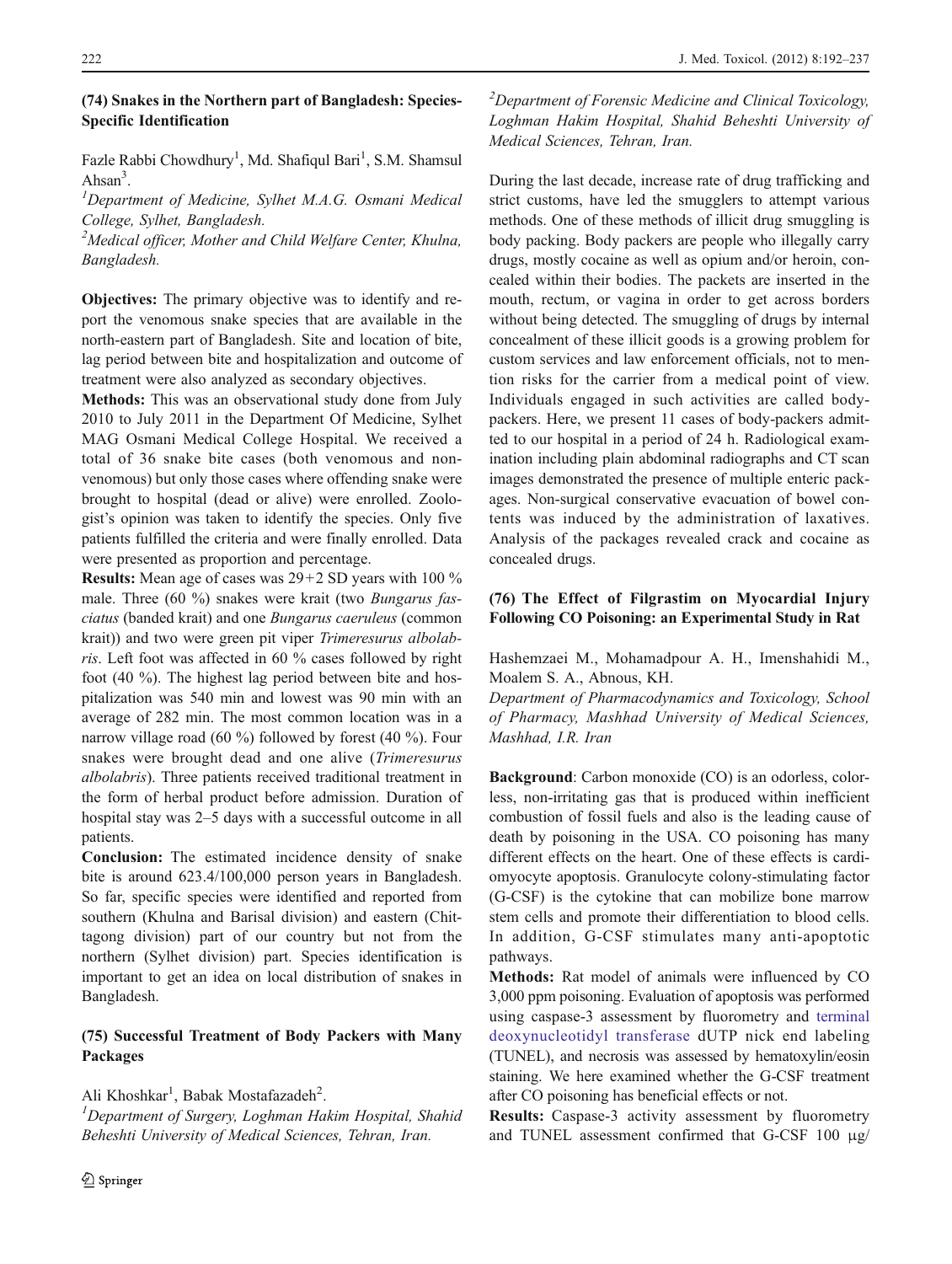kg for four consecutive days after CO poisoning can significantly reduce apoptosis in rat cardiomyocytes. It was shown that G-CSF can significantly reduce caspase-3 activity and TUNEL-positive cells in treated groups in comparison with control group. Many other studies have clarified the effects of G-CSF after acute myocardial infarction and ischemia/reperfusion (I/R) and have proved that G-CSF can ameliorate apoptosis following CO poisoning. In the histological findings, no statistically significant differences between control and treatment groups were shown.

Conclusions: G-CSF can reduce cardiomyocyte apoptosis after CO 3,000 ppm poisoning in rat heart. But it had no effect on pathological findings.

#### (77) Trismus Induced by Fluoxetine and Citalopram

Mozhgan Amini<sup>1</sup>, Seyyed Hamzeh Hoseini.<br><sup>1</sup>Medical Toxicology Center, Iman Reza Hos <sup>1</sup>Medical Toxicology Center, Iman Reza Hospital, Mashhad University of Medical Sciences, Mashhad, Iran.

Case Presentation: The patient is a 35-year-old married lady with moderate major depressive disorder diagnosed according to the criteria from the DSM IV-TR diagnostic criteria. She was suffering from depressed mood, loss of appetite, hopelessness, suicidal ideation, anhedonia, and anergia for the last 3 months, and these symptoms were causing intense suffering and negatively affecting her job and interpersonal relations. She had a past history of mild depression 10 years ago, which was treated by lorazepam 1 mg daily. The patient, however, had no history of concomitant use of any other medications, previous use of neuroleptics, present medical illness, brain problems, substance abuse, or other conditions that may have contributed to this adverse reaction. Therefore, pharmachological treatment with fluoxetine (20 mg/day) was started. After a few doses in the first week of treatment, she complained of pain on eating meals. Her jaw was stucked and she was unable to talk and eat food. Her symptoms were worse at the end of the day, but there were no sign of bruxism or any dystonic symptoms or akathisia. With no improvement after changes in the time of medication intake or with dose fractionation, the drug was interrupted because of this side effect, which was resolved after the discontinuation of fluoxetine. After the interruption of fluoxetine, citalopram 20 mg/day was tried. After the first dose of citalopram she complained of the same symptoms again. For control of depression, bupropione was started, with good response and no return of trismus.

Discussion: Movement disorders induced by selective serotonine reuptake inhibitors (SSRIs) are a very rare adverse effect and there are only a few reports available. Reduction of the dose may be a therapeutic alternative, although many patients benefit more from the removal of medication or from another antidepressant, as was the case of present report. Therefore, this case illustrates the importance of being aware of rare but possible occurrence of trismus as an adverse effect of the SSRIs. Future studies on the pathophysiology of this adverse effect seem to be necessary.

## (78) Venous Thrombosis Following Intravenous Injection of Household Bleach

Seyed Hesam Rahmani<sup>1</sup>, Sajjad Ahmadi<sup>1</sup>, Samad Shams Vahdati<sup>1</sup>, Hossein Hasssanian Moghaddam<sup>2</sup>.<br><sup>1</sup>Tabriz University of medical sciences, Tabr

 $I$ Tabriz University of medical sciences, Tabriz, Iran.

<sup>2</sup>ShahidBeheshtiUniversity of Medical Sciences, Tehran, Iran

Sodium hypochlorite (NaCLO) is used extensively as a disinfectant or bleaching agent. Most studies describe ingestion or inhalation route of this product with rare complication and fatalities. Despite global daily exposures, data about bleach injection are limited. Here, we report intentional infusion of 20 ml, sodium hypochlorite 5 % diluted in 500 ml normal saline into right cubital vein (1.5 h prior to admission) in 30 year-old previously physically healthy man with a history of schizophrenia since 10 years ago. Clinical manifestation included local pain and edema. There were no laboratory abnormalities in the patient. Doppler sonography revealed thrombosis in superficial (antecubital and basilic) veins. Limb elevation, warm compress, and ibuprofen relieved the pain and edema after 3 days. We hypothesize that thrombosis may be triggered by direct damage of endothelial response resulted from potent oxidant effects of sodium hypochlorite. Based on this theory, storage and depletion of glutathione has an important role to show the amount of endothelial response following this oxidative stress. Administration of antioxidants glutathione in severe cases might be beneficial.

## (79) A Severe Case of Haff Disease After Eating Buffalo Fish in Northern California

# Steven R. Offerman, Ethan E. Bodle. Kaiser Permanente Northern California, Antioch, CA, USA

Introduction: Toxic contamination of fish may compromise safety. Haff disease is a rare syndrome characterized by rhabdomyolysis after consumption of cooked, freshwater fish.

Case Report: A healthy 42-year-old female presented to the ED 3 h after eating fried buffalo fish (Ictiobus cyprinellis). This was her first time eating this fish which was purchased from a health food grocery in Berkeley, CA, USA. Her symptoms began while eating the fish, described as diffuse muscle aches followed within minutes by generalized muscle fatigue, most pronounced in her proximal lower extremities. She also described fingertips and peri-oral paresthesias. Vital signs were normal. Her physical exam was notable for diffuse muscle tenderness and difficulty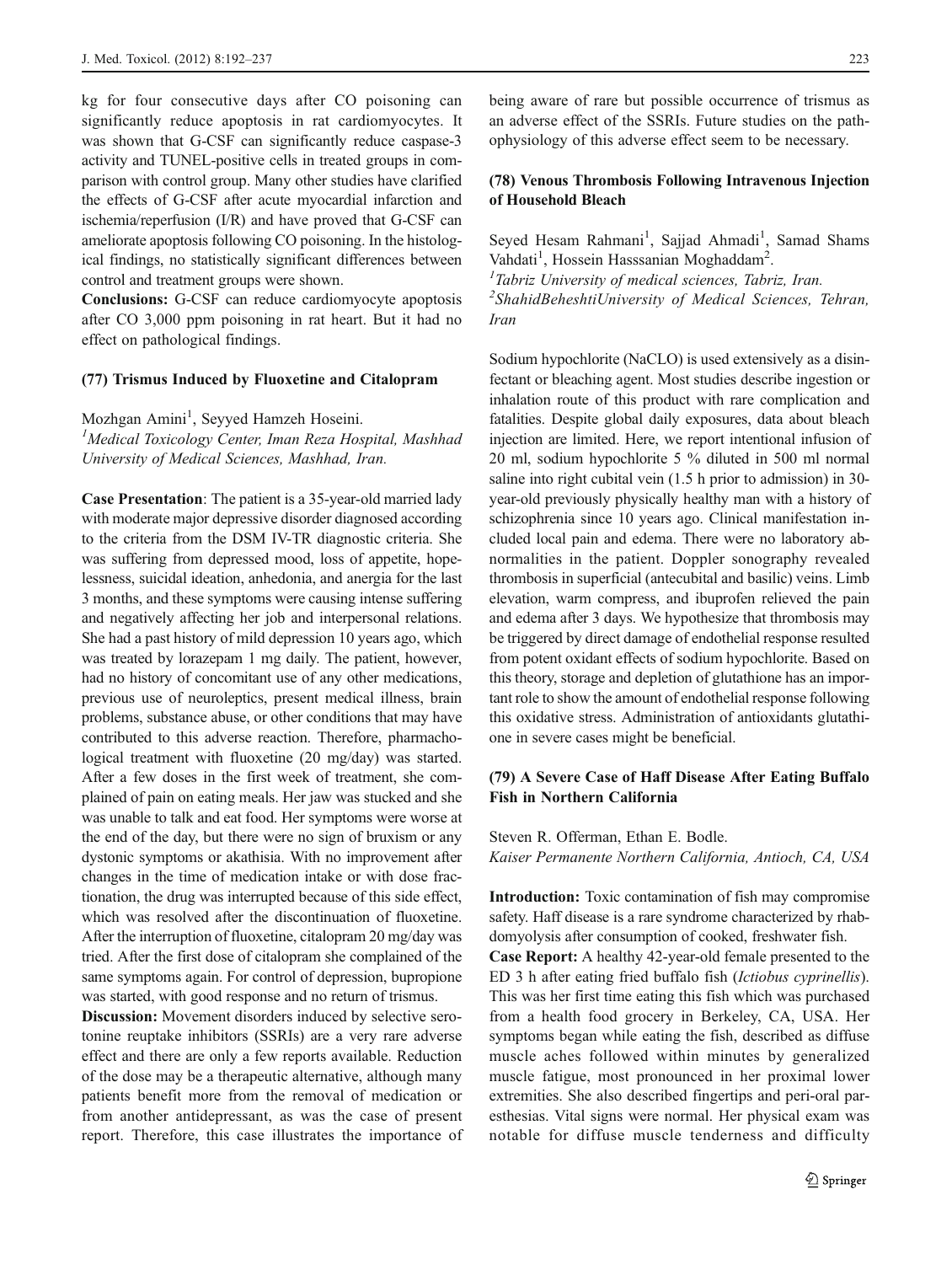standing. Admission CBC and chemistries were normal, but serum CK was 12,777 U/L. ALT and AST were 268 and 1,431 U/L, respectively. She was treated with IV fluids, bicarbonate, and oral N-acetylcysteine. The serum CK peaked at 76,364 U/L approximately 20 h after fish exposure. Her creatinine remained normal. Over the next 5 days, CK slowly resolved and she was discharged. At 6 weeks follow-up, she still complained of diffuse muscle weakness, but CK levels remain normal.

Discussion: This is a healthy female who developed severe Haff disease after ingesting buffalo fish. Haff disease, first reported in 1924, describes rhabdomyolysis following consumption of certain cooked, freshwater fish. It is felt to be caused by a yet unidentified toxin. There have been 23 cases reported in the USA, 12 of these related to consumption of buffalo fish. Our case is unique due to the immediate onset of symptoms and the extremely high serum CK levels. Our patient never developed renal manifestations of her severe rhabdomyolysis.

Conclusion: Haff disease may result in the rapid onset of severe rhabdomyolysis. Aggressive treatment with fluids and bicarbonate prevented renal damage in this case.

#### (80) An Observational Study of Snake Bites Presented to a Tertiary Care Centre in India

Bhalla A, Shafiq N, Sharma N, Singh S.

Postgraduate Institute of Medical Education and Research, Chandigarh, India.

Introduction: Venomous bites constitute an important cause of hospitalisation and mortality in developing nations. In the present study, we discuss the salient features of snake bite cases presented to our centre.

Subjects and Methods: The study was conducted prospectively in the Emergency Medicine Department of our hospital. All the patients presenting with snake bites from January to December 2008 were included in the study. Data extracted included demographic details like age, sex, marital status, residence, educational qualification, occupation and monthly income. The time of snake bite, time of hospital arrival, lag time in reaching the hospital and reasons for the same, and mode of transportation were noted down. The patients/attendants were asked about first aid received, the details of first aid, timing and by whom. The records of any outside treatment, setting and qualification of treating doctor were checked. The details of indoor treatment, door to needle time (defined as time from hospital arrival to administration of first treatment), requirement of antidote and the dose delivered were recorded. Finally, the duration of hospital stay and recovery status was noted. Data was presented as numbers, percentages, mean±SD and median (interquartile range (IQR)). Logistic regression and univariate analysis

were used to predict the effect of various confounding factors on the outcome and duration of hospital stay, respectively. P value<0.05 was considered statistically significant. Results: Sixty-four patients presented with snake bite were: neurotoxic (35), vasculotoxic (9) and non-venomous (20). Ninety percent of the victims were males. Mean age was 29 years. Identical representation of the study population from urban and rural areas was noted. More than half of the patients were illiterate and were labourers. Seventy-five percent were bitten during their sleep and the rest during the early hours or late in the night. Proximal joint tourniquet application at home was done in 39 % snake bite cases (25/ 64) and local incision was given in 20/64 patients. First aid was mostly administered by some close relative living with the patient. The median (IQR) lag time in hospital arrival in snake bite cases was 3.9 (2.2–7.3) h,. Transportation time and referral from some other hospital were mainly responsible for delay in reaching the hospital. The mode of transportation was personal/private vehicles in majority. Around 70 % (45/64) of patients with snake bite groups had received outside treatment by graduate/postgraduate doctors in private/ civil/government hospital settings. Outside treatment was mainly in the form of intravenous fluids and injectables. Only 10 % of snake bite patients (6/64) had received anti-snake venom in the periphery but in inappropriate dose. The median (IQR) door to needle time was 35 (30–52.5) min. Ten vials of anti-snake venom were given in (48/64) snake bite patients. Repeat dose was administered in only 30 patients having persistent neurological deficit or coagulopathy. Twenty of 35 patients with neuroparalysis required ventilation and 5 out of 9 with vasculotoxic bite required renal replacement. There was one mortality (1.6 %) due to cardiac arrest among all snake bite cases. None of the various confounding factors was found to significantly affect the outcome in snake bite cases. Out of the various determinants (for corrected model:  $F=1.255$ ;  $P=0.293$ ), only receipt of outside treatment showed a trend towards decreasing the duration of hospital stay although this also could not achieve statistical significance ( $F=2.978$ ;  $P=0.09$ ). Conclusion: Snake bite is an important cause of emergency

admissions at our centre, but with improvement in management, the mortality associated is greatly reduced.

# (81) An Overview of the Types of Natural Toxins Poisoning Cases Reported to the National Poison Center for the Period of 2006 to 2009

Azizan Haji Daud, Razak Hj Lajis, Adilah Mohd Ariff, Sa'ed H. Zyoud, Halilol Rahman, Sulastri Samsudin. National Poison Center, University Science of Malaysia

Objective: Poisoning involving natural toxin (NT) is one of the national health problems in Malaysia that is often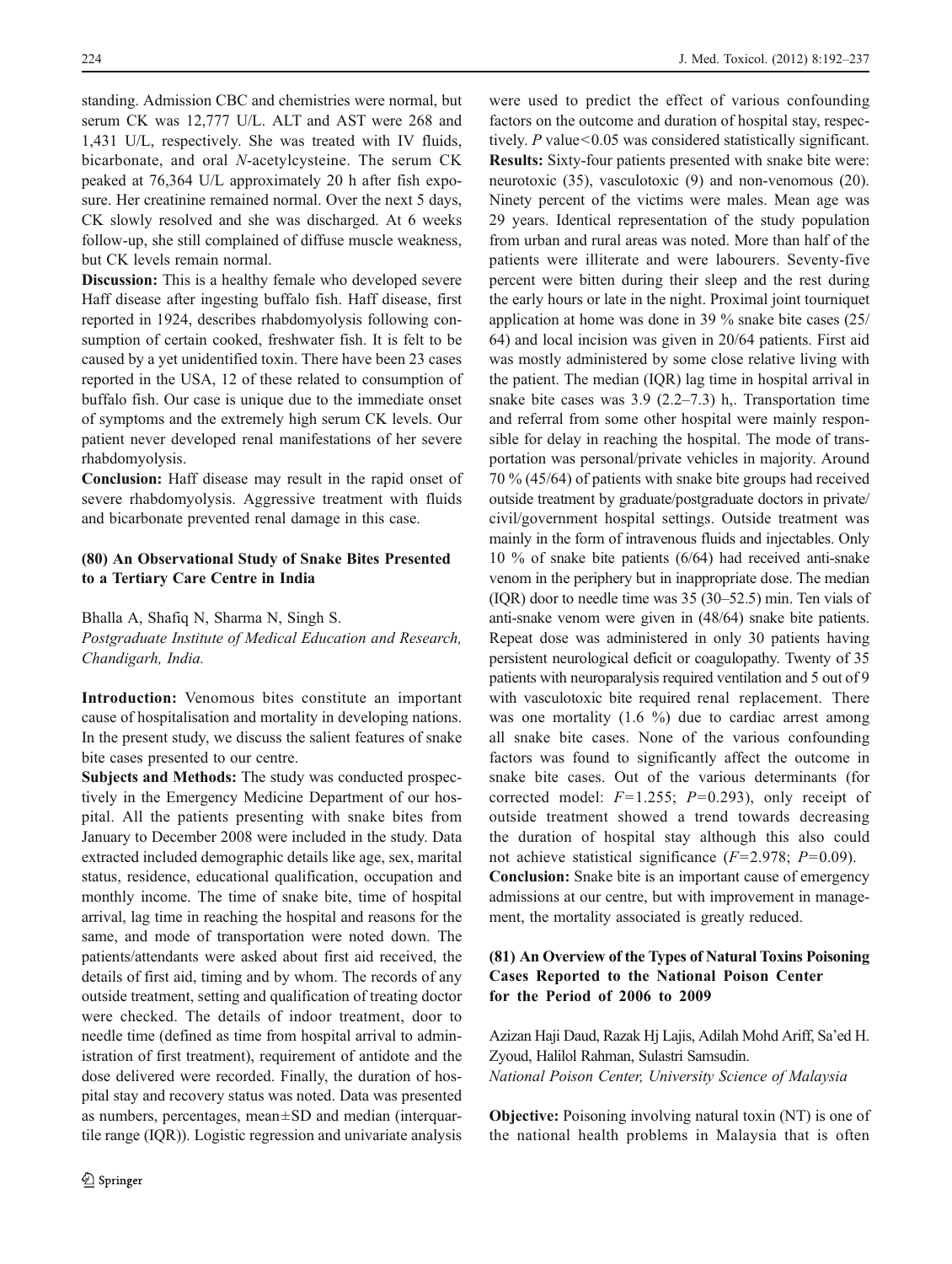overlooked. The aim of the study is to describe the pattern of NT poisoning reported to the National Poison Center (NPC) in Malaysia over a 4-year period.

Methods: We reviewed and analyzed all calls registered by the NPC 24-h information and consultation service for the period between 1 January 2006 and 31 December 2009 focusing on the poisoning cases that involved NT. Age, gender, date of exposure, route of exposure, and type of NT poisoning were evaluated. SPSS version 15 was used for descriptive analysis of the data collected.

Results: During the study period, the NPC collected 292 telephone enquiries from the emergency departments in Malaysia regarding NT poisoning. Most calls were made by medical doctors (98.6 %) followed by other health professional (1.0 %) and public (0.3 %). NT poisoning occurred mostly in males (65.4 %). Snake bite accounted for 142 cases (48.63 %), followed by spider/scorpion/centipede poisoning in 41 cases (14.04 %), insects poisoning in 9 cases (3.08 %), jelly fish poisoning in 11 cases (3.77 %), other marine poisoning in 17 cases (5.82 %), plant poisoning in 17 cases (5.82 %), bacteria/fungi/algae poisoning in 48 cases (16.44 %), other NTs in 6 cases (2.05 %), and 1 case (0.34 %) of unknown NT poisoning. The number of poisoning calls from the emergency departments regarding NT poisoning was observed to have increased annually from 45 calls (15.42 %) in 2006 to 107 calls (36.64 %) in 2009 ( $p$  < 0.001).

Conclusion and Recommendations: There has been an increase in the number of calls received by the NPC involving NT poisoning. Based on the available data from the reported cases, animal toxins constitute 75 %, and other toxins comprise only 25 %. Further study is required to determine more accurately the degree of morbidity and mortality related to poisoning by NT.

## (82) Comatose Children Poisoned by Persian Silk Tree Seed: a Case Report

#### Seyed Reza Mousavi, Hamid Khosrojerdi.

Medical Toxicology Research Center, Imam Reza Hospital, Faculty of Medicine, Mashhad University of Medical Sciences, Mashhad, Iran

Introduction: Persian silk tree, a variety of Albizia julibrissin (mimosa), is native from Iran to central china. Julibrissin is a corruption of the Persian word gul-i abrisham which means "silk flower". It is highly valuable in Chinese medicine as it has the most powerful properties for treating stress and anxiety depression. Symptoms of mimosa toxicity due to ingestion include stomach upset, ataxia, and lethargy in horses. All parts of this tree may cause severe discomfort if ingested. Ingestion of its seed is one of the strongest hallucinogenic herbal medicines.

Materials and Methods: This is a case report of three children (3.5, 3.5, and 4.5 years old) who ingested accidentally unknown amounts of Persian silk tree seed.

Results: All of them showed altered level of consciousness for about 5 to 8 h ( $DCS=7$ ). Laboratory tests in our patients were in normal ranges and only QTC in ECG of one was more prolonged than normal (0.46 ms). One of children had obvious flushing in her checks that continued for about 6 h. Conclusion: Although, Persian silk tree seed rarely can cause toxicity, but with regard to its widespread, it may cause poisoning, especially in children who ingested it accidentally. It can cause coma, hallucinations, convulsions, and tremor, but needs more clinical trial in animals for investigation of adverse effects.

# (83) Comparative Study of Merrem's Hump-Nosed Pit Viper (Hypnale hypnale) Bites Between Two Climatic Zones (Wet vs Dry Zone) in Sri Lanka

Kalana Maduwage<sup>1</sup>, Chanaka Rathnayake<sup>2</sup>, SAM Kularatne<sup>2</sup>.<br><sup>1</sup> Department of Riochamistry, Eaculty of Madicine, University

 $<sup>I</sup>$ Department of Biochemistry, Faculty of Medicine, University</sup> of Peradeniya, Sri Lanka.

 $2$ Department of Medicine, Faculty of Medicine, University of Peradeniya, Sri Lanka

Sri Lanka is a tropical island with great diversity in geography and climatic conditions that divides the country into three climatic zones: wet, intermediate and dry. Of the three species of Hypnale found in Sri Lanka, Hypnale hypnale is widely distributed and is responsible for most of the snake bites. The effects of different climatic conditions on the pattern of envenoming remain as an unanswered question. This study aims to investigate possible differences of H. hypnale bites between wet zone and dry zone using authentic systematically collected data from these regions. We collected 39 (wet zone) and 33 (dry zone) H. hypnale bites over a 1-year period from two major hospitals representing each zone. Offending snakes in all cases were identified and measured and their sexes were determined. In the wet zone, 28 (66  $\%$ ) of H. hypnale bites occurred from August to October whilst in the dry zone, 20 (60 %) bites occurred from January to April corresponding to the monsoon rains. In both zones, majority of bites occurred in the surroundings of compounds; however, 6 (18 %) and 1 (3 %) bite occurred indoor in dry and wet zone, respectively. Occurrence of local necrosis is higher in dry zone bites, 12  $(36\%)$ , compared to 5 (13 %) in the wet zone. Six (18 %) had coagulopthy in dry zone bites compared to 1 (3 %) in wet zone. Development of neurotoxicity was documented in a patient from dry zone. We assume that the higher incidence of H. hypnale bites is related to the monsoon rains than to the climatic zones. However, differences in clinical manifestations such as severe local envenoming, coagulopathy and neurotoxicity were observed as they occurred more frequently in the dry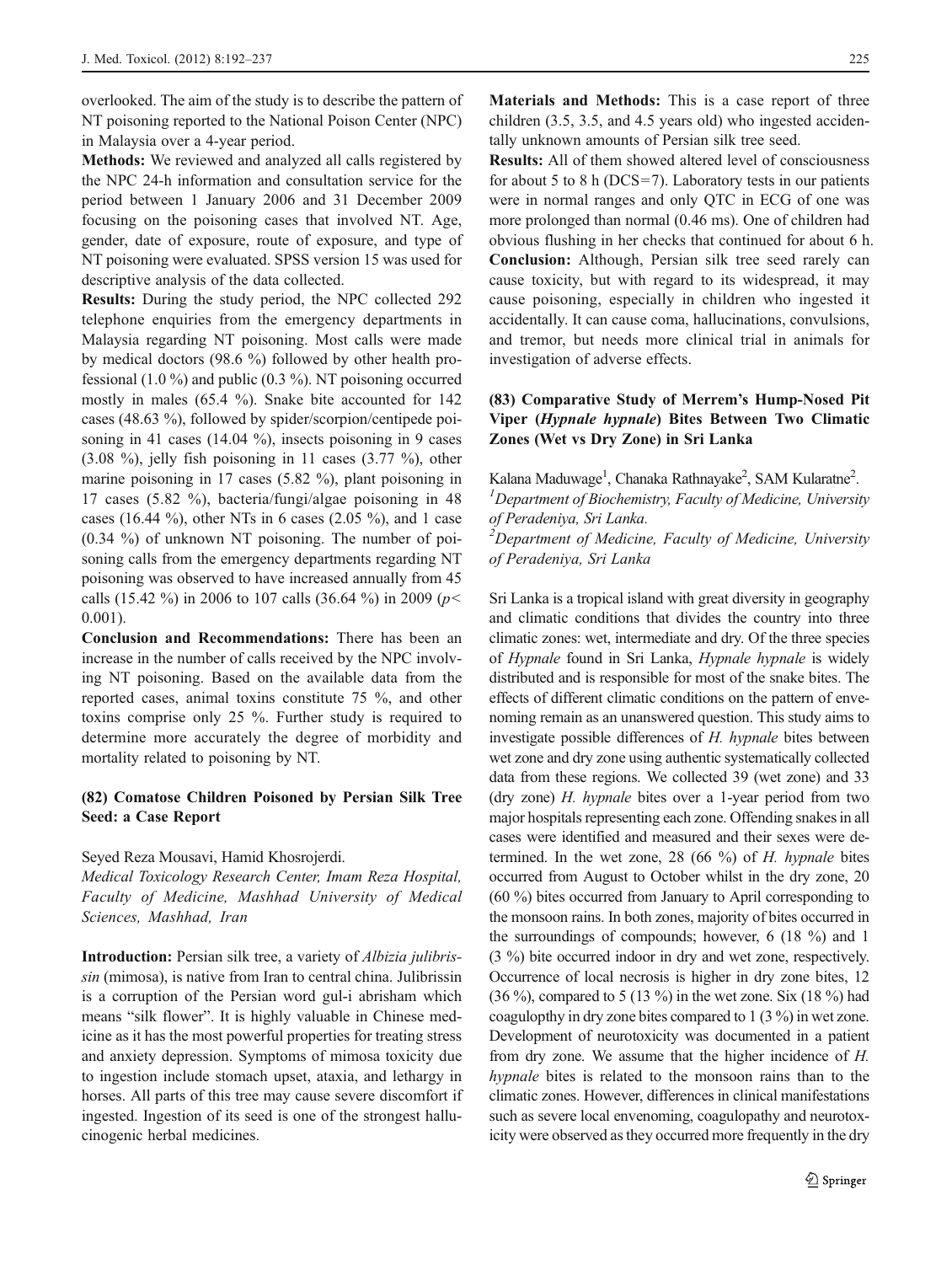zone bites. Even though, acute renal failure is a known complication of H. hypnale envenoming, this study suggests its infrequency of occurrence irrespective of climatic zones.

## (84) Isometrus maculatus and Other Scorpion Stings That Presented to an Emergency Department in Singapore

Hock Heng Tan, Rupeng Mong. Department of Emergency Medicine, Changi General Hospital, Simei, Singapore

Introduction: This is a retrospective study of patients with scorpion stings presented to a local emergency department from 2004 to 2009. The characteristics and clinical features of stings by scorpions found locally, including that of the venomous scorpion Isometrus maculatus, are described.

Materials and Methods: Patients with scorpion stings were identified by searching through cases in the emergency department with the ICD codes E905 and 906, inpatient records, and those referred to the hospital's toxicology service. Their records were traced and the clinical data were double extracted and analyzed.

Results: A total of 12 cases were identified. The main symptom was pain, with other common complaints being swelling and numbness. Some patients also had tachycardia, hypotension, or hypertension. Most cases responded to supportive treatment at the emergency department and were discharged after a brief period of observation. Only two patients required admission for complications from the scorpion sting. Both of these cases were stings that occurred in neighbouring countries. No serious adverse effects were reported in all cases. Three cases were identified to have been stung by the scorpion *I. maculatus* (striped scorpion) from the family Buthidae. The identities of the scorpions were confirmed by photo identification with the Toxin Research Institute in Singapore. All three patients had symptoms of pain and numbness around the sting site. The main neurological deficit was numbness, which radiated from the site of injury. Resolution of the neurological deficits took 1 to 2 days.

Conclusion: Scorpion stings are infrequent presentations to the emergency department. Most local scorpion stings cause local reactions which are self-limiting and respond well to supportive treatment. Stings from the species *I. maculatus* can however cause neurotoxicity, although this is mild and usually resolves after a few days.

#### (85) Networking for Antivenom

Ahmad Tajuddin Bin Mohd Nor, Ranjini Sivaganabalan, Norafizan Binti Mohd Ali. Ministry of Health, Putrajaya, Malaysia

Introduction: Antivenom for Malaysian snake bites is widely available and easily accessible in our country. Most countries stock antivenom for animal bites and stings which are native to their country or region only. Zoos are required to stock specific antivenom for all venomous species of snakes not native to their region. What happens when a patient is bitten by a snake not native to our country? Antivenom for such snakes is unfortunately not easily available. How do clinicians obtain antivenom for snake bites not native to their country or region?

History and Progress: A 21-year-old gentleman presented to the Emergency Department after sustaining a bite from a green diamond back rattle snake. He presented with full signs of envenomation and was immediately resuscitated. Local polyvalent antivenom was given to the patient but there was no improvement and the patient's condition worsened. The patient was transferred to the Intensive Care Unit where he continued to deteriorate in spite of best efforts. Attempts to obtain the necessary antivenom were made in earnest and finally the antivenom was obtained from a neighbouring country. The patient was given the relevant antivenom and immediately improved. He was subsequently discharged home well.

Conclusion: Good networking and quick transfer of the antivenom with help from the necessary officials helped save the patient's life. Stocking antivenom for snakes not native to the region is not cost-effective. Global networking among clinicians and pharmacists can help facilitate treatment of patients suffering a similar fate.

# (86) Tetrodotoxin Poisoning in a Deadly Meal of Horseshoe Crab

Che Nin Man, Razak Hj Lajis, Nurjuliana Mohd Noor. National Poison Centre, Universiti Sains Malaysia, Penang, Malaysia

Horseshoe crab (Carcinoscorpius rotundicauda) known locally as Belangkas can be found in shallow water along the Malaysian beaches. Although not commonly consumed by everyone, it is considered a delicacy to some sections of the population. The number of horseshoe crab is said to be fast depleting as it is also sought for its purported medicinal value. No incident of death from consumption of horseshoe crab has been reported until two incidents in Kota Marudu, Sabah, recently. The cases involved five people who had consumed a meal of Belangkas that resulted in one death. Sign and symptoms of tetrodotoxin (TTX) poisoning occurred within a few hours following consumption, more significantly for the victims who ingested the most. The victims developed oral numbness, shortness of breath, dizziness and respiratory depression 4 h after consumption. The age of the victims ranged from 24 to 72 years. Five urine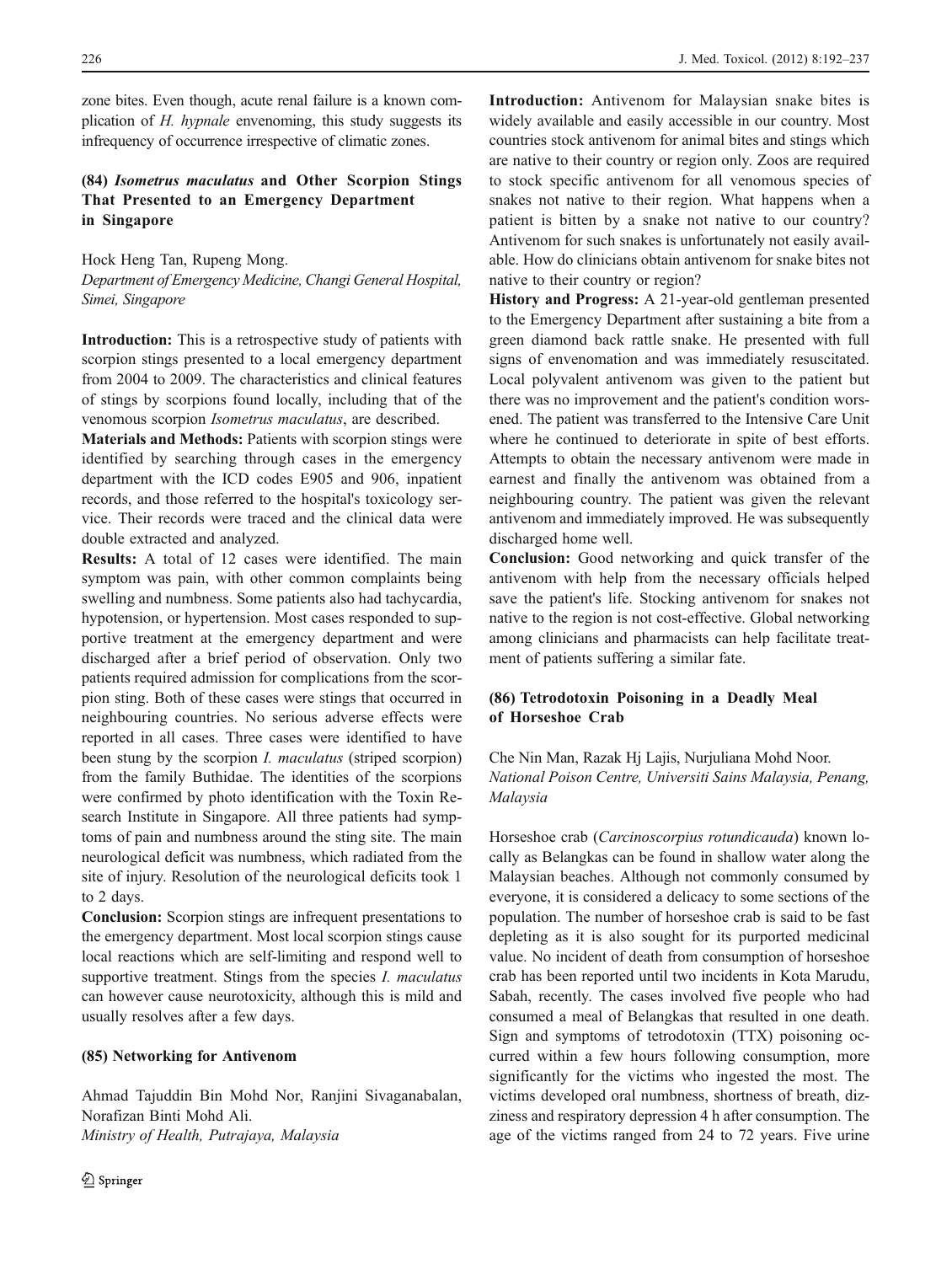and blood samples were received by the National Poison Centre for TTX analysis within a week of the incident. Due to the rapid metabolism of TTX, only urine samples were analysed and the levels were quantified according to the developed and validated GC-MS assay. TTX was detected in four of the five urine samples with the highest concentration in the urine sample of the deceased (93.4 ng/mL). The victim, a 72-year-old male died a few hours after admission to hospital. The other three victims survived (TTX, 1.3–17.3 ng/mL) despite experiencing various degrees of poisoning symptoms to TTX exposure. No TTX was detected in the fifth urine sample. Since there is no guarantee on the safety in the consumption of horseshoe crab, it would be beneficial for relevant authorities to make available information on the risks and hazards of consuming horseshoe crab and its by-products for public safety.

## (87) The Effect of Mycotoxin Citrinin on Cardiac Development in Zebrafish (Danio rerio) Embryos

Ting-Shuan Wu, Biing-Hui Liu. Chung Shan Medical University, Taichung City, Taiwan.

Citrinin (CTN), a fungal secondary metabolite from Penicillium and Aspergillus species, is frequently detected in wheat, corn, rice, and barley. Although CTN is considered to be a teratogen in rat, its effect on the early embryonic development is not clear. The zebrafish is considered as a good animal model for a toxicological study because of its short generation time and transparent embryos. In this study, zebrafish embryos were treated with CTN from 6 h postfertilization (6 hpf) or 24 to 120 hpf, and the LC50 values were found to be 15.3 and 16.6 μM, respectively. The morphology of CTN-treated embryos was heart tube malformation and yolk sac edema with red blood accumulation. With whole-mount immunostaining using MF20and S46 as probes, the formation of small hearts with abnormal looping showed a dosage-dependent manner in the 24–72 hpf CTNtreated embryos. Furthermore, the Tg (BMP4: EGFP), with fluorescence in heart chambers, was used to measure the heart shape and size after toxin treatment. When embryos were treated with 50  $\mu$ M CTN from 24 to 72 hpf, the distance between sinus venosus to bulbus arteriosus was significantly decreased to 78.7 % of the control level. In addition, the areas of ventricle and atrium in CTN-treated groups were decreased to 51.5 and 49.8 % of vehicle-treated groups, respectively. The heartbeats of 50 μM CTN-treated embryos were also decreased from 154.9+4.8 to 107.5+5.8/ min, suggesting that CTN may trigger bradycardia in zebrafish embryos. On the other hand, we did not observe any morphological change of pronephric kidney in CTN-treated embryos; either glomerulus or pronephric tubes/ducts did

not demonstrate apparent difference comparing to control groups. On the basis of these results, we suggested that CTN is able to induce cardiotoxicity in zebrafish embryos.

#### (88) Toxic Plants Poisoning Cases Reported to National Poison Center (2006–2009)

Azizan Haji Daud, Razak Hj Lajis, Adilah Mohd Ariff, Sa'ed H. Zyoud, Halilol Rahman.

National Poison Center, University Science of Malaysia, Penang, Malaysia

Introduction: Some plants have medicinal values whilst others may have toxic components. Poisoning regarding plants may occur due to intentional or unintentional consumption of the plants. These plants can be found both growing wild and in gardens, school compounds or public parks.

Objective: The aim of the study is to review the trend of cases involving plant poisoning reported to the National Poison Center (NPC) for the period of 2006–2009.

Methods: We analysed the calls registered by the NPC 24 h information and consultation service for the period between 2006 and 2009 focusing on the poisoning cases that involved plants. Age, gender, date of exposure, route of exposure, and type of NT poisoning were evaluated. SPSS version 15 was used for descriptive analysis of the data collected.

Results: Data analysis showed that 17 poisoning cases caused by poisonous plants have been reported which contributed to 5.82 % of the total poisoning cases caused by natural toxin. All calls were made by medical doctors. Plant poisoning occurred mostly in males (58.82 %). These plants include Datura sp. (four cases), Jatropha sp. (three cases), Antiaris toxicaria (three cases), Mitragyna speciosa (two cases) and one case of Caladium sp. It was observed that there was an increasing trend in the number of calls received.

Conclusion and Recommendation: There has been an increase in the number of calls received by the NPC involving plant poisoning. Although poisoning cases caused by plants are quite rare but it is still important to inform the public about the types or species of poisonous plants around us. Certain degree of precaution or awareness should be inculcated as danger posed by such plants can cause physical discomfort and mental stress. It could also lead to death. More national studies should be carried out regarding plant chemistry and toxicity.

# (89) Evaluation of an Educational Intervention on Management of Pesticides Poisoning Among Pharmacists in Government Hospitals in Malaysia

De Silva WDAS, Awang R.

National Poisons Centre Malaysia, Universiti Sains Malaysia, Penang, Malaysia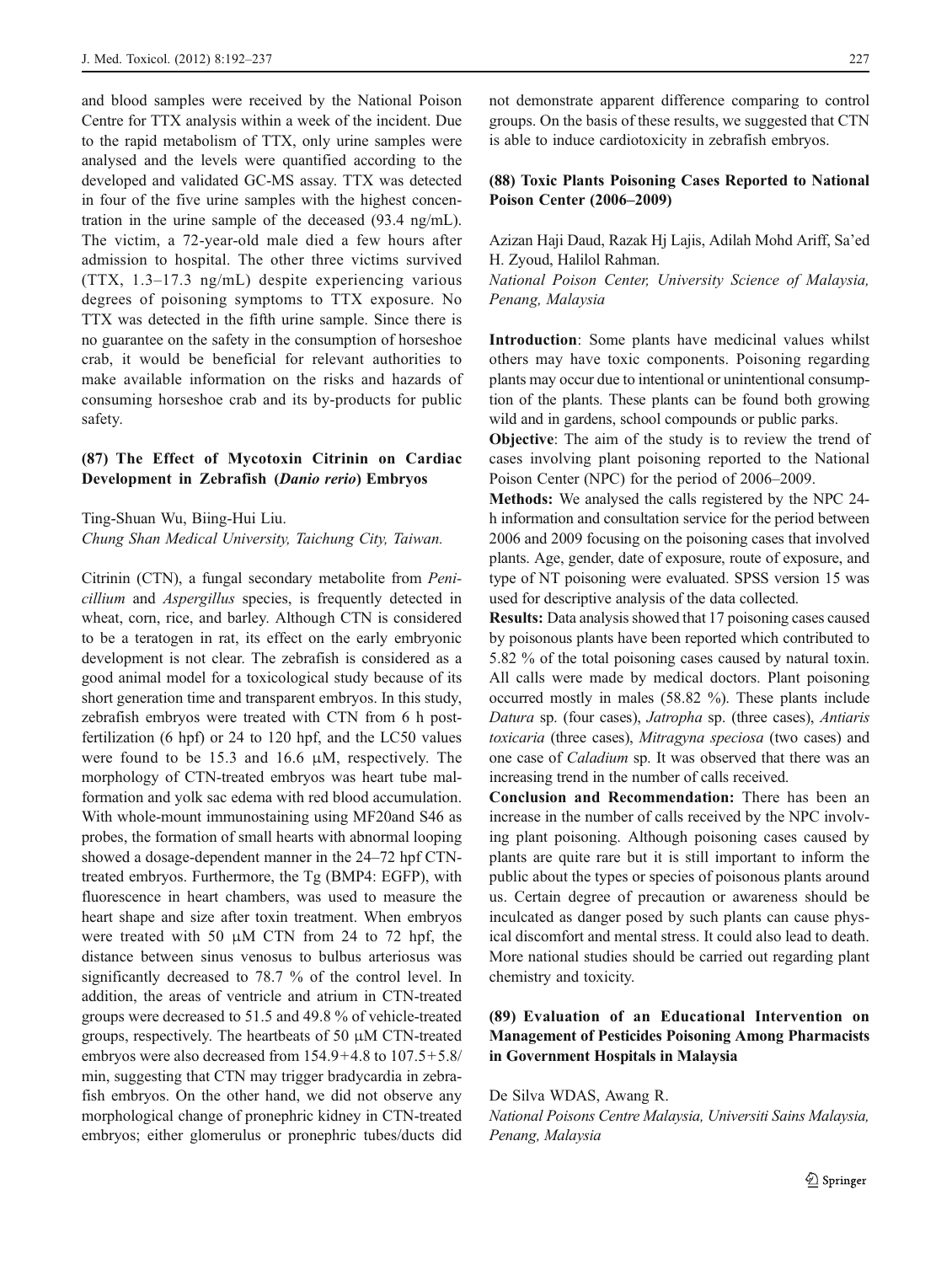Background: Pharmacists of the government hospitals in Malaysia provide drug and poisons information to health professionals. Whether the extent of the content of the undergraduate curriculum on pesticides and other chemical poisoning is adequate is a concern. Analysis of calls received by the National Poisons Centre on pesticide poisoning indicates an increasing trend.

Objectives: The aim of this study is to evaluate the effectiveness of a clinical update on management of pesticide poisoning among pharmacists.

Methods: A 2-day workshop on clinical management of pesticides poisoning for pharmacists was conducted by the National Poisons Centre. Twenty six pharmacists from the government hospitals participated. Knowledge on pesticides poisoning, decontamination methods, antidotes, reference sources and attitudes on decontamination were assessed by pre- and post-assessment. Chi-square test was used for preand post-comparison.

Results: Post-evaluation revealed that, knowledge among participants was significantly increased on pesticides classification by 46 % ( $p=0.004$ ), pesticides responsible for poisoning in Malaysia by 35 % ( $p=0.002$ ), toxicity by 35 % ( $p=$ 0.0012) and antidotes by 65 % ( $p$ <0.001) compared to the baseline knowledge. Knowledge on indications to perform gastric lavage and activated charcoal was also significantly increased by 42 % ( $p=0.002$ ) and by 69 % ( $p=0.003$ ) consecutively. Attitudes towards administration of gastric lavage was changed favourably by 54 % ( $p$ <0.001) and activated charcoal by 41 % ( $p=0.013$ ). Sixty-four percent of the participants strongly disagreed to consider forced emesis as the best GI decontamination method in poisoning before admission, compared to 30 % in the pre-assessment ( $p=0.048$ ). Majority (76 %) strongly disagreed on giving various fluids to poisoned patients to neutralise the toxic effects at home compared to 30 % in the pre-test  $(p=0.0012)$ .

Conclusion: Clinical update on management of pesticide poisoning is vital for pharmacists who provide poisons information.

#### (90) Homicidal Paraquat Poisoning in Sri Lanka

Professor Ravindra Fernando.

Department of Forensic Medicine and Toxicology, Faculty of Medicine, University of Colombo, Colombo, Sri Lanka

Paraquat is a dipyridylium quaternary ammonium salt that is used widely as an herbicide. Although cases of accidental and suicidal paraquat poisoning were documented in Sri Lanka, no cases of homicidal paraquat poisoning have been reported. One evening, a man who claimed to be from the Anti-Filaria Campaign visited a household. He said he had a list of names, whose blood tests performed earlier, were positive for filariasis. Then he gave a greenish blue liquid

from a bottle to drink to the three family members present (mother and two daughters), whose tests he said were positive for filariasis. Within half an hour of consuming the liquid, all three developed gastro-intestinal symptoms and were admitted to the General Hospital, Colombo. The 53-year-old mother and the 25-year-old younger daughter died within 48 h. The 29 year-old elder daughter, who consumed only a mouthful of the 'medicine', died 13 days later. Analysis of the liquid showed it to be paraquat and the symptoms, signs and the clinical course of the patients were consistent with acute paraquat poisoning. The patient who survived for 13 days had characteristic proliferative fibrosing alveolitis of lungs. Investigations revealed that a family member was responsible for these homicides.

#### (91) Poisoning in Bangladesh-DMCH Survey

Ariful Basher<sup>1</sup>, Richard J Maude<sup>2</sup>, Robed Amin<sup>1</sup>, Aniruddha Ghose<sup>3</sup>, HAM Nazmul Ahsan<sup>1</sup>, M Abul Faiz4.

 $<sup>1</sup>$ Dhaka Medical College Hospital, Dhaka, Bangladesh.</sup>

<sup>2</sup> Mahidol–Oxford Tropical Medicine Research Unit, Bangkok, Thailand.

<sup>3</sup>Chittagong Medical College, Chittagong, Bangladesh. 4 Government of Bangladesh, Dhaka, Bangladesh.

Objectives: Poisoning is a major cause of morbidity and mortality worldwide. The number of chemicals used in industry, agriculture and medical profession is rising faster than it was anticipated. Consequently, misuse of pesticides, chemicals (harpic, nail polish and rat killer) and drugs (sedatives) has been observed. A large number of poisoning cases remains un-reported due to lack of information and awareness at community level. Therefore, the study has been designed to collect baseline information and assess magnitude of health problem that occurs due to poisoning. Methods: For all cases of poisoning from 1 April 2008 to 30 January 2009 from the Medicine and Paediatric Wards of Dhaka Medical College Hospital (DMCH), a study-specific data collection form completed for each case by a team of specially trained medically qualified research assistants. Details of presentation, social background and outcome were recorded. Results: In a total of 5,932 cases of poisoning in DMCH, 2,108/5,929 (35 %) were females, 3,821/5,929 (65 %) were males. Median age was 25 years (IQR 19–35 years). It is most common in the young but fatality was more observed between 60 and 75 ages. Peak was recorded in August– November. Major substances were benzodiazepines (including deliberate/"street"; 36 %), OPC/carbamate (12 %), snake/fish/insect, medications. Around 1/3 were unknown substances. About 95 % seek care from a government hospital. Suicidal attempt (43.8 %) due to family disharmony (37.7 %) was the maximum cause. Besides, a large number were victimized by a stupefying agent (38.2 %). Overall mortality was 151/5,932 (2.6 %); nevertheless, highest death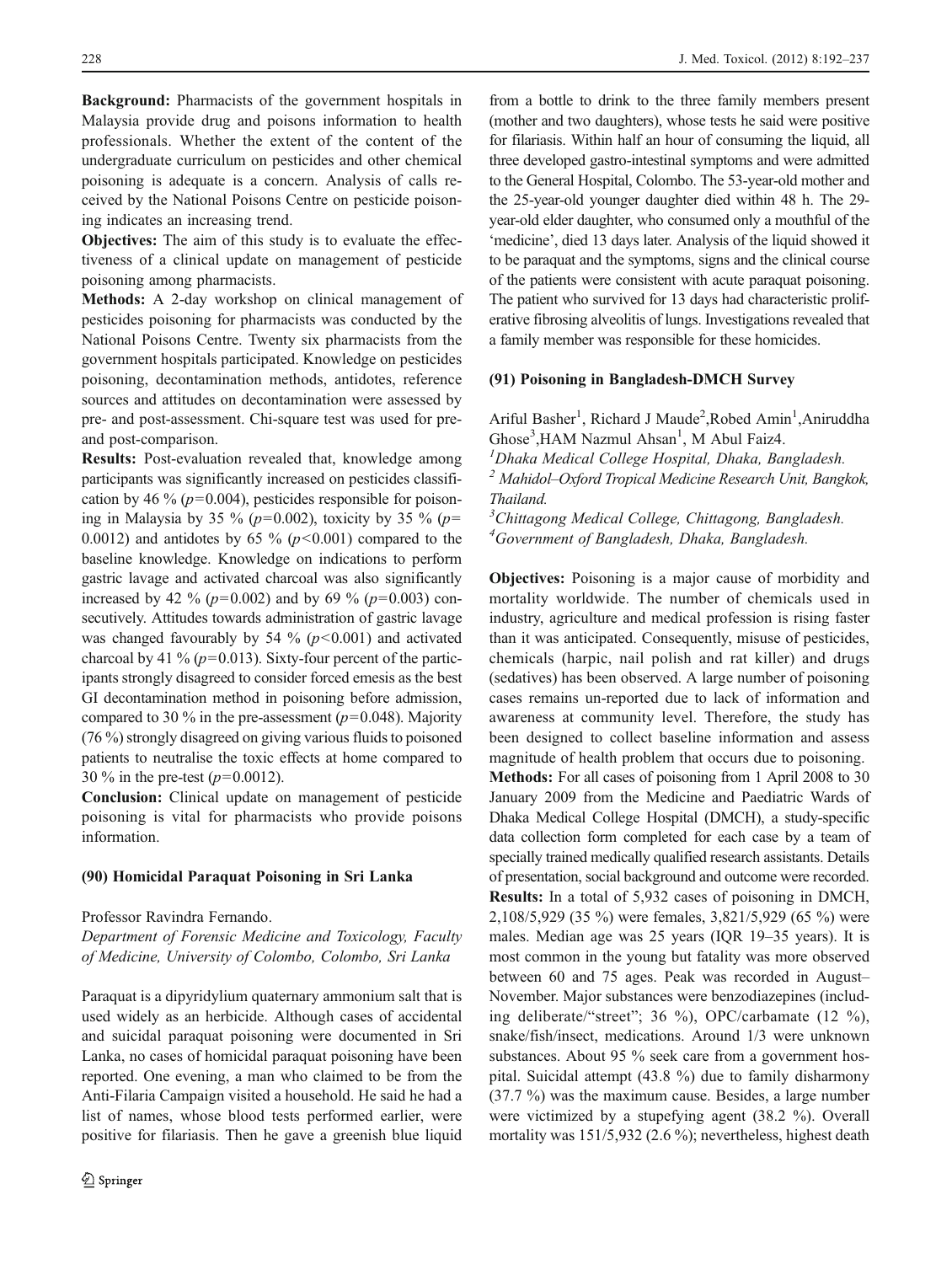was observed in herbal medicine poisoning (25 %), then OP poisoning (16 %.), methanol poisoning (11 %) and copper sulphate poisoning (9 %). Major risk factors for mortality were: living in rural areas, Sanatan religion, illiteracy, being a farmer, suicide attempt, deliberate self-harm, and the following clinical evaluations—GCS <9, BP <80/60, HR >100/<60, abnormal pupils (especially constricted or pinpoint), and not age, gender and marital status.

Conclusion: Multiple logistic regression is desirable to determine independent risk factors for mortality. Clinical scoring system should need to be done for predicting mortality. Detailed analysis should be made of OCP/carbamate poisoning management.

# (92) Protective Effects of Crocin on Diazinon-Induced Subchronic Hepatotoxicity in Rat

Lari P, Hosseinzadeh H, Rashedinia M, Razavi M, Rashedinia M.

School of Pharmacy, Mashhad University of Medical Science, Mashhad, Iran

Diazinon is one of the most widely used insecticides in agricultural pest control. Previous studies have shown that diazinon causes hepatotoxicity, reactive oxygen species and apoptosis pathways might be involved in the toxicity of diazinon. On the other hand, crocin from saffron has hepatoprotective effect due to its anti-oxidant activity. In this study, we examined the protective effect of crocin on diazinon–induced subacute hepatotoxicity. Animals were initially divided into five groups. Corn oil, diazinon (15 mg/kg per day, once a day in corn oil via gavage) and crocin (12.5, 25, 50 mg/kg per day intraperitoneally) in combination of diazinon were given to male wistar rats  $(n=6)$  orally for 4 weeks. The levels of malondialdehyde (MDA) as a marker of lipid per-oxidation and caspases-3, caspases-8 and caspases-9 as markers of apoptosis were evaluated. The result showed that crocin at a dose of 25 mg/kg was significantly effective in decreasing the elevated levels of MDA  $(p<0.001)$ . Our preliminarily results indicated the involvement of caspases in hepatotoxicity of diazinon and protective effects of crocin.

# (93) Review on Paraquat Poisoning in Malaysia After Lifting of Ban

Sazaroni MR, Rahmat A, Sa'ed Z, Haslina H, Adilah MA, Asdariah M. National Poison Centre, Universiti Sains Malaysia, Malaysia

#### Abstract Text:

Introduction: Paraquat is one of the most popular pesticides for weed control in Malaysia. Despite its high toxicity, it is widely used for its effectiveness. Due to frequent and serious poisoning involving this agent, the use of paraquat was banned in 2005 but was reintroduced into the market a year later and is currently available.

Objective: The aim of this study is to assess the outcome of the lifting of the ban and the occurrence of paraquat poisoning in the country.

Method: Poisoning cases referred to National Poison Centre (NPC), Malaysia for the period of 2005–2009 were analysed. Special emphasis was directed on herbicide cases involving paraquat exposure. Age, gender, ethnic, route of exposure, reason of exposure, and the number of paraquat calls during the ban and after its re-introduction were evaluated. SPSS version 15 was used for descriptive analysis of the data collected.

Result: A total of 278 calls involving paraquat were received during the period of the study. The cases mainly involved adult males (68.4 %) and common among Indians (32.1  $\%$ ) compared to Chinese (22  $\%$ ) and Malay (22  $\%$ ). Suicide attempts were the most common (73.8 %) circumstances of exposure. Accidental paraquat poisoning mostly involved exposure through ingestion (80.6 %), followed by inhalation (12.3  $\%$ ) and cutaneous (7.1  $\%$ ).

The number of calls relating to paraquat exposure when it was banned was 67 (36 and 31 in 2005 and 2006 respectively). After its re-introduction, there was a marked increased in the number of cases: 39, 79 and 101 for 2007, 2008 and 2009, respectively.

Conclusion and Recommendations: There is an increment in the number of calls received by the NPC involving patients exposed to paraquat from year 2007 to 2009 following the lifting of the ban. This should prompt the Government of Malaysia to review the lifting of the ban. Poor enforcement of regulations on paraquat use has resulted in intentional poisoning involving the chemical. Knowledge on the proper storage and disposal of paraquat must be imparted to its users. Similar study on a national level should be undertaken to have a more comprehensive data on paraquat poisoning.

## (94) Upper Gastrointestinal Bleeding After Aluminum Phosphide Tablet Ingestion: a Case Report

Bhalla A, Kochhar R, Sharma N, Singh S. Postgraduate Institute of Medical Education and Research, Chandigarh, India

#### Abstract Text:

Introduction: Ingestion of aluminum phosphide as an agent of self-harm is associated with significant mortality. Some of the survivors end up with dysphagia, and multiple esophageal strictures have been documented in them. The exact cause of the strictures is not known but local impaction and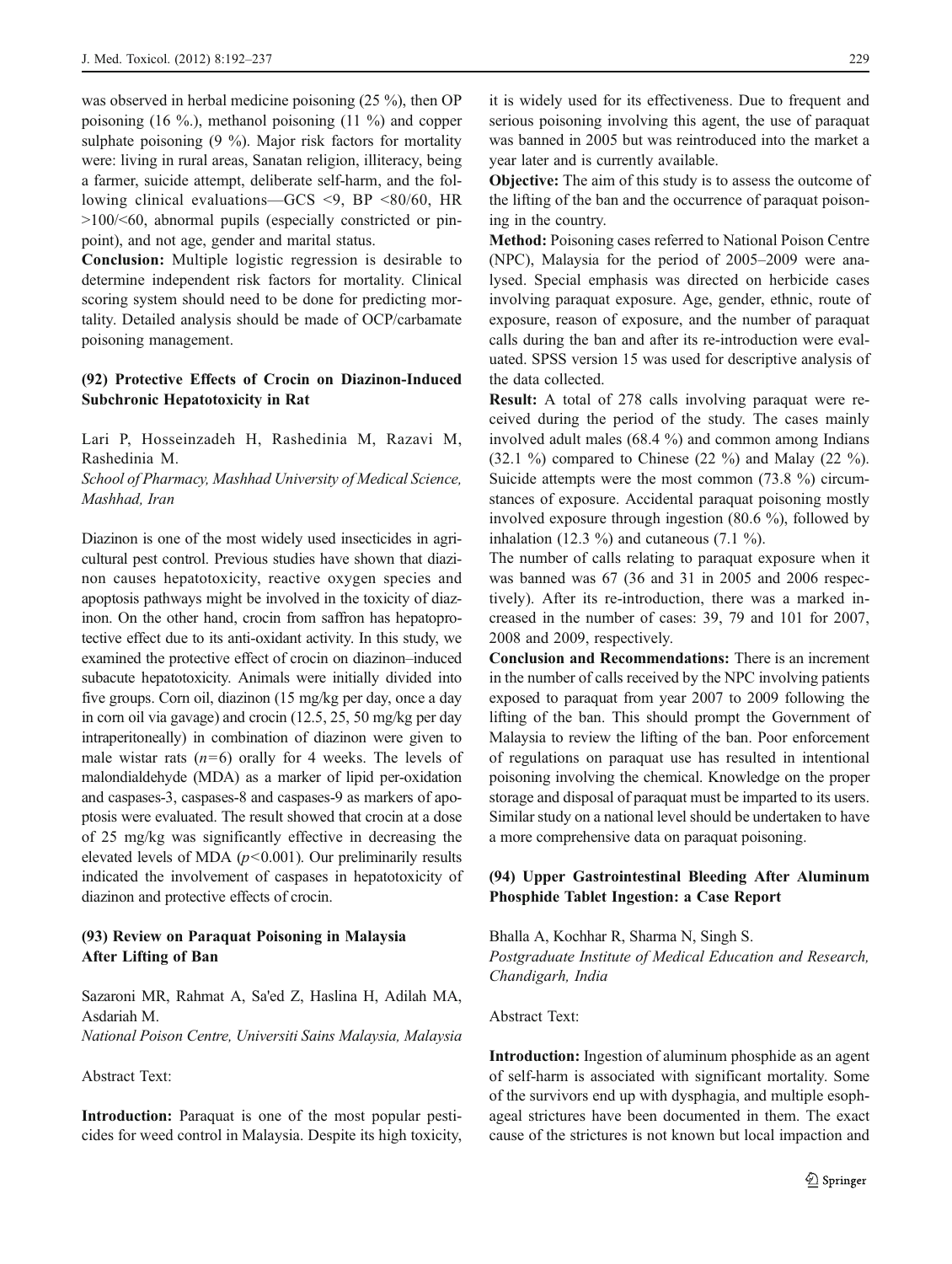exothermic injury to the esophageal mucosa have been implicated. We report a case of documented esophageal injury in a patient with aluminum phosphide poisoning presenting with upper GI bleed.

Case Report: A young male presented to the medical emergency in shock after alleged ingestion of two fresh tablets of aluminum phosphide 3 h prior to admission. The ingestion was followed by recurrent vomiting and giddiness. On examination, the patient was in shock with pulse rate of 120/min and unrecordable blood pressure. Peripheries were cold and clammy and JVP was raised. Ryle's tube was inserted and gastric lavage was done which revealed evidence of upper gastrointestinal bleeding. A central venous access was established and opening CVP was 20 cm of saline. Arterial blood gases revealed a pH of 6.9 with bicarbonate of 8. He was started on dopamine, dobutamine and noradrenaline. Sodium bicarbonate was administered to correct metabolic acidosis. Magnesium sulfate was administered to control arrhythmias and N-acetylcysteine was administered to reverse oxidative damage. The blood pressure improved to 90 mmHg on treatment and metabolic acidosis reversed. Since there was evidence of upper gastrointestinal bleeding, endoscopy was performed which revealed areas of mucosal haemorrhage and ulcers in the mid-esophagus. The rest of the GI tract up to the second part of duodenum was normal. Proton pump inhibitors in high dose and sucralfate were administered. The patient improved and was discharged on the seventh day with an advice to follow-up in gastroenterology for esophageal injury.

Discussion: The tablet of aluminum phosphide is 18–20 mm in diameter and can get lodged at sites of physiological narrowing in the esophagus. Once lodged, it releases phosphene in exothermic reaction locally and may result in a thermal esophageal injury akin to pill esophagitis. Our case highlights the acute effects of aluminum phosphide ingestion on esophageal mucosa and proves beyond doubt that acute esophageal ulcers due to a local injury to the esophageal mucosa can result in severe UGI bleeding and may be harbingers of late onset esophageal strictures.

Conclusion: Acute esophageal mucosal injury in the form of ulcers can lead to upper gastrointestinal bleeding in the acute phase and late onset dysphagia and strictures in survivors of aluminum phosphide poisoning.

# (95) Epidemiology and Types of Ingested Poisons Seen in Emergency and Trauma Department, Kuala Lumpur **Hospital**

Suresh Naidu, Mahathar Abdul Wahab, Mohd Idzwan Zakaria, Hidayah Shafie, Datuk Abu Hassan Ansari Abdullah. Kuala Lumpur Genaral Hospital, University Malaya Medical Centre, Kuala Lumpur, Malaysia

Introduction: Acute poisoning is a common cause of Emergency Department attendance in most countries and most fatal cases happen in low- to middle-income countries. It is important for us to study the type of poisoning to detect changing pattern of poisoning occurring in population. Most of poisoning occurs by oral route. This study focuses on ingested poisoning in urban population of Kuala Lumpur since poisoning studies in this urban population is so far never been done. Methods: A retrospective observational study done by tracing all available patient folders who attended to the Emergency Department due to poisoning from 1 June 2006 to 30 June 2009 for adult cases and 1 January 2007 to 31 December 2009 for paediatric cases. Records were traced from ICD 10 classification by record office. Data from patients who are involved only in ingested poisoning are included in the study and transferred to data collecting form. Analysis done using SPSS and chi square analysis is done when applicable. Result: There is significant correlation between patients' background and poisoning. Three hundred fifty-eight adult patients and 50 paediatric patients satisfy the criteria. Females account for 76 % of poisoning, while among racial profile, Indians result in 44 % of poisoning. Self-harm are most common cause of poisoning in adults, particularly between 15 and 30 years old and incidence of accidental poisoning become more common after 30 years old. Virtually 100 % poisoning above 60 years old is accidental in nature in this study group. Pharmacological poisoning is the most common poisoning accounting for 74 % of total poisoning in adults, with paracetamol poisoning accounting for 55 % cases of pharmaceutical poisoning. In paediatrics group, accidental poisoning is more common and incidence is highest below 5 years old.

Conclusion: The study reveals high incidence of self-harm poisoning particularly among young adult females, and rampant pharmacological poisoning among urban community with paracetamol being most commonly abused drug. As with other studies, ethnic Indians have highest prevalence of poisoning among races.

## (96) Matrine Poisoning After Ingestion of Potency-Enhancing Product

Ho Yin Chan, Wing Lun Chan, Ka Yuen Tang, Fu Ng. Accident and Emergency Department, Caritas Medical Centre, Hong Kong

Introduction: Many 'natural' non-prescription potencyenhancing products are available in Hong Kong with unknown ultimate sources. We describe a case of matrine (苦参碱) poisoning followed by ingestion of sexual enhancement capsules presenting with gastrointestinal and neurological toxicities. Case: In 2009, a 36-year-old man presented to our Emergency Department with generalized weakness, dizziness and repeated vomiting 6 h after taking four capsules of potencyenhancing agent. He was afebrile with stable vital signs. Clinically he looked tired and was mildly dehydrated.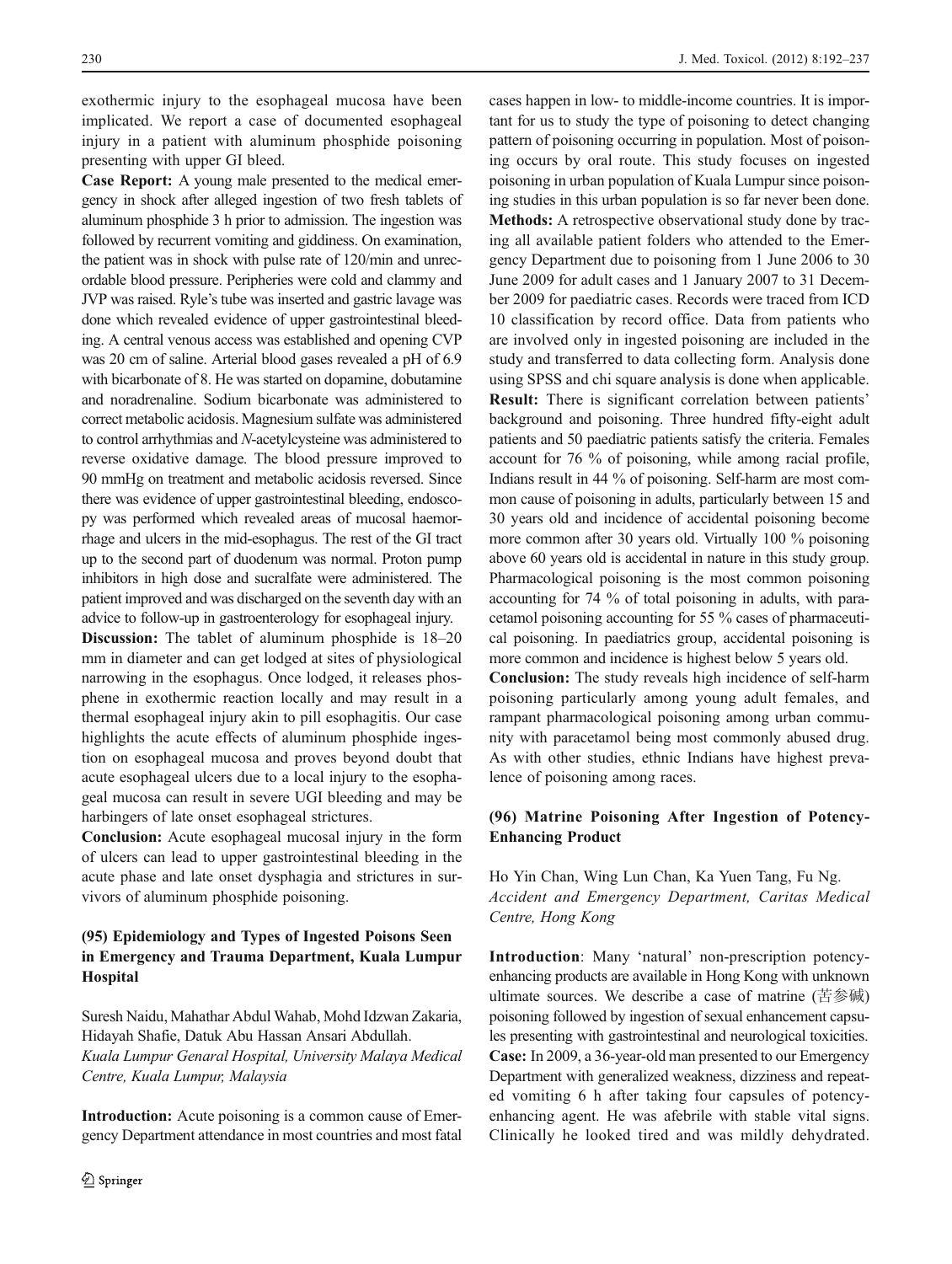Neurological, abdominal and cardiovascular examinations were unremarkable. His spot blood glucose and routine blood results were normal except hypokalaemia (potassium 2.9 mEq/L). Electrocardiogram (ECG) showed sinus rhythm and normal QTc interval without any ischaemic change. Patient was admitted for supportive treatment and rehydration. Potassium level was normalized after replacement. His gastrointestinal and neurological symptoms also improved. He was discharged the next day. On follow-up, he recovered completely and his urine specimen detected matrine. During that period, three other patients were reported to develop similar symptoms after taking the same named product. Their urine samples all identified matrine. It was not listed in the insert of the product and the reason of its presence remained unclear. The related health authority was notified about the cluster of cases.

Discussion: Matrine is the main toxic ingredient in Ku-shen 苦参 (sophora falvescentis roots) and Shan-dou-gen山豆根 (sophora tokinensis roots). Its toxicities include protracted vomiting, dizziness, muscular weakness and respiratory paralysis. Coma and residual neurological damage have been reported. It can also induce QTc prolongation in ECG. Treatment is mainly supportive. Poison outbreaks from sexual enhancement products of dubious origin were occasionally reported. Public warnings to avoid these 'health supplements' are necessary because of their potential threat to men worldwide.

## (97) An Innovative Multi-model on Managing Suicide an Innovative Multi-model on Managing Suicide

Tahereh Seghatoleslam<sup>1</sup>, Hussein Habil<sup>1</sup>, Omid Mehrpoor<sup>2</sup>, Esmael Farzaneh<sup>3</sup>.<br><sup>1</sup>Malaya University

 $M$ alaya University Centre of Addiction Sciences (UMCAS), Kuala Lumpur, Malaysia.

 ${}^{2}$ Birjand Medical University, Birjand, Iran.

<sup>3</sup> Ardebil Medical University, Ardebil Iran

Background: Recently in a new perspective, researchers suggested that a multidimensional approach to control suicide can be applied by clinicians in a time-limited setting. Methodology: In this study through an Internet search (MEDLINE & Cochrane) and a literature review, we suggested an innovative multi-model on managing adult suicide. Results: We suggested an empirically supported treatment approach for suicidality that is specially tailored to today's psychological-managed care environment. The authors present an innovative multi-modal framework of psychological management to help the clinicians rapidly determine and accomplish essential treatment goals, taking into account the severity, chronicity, and diagnostic complexity of the patient's symptoms. Carefully structured, yet flexible enough for the realistic of step by step practice, the multi-model treatment offers guidance on managing all aspects of suicide behavior. It is fully compatible with current goal standards of psychological management and uniquely designed for maximum effectiveness in the clinical time-limited setting.

Suggestion: The application of the innovative multi-model on managing suicide might be used by an expert teamwork in prevention, psycho education, and treatment of adult suicide.

# (98) Diazinon Exposure Reduces Trabecular and Cortical Bone Mineral Density

Roya Lari<sup>1</sup>, Marjan Hezb Elahi<sup>1</sup>, Parisa Lari<sup>2</sup>.<br><sup>1</sup> Department of Biology, Ferdowsi Univer

<sup>1</sup>Department of Biology, Ferdowsi University of Mashhd, Mashhad, Iran.

<sup>2</sup>Mashhad University of Medical Sciences, Mashhad, Iran

Diazinon (O,O-diethyl-O-[2-isopropyl-6-methyl-4-pyrimidinyl] phosphorothioate) is an organo-phosphate insecticide that has been used worldwide in agriculture and domestic. A variety of environmental deleterious and pathological effects of diazinon has been shown. In this study, we aimed to investigate the effects of diazinon on bone loss. For this purpose, animals were initially divided into three groups. Corn oil used as a control and diazinon 15 and 30 mg/kg per day in corn oil were given to male wistar rats  $(n=6)$  via gavage for 4 weeks. Standardized radiographs were taken from femur bones and the Image J Program was used for measurement of the femoral head, femoral neck, lesser trochanter, greater trochanter, and shaft. This study demonstrated for the first time that diazinon reduces bone mineral density. Mice that were treated with 30 mg/kg diazinon highly reduced bone density in femoral head, lesser trochanter, greater trochanter, and shaft  $(p<0. 01)$ . Also, in 15 mg/kg treated mice, bone density of shaft was significantly reduced  $(p<0.05)$ . These results indicated that diazinon exposure is associated with decrease in trabecular and cortical bone density and might be one of the causes for worldwide increase of osteoporosis.

# (99) Effects of Erythropoietin on Electrocardiogram Changes in Carbon Monoxide Poisoning: an Experimental Study in Rats

Amir Hooshang Mohammadpour<sup>1,4</sup>. Mitra Asgharian Rezaee<sup>1</sup>, Seyed Adel Moallem<sup>1,2,4</sup>, Mohsen Imenshahidi<sup>1</sup>, Mahdi Farzadnia<sup>3</sup>.<br><sup>*I*</sup> Denartment of Pi

Department of Pharmacodynamics and Toxicology, School of Pharmacy, Mashhad University of Medical Sciences, Mashhad, Iran.

<sup>2</sup>Medical Toxicology Research Center, Mashhad University of Medical Sciences, Mashhad, Iran.

 $\overline{\text{3}}$ Department of Pathology, School of Medicine, Emam Reza Hospital, Mashhad University of Medical Sciences, Mashhad, Iran.

<sup>4</sup>Pharmaceutical Research Center, Mashhad University of Medical Sciences, Mashhad, Iran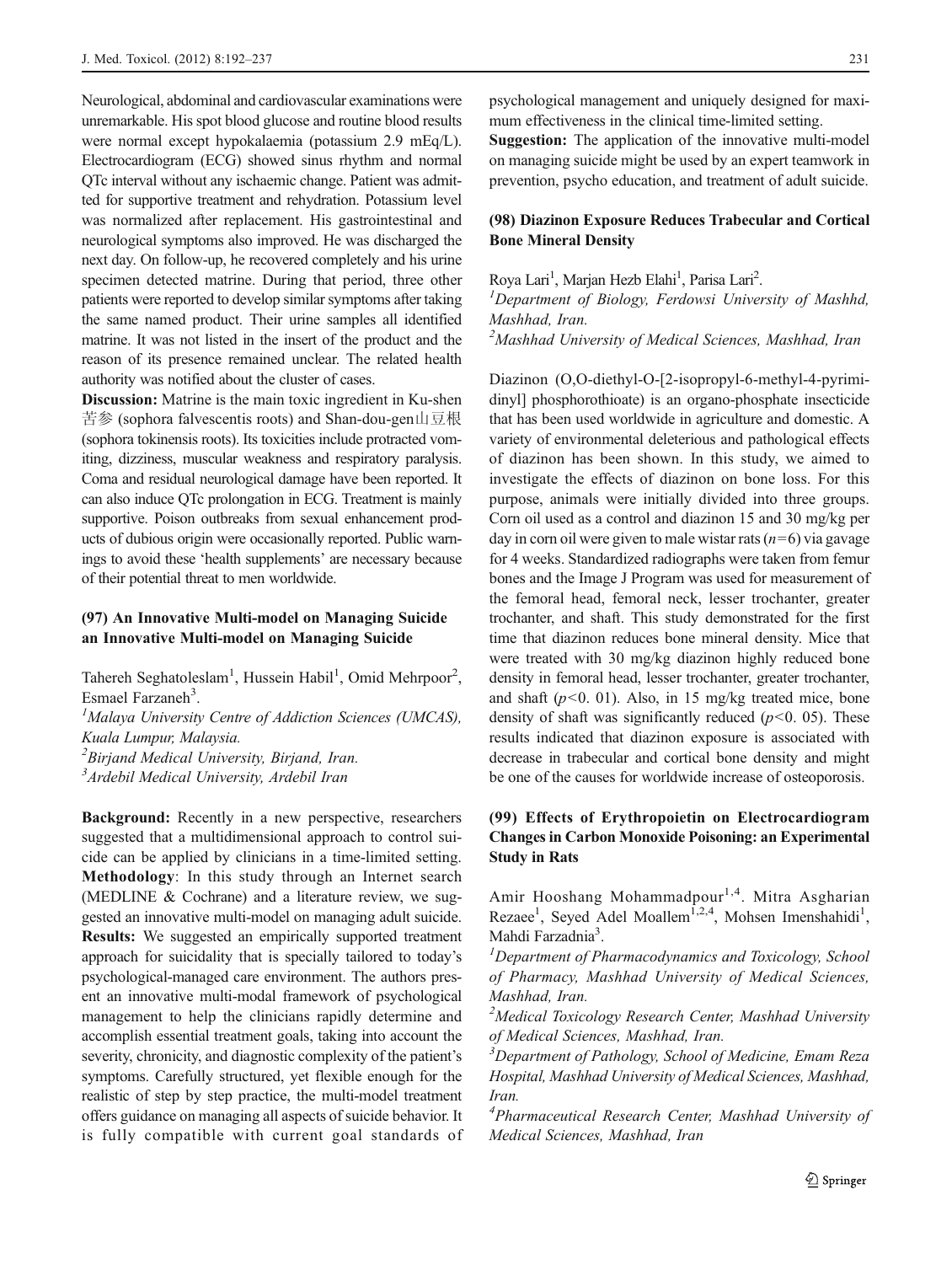Aim: The aim of this study was to define for the first time electrocardiogram (ECG) changes following moderate to severe CO intoxication in rats, and also to evaluate the effect of erythropoietin (EPO) on observed cardiac disturbances.

Methods: Wistar rats were intoxicated with three different concentrations of CO (250, 1,000, or 3,000 ppm). EPO was administrated (5,000 IU/kg, intra-peritoneal injection) at the end of CO exposure and then the animals were re-oxygenated in ambient air. ECG and heart rate was recorded for evaluating the EPO effects on changes due to CO intoxication.

Results: ECG changes following CO intoxication included ST segment elevation and depression, T wave inversion, and first-degree AV block. ECG changes reduced significantly in EPO-treated animals.

Conclusion: Our results showed that EPO could inhibit ischemic changes of ECG after CO poisoning.

#### (100) Epidemiologic Evaluation of Aluminum Phosphide Mortality in Mazandaran Province 2004–2006

S.K. Ghasempouri<sup>1</sup>, S.M. Naimian<sup>1</sup>, H. Khosrojerdi<sup>2</sup>.<br><sup>1</sup>Legal Medicine Research Centre, Legal Medicine Organiz

 $L$ Legal Medicine Research Centre, Legal Medicine Organization, Tehran, Iran.

<sup>2</sup>Medical Toxicology Research Centre, Imam Reza Hospital, Faculty of Medicine, Mashhad University of Medical Sciences, Mashhad, Iran

Rice tablet is a toxin with chemical formula aluminium phosphide (ALP) known as phostoxin and is used extensively in many regions of Iran, especially in Mazandaran Province, because it is an important grain insecticide which has gained popularity among farmers due to its low cost, easy application, and high efficacy. It is used more and more in suicide attempts. Unfortunately, half a tablet can kill people. Because of the rising number of death due to this tablet, in Mazandaran Legal Medicine Center, we did an epidemiologic study to obtain complete information. Data were selected from records and several variables such as age, sex, city, time (month), and etiology were analyzed with SPSS 11.5.

Results: One hundred forty-three deaths (55.2 % men) were submitted in the databank. More than half (58 %) were young people (age range of 18–30 years old). Most of deaths occurred in spring and summer seasons and it was more common in urban areas. Almost all deaths were due to suicide. Motivation of suicide had not been known in 60 %, family quarrel in 16.1 %, and other reasons (such as psychiatric diseases, economic problems, addiction, and so on) in 33 %.

Conclusion: ALP poisoning and mortality is rising in our community. Urgent collaboration of organizations for changes in production, packing, and distribution of rice tablets is recommended.

# (101) Evaluation of Serum Concentrations Following Rectal Administration of Single Dose (40 mg/kg) Paracetamol in Children

Alizadeh A, Hiradfar M, Afshari R,Balali M, Shojaian R, Sadrosadat Sh.

Medical Toxicology Centre, Imam Reza (p) Hospital, Mashhad University of Medical Sciences Mashhad,Iran

Background: Paracetamol or acetaminophen is an analgesic and antipyretic medicine. These effects are reported at a serum concentration of 4–18 μg/mL. Functionally, paracetamol predominantly acts as a central indirect inhibitor of COX-2 enzymes. In some situations such as unconsciousness gastrointestinal intolerance, after surgery where oral feeding is not possible, rectal form of paracetamol is required.

Objective: The objective of this study is to measure the serum concentrations following rectal administration of single-dose (40 mg/kg) paracetamol in children.

Methods: A single-dose (40 mg/kg) rectal paracetamol (CILAg LTDSchaffhausen/Switzerland),was administered half an hour after surgery in 20 children (1–8 years) in pediatric surgery ward of Dr. Sheikh Hospital and then serum concentration of paracetamol 4, 8, and 12 h after administration was measured. Paracetamol level was determined by UV–visible Spectrophotometer (Perkin Elmer USA-550-SE) with precision of 0.1 μg/mL.

Results: Mean (SD, min–max) of serum paracetamol levels was 36.4 (10.7, 10.0–53.0) μg/mL after 4 h of rectal administration of 40 mg/kg single dose. Mean values declined to 25.6 (10.3, 7.0–45.0) and 17.6 (8.7, 17.6, 4.0–33.0) 8 and 12 h after administration. Mean difference (SD, 95 % CI) of serum paracetamol levels from 4 to 8 h after administration were  $10.8$  (5.8, 8.1–13.5;  $P < 0.001$ ). Similarly, serum paracetamol levels significantly declined from 8 to 12 h after administration 8.0 (3.8, 6.2–0.7;  $P < 0.001$ ).

Conclusion: Serum concentrations of paracetamol, 4 and 8 h after 40 mg/kg of rectal form were higher than recommended therapeutic levels and may be a risk for children. In addition, the rate of decreasing is low and may lead to overdosing in repeated doses.

#### (102) Fatal Poisonings in Rural Southern India—a Retrospective Analysis

Tanuj Kanchan<sup>1</sup>, Shankar M. Bakkannavar<sup>2</sup>.<br><sup>1</sup>Dangutusht of Foransis Medicine and Tox

 $1$ Department of Forensic Medicine and Toxicology, Kasturba Medical College, Mangalore (Affiliated to Manipal University), India.

<sup>2</sup>Department of Forensic Medicine and Toxicology, Kasturba Medical College, Manipal (Affiliated to Manipal University), India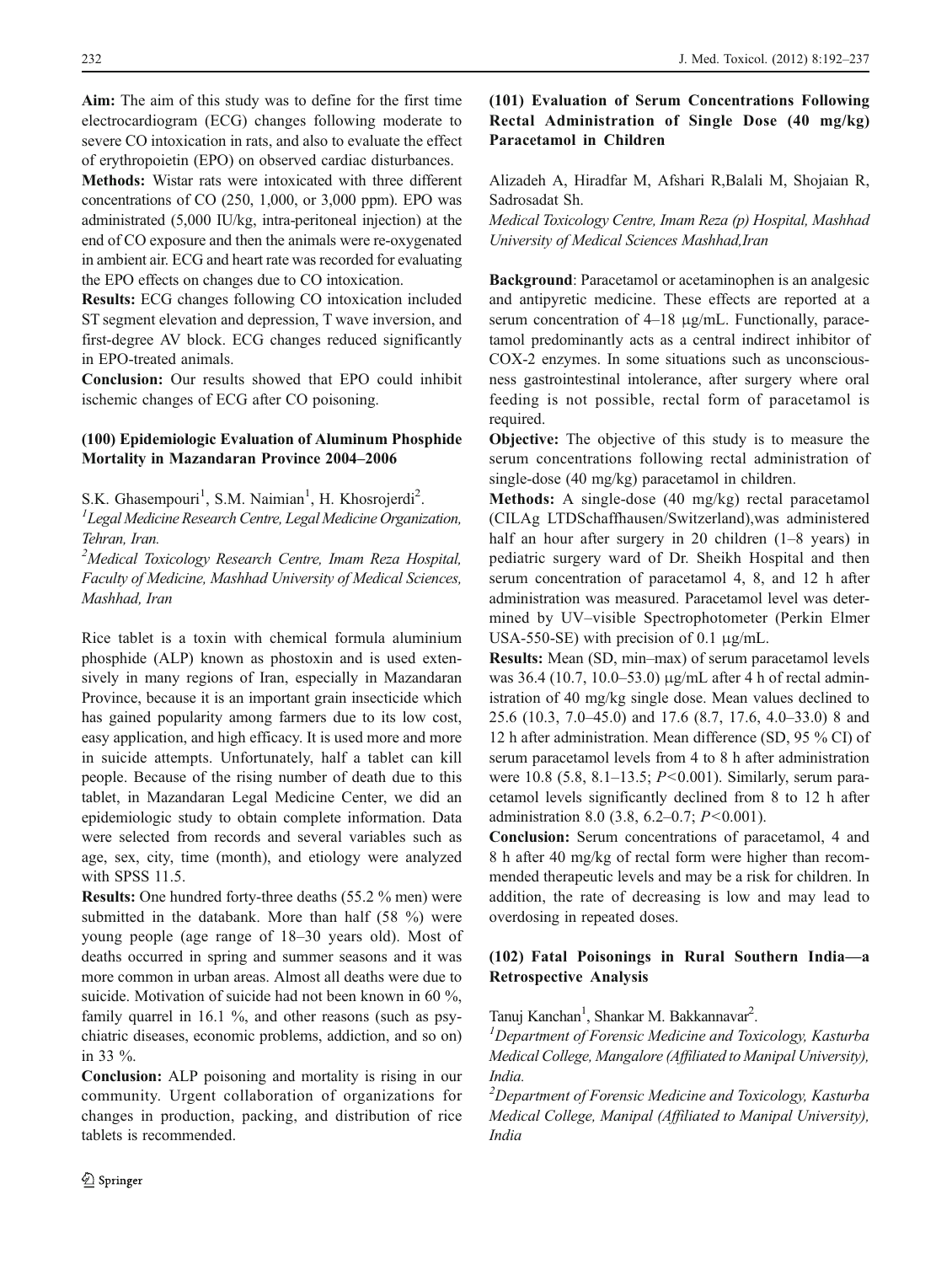**Objectives:** The purpose of the study is to assess the epidemiological variables of fatal poisoning in a rural part of Southern India to understand the magnitude and pattern of poisonings in this region and identify the people at risk.

Materials and Methods: The present hospital-based retrospective analysis was carried out in a tertiary care hospital in a rural part of Southern India. All the poisoning cases autopsied during January 2007 and December 2010 was included in the study. A detailed profile was made based on the hospital and autopsy records, information furnished by the police and reports from the regional forensic science laboratories. The data was statistically analysed using SPSS version 11.0. Chi-square  $(\chi^2)$  test was performed to test the significance of each group.

Results: A total of 162 cases of fatal poisonings were recorded during the study period. Males were predominantly affected (66.0 %), male–female ratio being 1.9: 1. Majority of the victims were Hindus (89.5 %) and aged between 20– 29 years (35.2 %). Mean age was 37.07±18.3 years. Agrochemical agents were the main culprit with organophosphates (OPCs) alone were implicated in more than half of the cases, followed by carbamates and rodenticides. The manner of death was suicidal in 86.4 % and accidental in 10.5 % cases. Most of the victims consumed poison in the morning hours between 6 am and 12 noon  $(n=62)$  and maximum fatalities were reported in the months of May  $(n=19)$ . Period of survival ranged from 0 to 26 days. Fatalities (47.5 %) were reported within 3 days of consumption of poison.

Conclusion: Acute poisonings are a cause of concern in the region. Strict implementation and enforcement of laws, greater control in the sale, and use of agrochemicals are recommended along with better health care facilities in rural India, to prevent poisoning-related mortalities.

# (103) Malaysian Hospital Calls for Children Exposure to Household Cleaning Products: an Analysis of 2006– 2009 National Poison Centre Data

Halilol Rahman M.K.<sup>1</sup>, Rahmat Awang<sup>1</sup>, Sa'ed H. Zyoud<sup>1,2</sup>, Adilah MA<sup>1</sup>, Nur Afni A.<sup>1</sup>.<br><sup>1</sup>WHO Collaborating Centre

 ${}^{1}$ WHO Collaborating Centre for Drug Information, National Poison Centre, Universiti Sains Malaysia (USM), Penang, Malaysia.

<sup>2</sup>Poison Control and Drug Information Center (PCDIC) and College of Pharmacy, An-Najah National University, Nablus, Palestine

Objective: Household cleaning products (HCP) have been responsible for many accidental poisonings among children. In Malaysia, there is no available published epidemiological data for poisoning among children regarding these products. Thus, the aim of this study is to analyse all referral cases and report all the telephone calls to the National Poison Center (NPC) by hospitals in Malaysia regarding HCP exposure.

Methods: We analysed all calls related to HCP reported to NPC for the period between January 2006 and December 2009. Type of HCP, age, gender, date, route and reason of exposure were evaluated using SPSS version 15.0.

Results: There were 1,106 telephone HCP-related enquiries which constitute approximately 49.5 % of all household poisoning cases collected in the same period. HCP exposures accounted for 14.8 and 34.6 % of all poisoning cases in children and adult, respectively. Majority of the cases in children were reported to be accidental (92.2 %). Bleach (i.e. sodium hypochlorite) was the most commonly involved product ( $n=168$ ) followed by detergent ( $n=70$ ) and antiseptic products (i.e. chloroxylenol;  $n=27$ ). Exposure to HCP occurred mainly via ingestion (98.8 %) followed by inhalation (0.6 %). The number of poisoning calls related to HCP was observed to be increased annually from 38 calls  $(11.4 \%)$  in 2006 to 134 calls  $(40.4 \%)$  in 2009 (P<0.001). Information on children outcome was not available.

Conclusion and Recommendations: There has been a significant increase in the number of calls received by the NPC involving children who have accidentally taken cleaning products. Parents and childcare providers must ensure that HCP should be kept in a locked cabinet and out of children's sight and reach. Improved methods of follow-up are needed if adequate information is to be made available to support management and provide advice to the healthcare professionals. Finally, another national study needs to be carried out to better estimate the pattern of the HCP use and pattern of inappropriate products storage.

# (104) The Effects of Health Educational Intervention on Blood Lead Levels in Workers in a Lead-Contaminated Factory

Mohammadian Bajgiran AH, Afshari R.

Medial Toxicology Centre, Mashhad University of Medical Sciences, Mashhad, Iran

Introduction: The most common exposure to lead among adults is occupational in the whole world, and it also is a health problem in Iran. We conducted this study to determine the prevalence of clinical findings and the effects of health educational intervention on blood lead levels in leadcontaminated factory in northeastern Iran.

Methods: We visited workers in a lead-contaminated factory and collected data by direct history taking and physical examination. After the first visit, we installed ventilation in the factory, taught them some health educational information, and for high blood lead levels, we did conventional medical intervention. Blood and urine lead concentrations were measured before and after of interventions.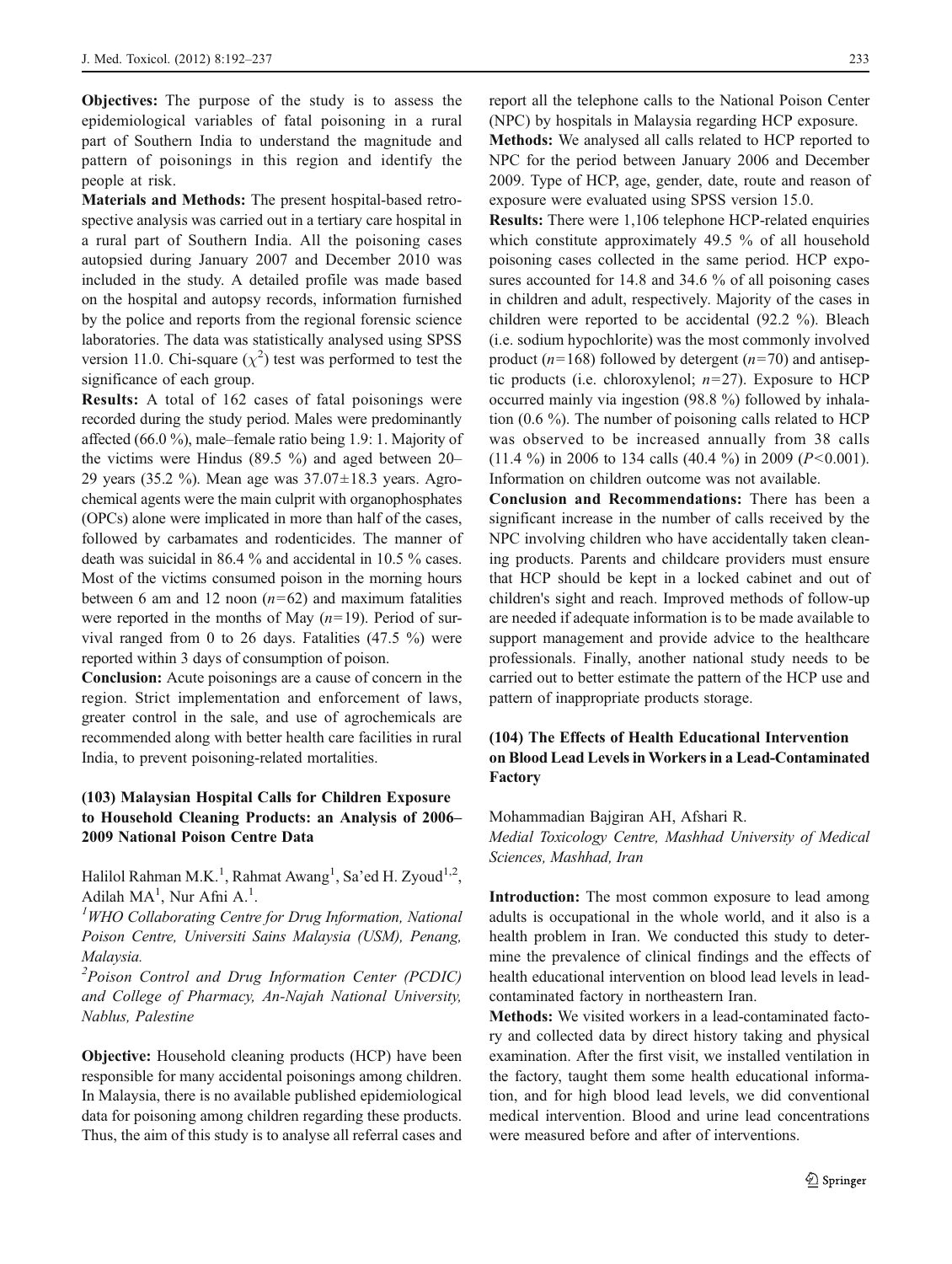Results: In total, 87 skilled workers in lead-contaminated factory were studied. The main objective clinical findings were the presence of hypersensitivity  $(10 \%)$ , weight loss (2 %), fatigue and weakness (9 %), respiratory problems (50 %, includes cough(9 %), dyspnea (10 %), hoarseness  $(7 \%)$ , and asthma  $(4 \%)$ ), dyspepsia  $(5 \%)$ , constipation (4 %), xerostomia (4 %), abdominal pain (5 %), nausea (6 %), dysuria (5 %), edema (3 %), aggressiveness (42 %), headache (12 %), knee pain (17 %), and general pain (6 %). Blood lead level mean (SD, min–max) was 122 (61, 16– 483) μg/L. Urine lead level was 23 (12, 1–35) μg/L. Blood lead levels were statistically correlated with time elapse from our intervals ( $p=0.044$ ,  $r=-0.316$ ).

Conclusion: Lead poisoning is preventable. Lead affects multiple body systems and can cause permanent damage, which can be prevented with health care and medical attention for every worker in lead-contaminated factory.

# (105) Adjusted Study of Clinical and Lab Findings of Deceased Patients in Imam Reza Hospital Toxicology Ward with Mashhad Forensic Medicine Autopsy Findings from Shahrivar 1388 to Shahrivar 1389 (2009–2010)

Seyed Khosro Ghasempuri<sup>1</sup>, Reza Afshari<sup>1</sup>, Hamid Reza Rahimi<sup>2</sup>, Golamreza Gonabadi<sup>3</sup>, Hamid Mohabati<sup>3</sup>.<br><sup>1</sup>Medical Toxicalogy Research Cantra, Imam Reza

 $M$ edical Toxicology Research Centre, Imam Reza Hospital, Faculty of Medicine, Mashhad University of Medical Sciences, Mashhad, Iran.

<sup>2</sup>Mashhad University of Medical Sciences, Mashhad, Iran. 3 Islamic Azad University, Mashhad Iran

Introduction: Human poisoning presents in diverse forms and can either have an indolent or a fulminate course. Sometimes, it is hard to come up with a firm diagnosis for the cases with prompt chronologies. One of the advantages of Imam Reza Toxicology Ward is being close to the Autopsy Theatre, Forensic Pathology, and Forensic Toxicology Laboratory. This paper is the Adjusted Study of Clinical and Lab Findings of Deceased Patients in Imam Reza Hospital Toxicology Ward with Mashhad Forensic Medicine Autopsy Findings from Shahrivar 1388 to Shahrivar 1389.

Methods: This is a retrospective study, investigating the clinical, lab, and forensic pathology findings of expired patients who were suspected to have experienced acute poisoning in the period of 1 year.

Results: Documents of 116 deceased patients with the primary diagnosis of acute poisoning were extracted from the archive. Only 60 of these cases were autopsied, from which, 58.3 % were male, 60 % had been married, 18.3 % had the history of smoking, 25 % had the history of opiates consumption, 7.1 % had been addicted to drugs, and 6.8 % had tattooing. ECG findings of 22 patients (36.7 %) demonstrated sinus tachycardia, which proved to be the most common. In primary physical examination, 17 subjects had been unconscious, 28 subjects were diagnosed correctly by poisoning, 26 subjects had committed suicide, and 19 patients were hospitalized without any diagnosis. According to ABG findings, 17 patients had had metabolic acidosis and 11 had had respiratory acidosis. Ten subjects had the history of either former poisoning or suicidal attempts. The major causes of death were drug abuse and its complications (25 %), organophosphorus compounds (10 %), and rice pills (5 %). Clinical findings and autopsy accorded completely for 28 subjects. For 22 patients, clinical findings and autopsy showed partial accordance, and for the other 10, the clinical and autopsy findings did not match.

Conclusion: Suicidal attempts with rice pills and poisoning with organophosphorus compounds and opiates are the most common causes of death due to acute poisoning because of their potentially fulminate course. On the other hand, we have to admit that 17 % of the triages to the toxicology ward were incorrect and it is need to be more careful in referring unconscious patients.

# (106) Sensitizing and Engaging Youth on the Dangers of Drug Abuse Using Visualisation in Participatory Program (VIPP): the Malaysian Experience

M. Nazri MT, Sulastri S, Haslina H, Maizurah O, Saed Z. National Poison Centre (NPC), Universiti Sains Malaysia

Introduction: In 2002, it was estimated that approximately 59,243 to 77,196 youths in Malaysia were categorized as substance abusers. The National Anti-Drug Agency recorded the involvement of youth as substance abusers as early as 13 years of age. Realizing the need to educate youths on the dangers of these substances, the National Poison Centre (NPC) conducted a number of Anti-Drug Education and Prevention Programs (PPDa) in schools using a new technique called Visualisation in Participatory Program (VIPP). This technique is aimed to enhance learning and effectively sensitize and engage youths to understand the dangers of substances of abuse (SOA).

Objective: The objective of this paper is to share the VIPP experience and how it has enhanced learning through greater participation, interaction, and fun.

Methods: On a yearly basis, the NPC is invited to provide about 30 PPDa to primary and secondary schools in the Penang and Kedah states. NPC designs its own PPDa module incorporating VIPP facilitation tools. Training-of-Trainers workshops are conducted for students in schools using the VIPP module. "World café" is among the tools popularly used to encourage student's participation through rotating discussion. Other tools include "buzz group" to induce quick and organized discussion, "lifeboat" to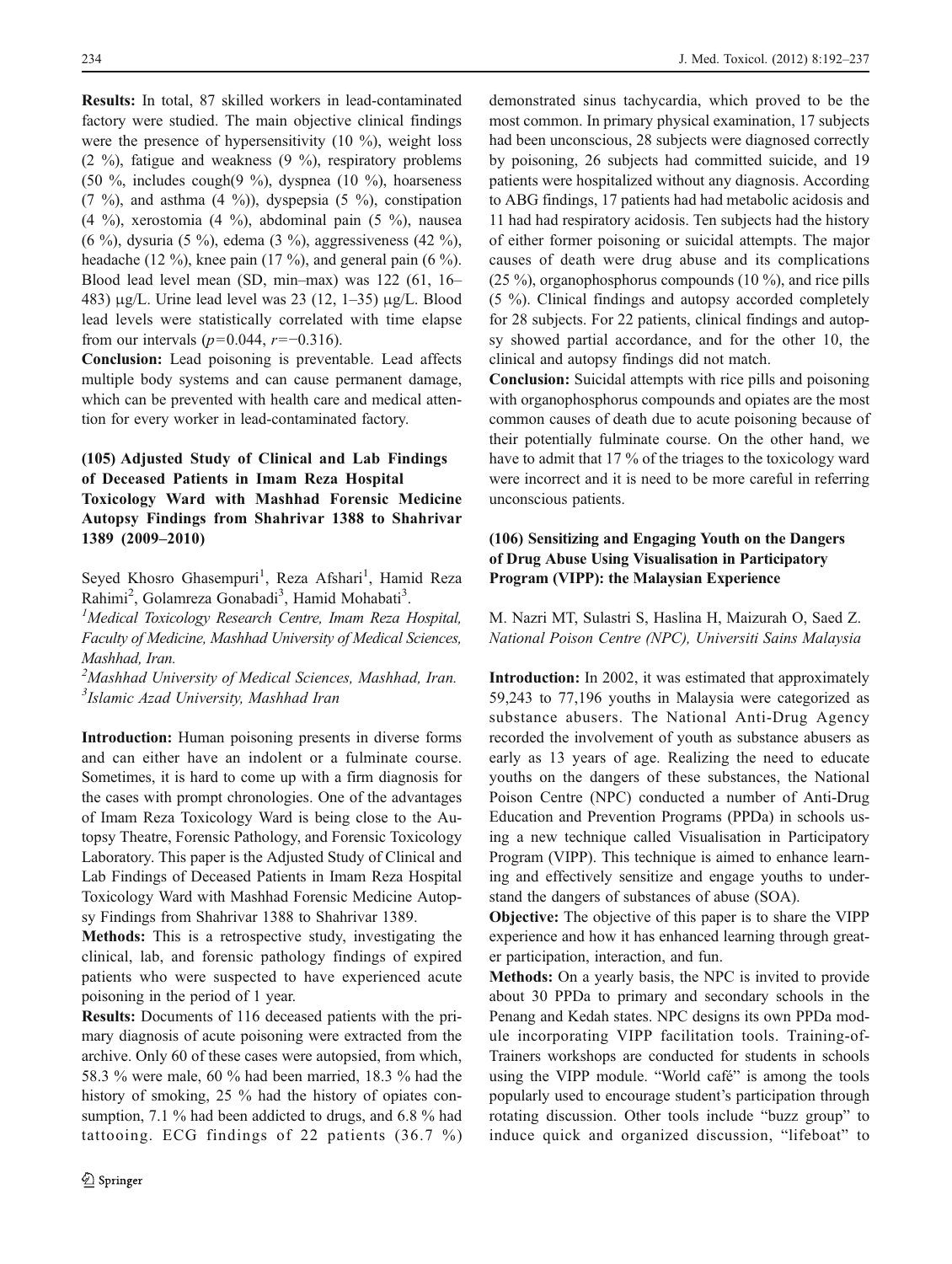energize and divide student into groups, and many others. At the conclusion of the workshops, quick evaluation on the percentage of SOA understanding and ability to practice of the gained knowledge in daily life is done.

Result: Almost half the students involved were able to solve the tasks given during the workshops and could answers SOA-related questions. These students who call themselves "Don't Break My Heart" then voluntarily conduct peerbased interactive programs like exhibits, workshops, signature campaign, and social network portal at their school to encourage interest among their peers to learn about SOA in a more interactive and effective manner.

Conclusion and Recommendation: The VIPP method allows youths to better understand the topics introduced and creates opportunities to generate new ideas through stimulation of participatory learning. Further studies are needed to assess the knowledge of youths and to evaluate the effectiveness of VIPP as a role to enhance learning

### (107) Sustaining 24-h Poisoning Call Service: the Malaysian **Experience**

Haslina H., Adilah M.A., Sazaroni M.R., Rahmat A., Sa'ed H.Z.

National Poison Centre of Malaysia, Universiti Sains Malaysia, 11800 Minden, Penang, Malaysia

Introduction: Poisoning cases worldwide have increased through the years. Poison centres around the world, both in developed and developing countries, are obliged to offer a 24-h poisoning call service. Many centres, especially in the developing countries, however, have not been able to do this due to limited personnel and budgetary constraint.

Objective: The objective of this study is to share the experience of the Malaysian National Poison Center (MNPC) in handling after-office-hour calls from home.

Methods: All poisoning cases documented by the centre for the period between 2006 and 2010 were reviewed and analysed. Calls received on work days, between 8 am to 5 pm, are serviced from the centre. Beyond office hours, on weekends and public holidays, calls are serviced from home and are referred to as after-office-hour calls. On regular work days, after-office-hour calls are handled by a duty officer on-call. For weekends and public holidays, the duty is shared by two officers: one on day shift, and the second from evening until the following morning. The officer-oncall is provided with a mobile phone, computerized databases and a broadband for convenient access to internet service.

Results: During the four-year period, the total number of poisoning calls received by MNPC was 14,534. Of this total, 37.8 % were received during office hours while the remaining 62.2 % were received after the office closed. The

after-office calls were found to increase annually from 33.1 % to 54.7 %. Majority of the calls were handled successfully by the duty officer and reports of assistance required after office hours were minimal.

Conclusion: The significant increase in the number of afteroffice-hour calls during the 4-year period is a clear indication that the 24-h poisoning call service is very much required. For centres with limited personnel and funding, the after-office-hour service can be operated from home, provided that the duty officer is equipped with adequate references and communication device. However, certain limitations such as the absence of a mobile telephone system for recording poisoning call conversations and the requirement for a staff to work not more than 48 h a week will need to be addressed to ensure that the quality of service provided is not compromised.

#### (108) The Role of Poison Centers in Chemical Safety and Management: the Philippine Experience

#### Panganiban, LR.

National Poison Management and Control Center, UP College of Medicine–Philippine General Hospital, Manila, Philippines

While chemicals are acknowledged as important inputs to increase productivity in industrial and agricultural settings, their indiscriminate use may result to poisoning of individuals and populations. With the increasing use of chemicals in the country comes the challenge in ensuring safety and keeping people from harm's way. With this background, the role of poison centers has expanded from being centers for treatment of poisoning cases, poison information, and analytical toxicology and training/education to various other roles that have national and international relevance as well. The Philippine national poison control center had to step out of the hospital's walls and assumed other roles in chemical safety and management. These roles included responding to chemical incidents in communities, raising toxicologic issues of national concerns, and rallying towards poisoning prevention. These functions have made the poison center's existence relevant to the times. This presentation will provide an overview of the growth of the national poison center and other centers in the country, description of activities undertaken in fulfilling its new roles, and lessons learned in the process. Example of activities included the conduct of health surveillance activities, drafting of recommendations on national policies on poisoning-related matters and issuance of health advisories. One of its important lessons is the essence of partnership and networking, in that, strength comes in numbers. "A cord of three strands is not quickly torn apart."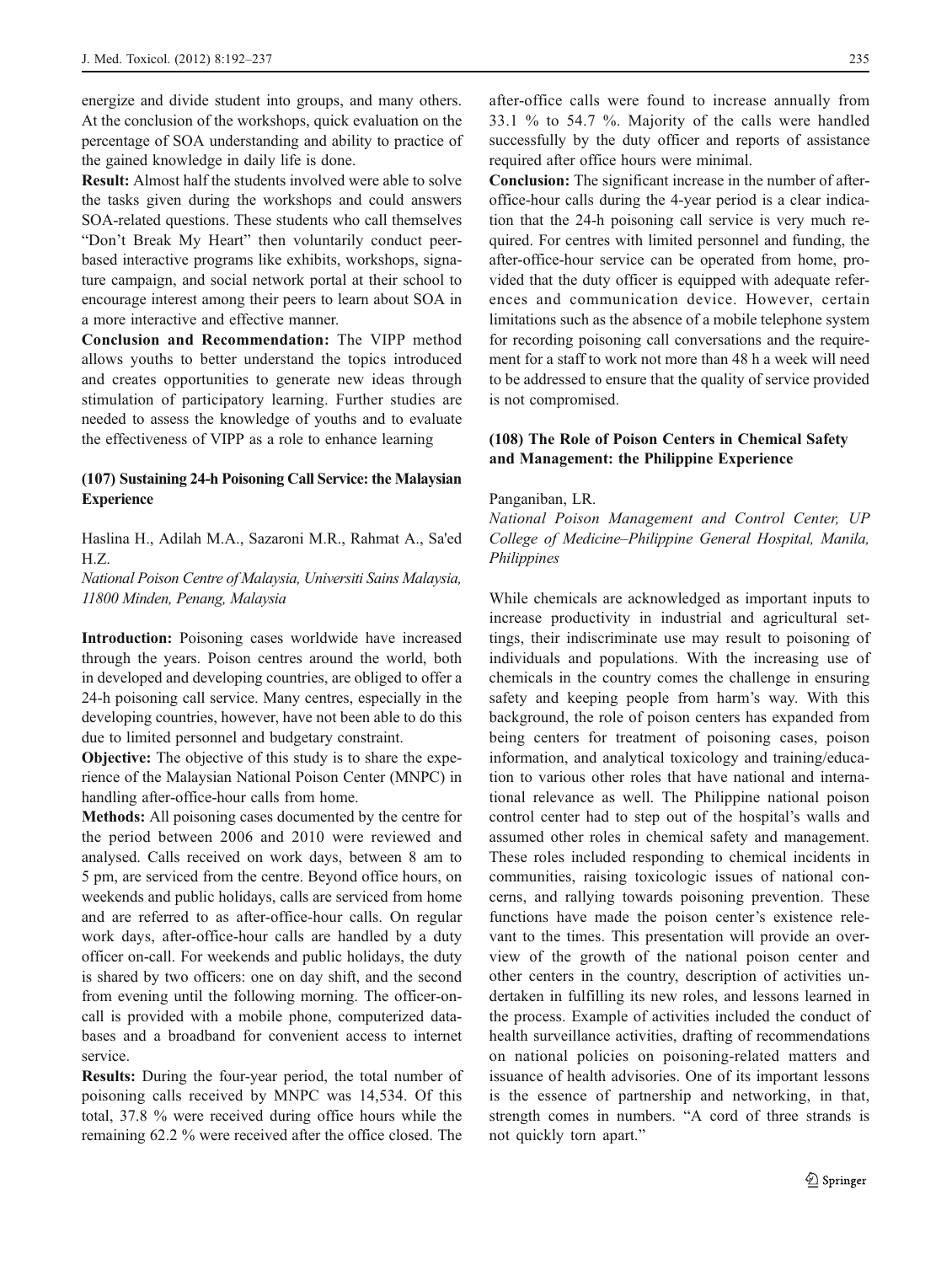# (109) Acute Toxicity and Biochemistry Studies of Combined Aqueous Extracts of Curcuma longa and Quercus infectoria

Nahlah Elkudssiah Ismail<sup>1,2</sup>, Tommy Joulianto Bustami Effendi<sup>3</sup>, Aida Azlina Ali<sup>4</sup>, Mizaton Hazizul Hasan<sup>4</sup>.<br><sup>1</sup>Clinical Pharmacautics Research Group (CPPG), Eacult <sup>1</sup>Clinical Pharmaceutics Research Group (CPRG), Faculty of Pharmacy, Universiti Teknologi MARA (UiTM) Puncak Alam Campus, 42300 Bandar Puncak Alam, Selangor, Malaysia.

<sup>2</sup>Inhalational Delivery Research Unit (IDRU), Faculty of Pharmacy, Universiti Teknologi MARA (UiTM) Puncak Alam Campus, 42300 Bandar Puncak Alam, Selangor, Malaysia.

<sup>3</sup>Nutraceutical, Cosmeceutical and Complementary Medicine Research Unit, Faculty of Pharmacy, Universiti Teknologi MARA (UiTM) Puncak Alam Campus, 42300 Bandar Puncak Alam, Selangor, Malaysia.

4 Pharmaco-toxicology Research Group, Faculty of Pharmacy, Universiti Teknologi MARA (UiTM) Puncak Alam Campus, 42300 Bandar Puncak Alam, Selangor, Malaysia

Curcuma longa L. (Zingiberaceae) (well-known as turmeric (English) and kunyit or haldi among Malaysians) and Quercus infectoria (known as manjakani (Malay) and majuphal (Indian) among Malaysians) are widely used in herbal preparation for post-natal care to promote wellness after childbirth especially in wound healing and weight management. The aqueous extract of *Q. infectoria* galls and *C. longa* rhizomes was demonstrated to have high hydrolysable tannin and curcumin, respectively. However, not many studies were done to look into the safety of these plants especially when used in combination. This study was carried out to determine the acute toxicity and biochemistry profiles of these combined aqueous plant extracts. According to OECD guideline, male and female  $(n=6$  for each sex in three groups) Mus muskulus mice were given 2 and 5 g/kg of the combined aqueous extract with ratio of C. longa/Q. infectoria 2:1 orally and control were given normal saline. The body weight, and food and water intake were recorded. The animals were observed for 14 days after the administration of the respective extract. After 14 days, the animals were sacrificed and the blood samples were collected for biochemistry analysis that include ALT, AST, albumin, calcium, cholesterol, glucose, total protein, triglycerides, and urea. No death of mice was reported from day 1 until day 14. There were slight increased in body weights however not significant. Results demonstrated that combination of Q. infectoria nut galls and C. longa rhizomes aqueous extract was not toxic. There were reduced level of albumin, cholesterol, glucose, total protein, and urea. However mixed biochemistry profiles between studied males and females in fed and control group were significantly due to gender differences. In conclusion, combination of Q. infectoria

and C. longa aqueous extract was considered as safe and may be potential adjunctive anti-obesity agent marketable for weight management.

# (110) Chemical Burns Due to Accidental Exposure of Sodom Apple—a Case Report

B Suresh Kumar Shetty, Jagadish Rao P P, Srinidhi, Amith. <sup>1</sup>Department of Forensic Medicine Kasturba Medical College, Mangalore Manipal University, Manipal, India.  $A$ J Institute of Research and Medical Science Mangalore, Department of Forensic Medicine Kasturba Medical College, Mangalore Manipal University, Manipal, India

A chemical burn is a special type of burn injury, caused by a chemical agent. It occurs when living tissue is exposed to such a corrosive, irritant chemical compound, most commonly a base or an acid. These burns do not need a source of heat and can be extremely painful, as they evolve very quickly. Calotropis procera produces copious amounts of latex, which has been shown to possess several pharmacological properties. Its local application produces intense inflammatory response and produce chemical burns. Accidental exposure to the latex has been reported to cause inflammation of the skin and eyes. Ocular injury from this plant can be mechanical, or more commonly, toxic, due to the exposure to its latex. We report a case with a spectrum of skin toxicity following accidental exposure to the latex of C. procera (Sodom apple).

# (111) Determination of Caprolactam and 6- Aminocaproic Acid in Human Urine Using Hydrophilic Interaction Liquid Chromatography Tandem Mass Spectrometry

Ya-Hsueh Wu<sup>1</sup>, Ming-Ling Wu1<sup>1</sup>, Wei-Lan Chu<sup>1</sup>, Chen-Chang Yang<sup>2</sup>, Jou-Fang Deng<sup>2</sup>.<br><sup>1</sup> Department of Medicine, Taine

<sup>1</sup>Department of Medicine, Taipei Veterans General Hospital, Taipei, Taiwan.

<sup>2</sup>National Poison Centre, Taipei Veteran General Hospital, Taipei, Taiwan.

A simple and rapid assay based on hydrophilic interaction liquid chromatography (HILIC) with tandem mass spectrometry has been first developed and validated for simultaneous determination of caprolactam (CA) and 6-aminocaproic acid (6-ANCA) in human urine using 8-aminocaprylic acid as internal standard. A 20 μL aliquot of urine was injected directly into the liquid chromatography tandem mass spectrometry (LC-MS/MS) system. The analytes were separated on a Phenomenex Luna HILIC column with gradient elution. Detection was performed on Triple Quadrupole LC-MS in positive ions Multiple Reaction Monitoring mode using electrospray ionization. The calibration curves were linear  $(r^2 \geq$